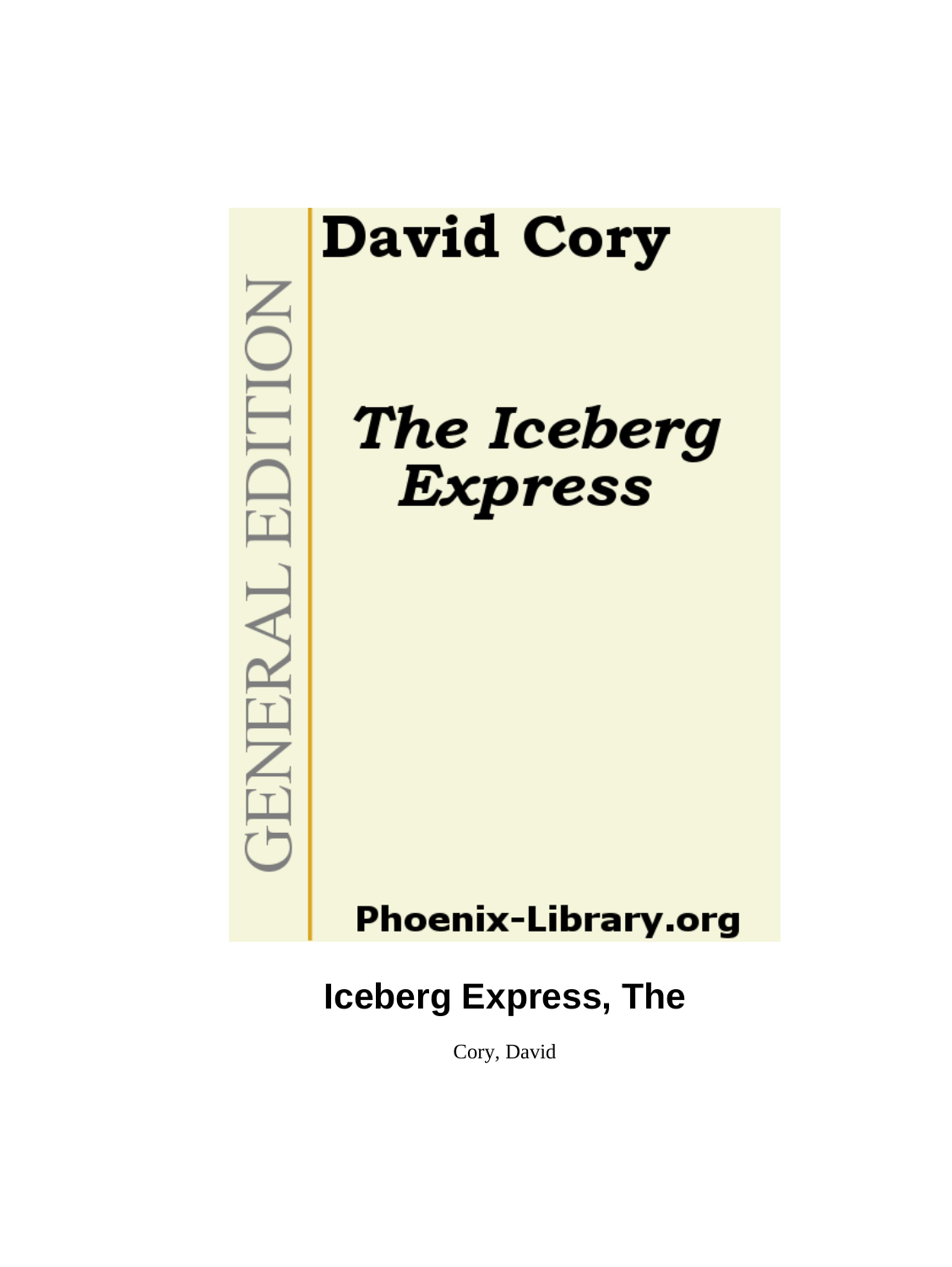[About Phoenix−Edition](#page-41-0) **[Copyright](#page-42-0)**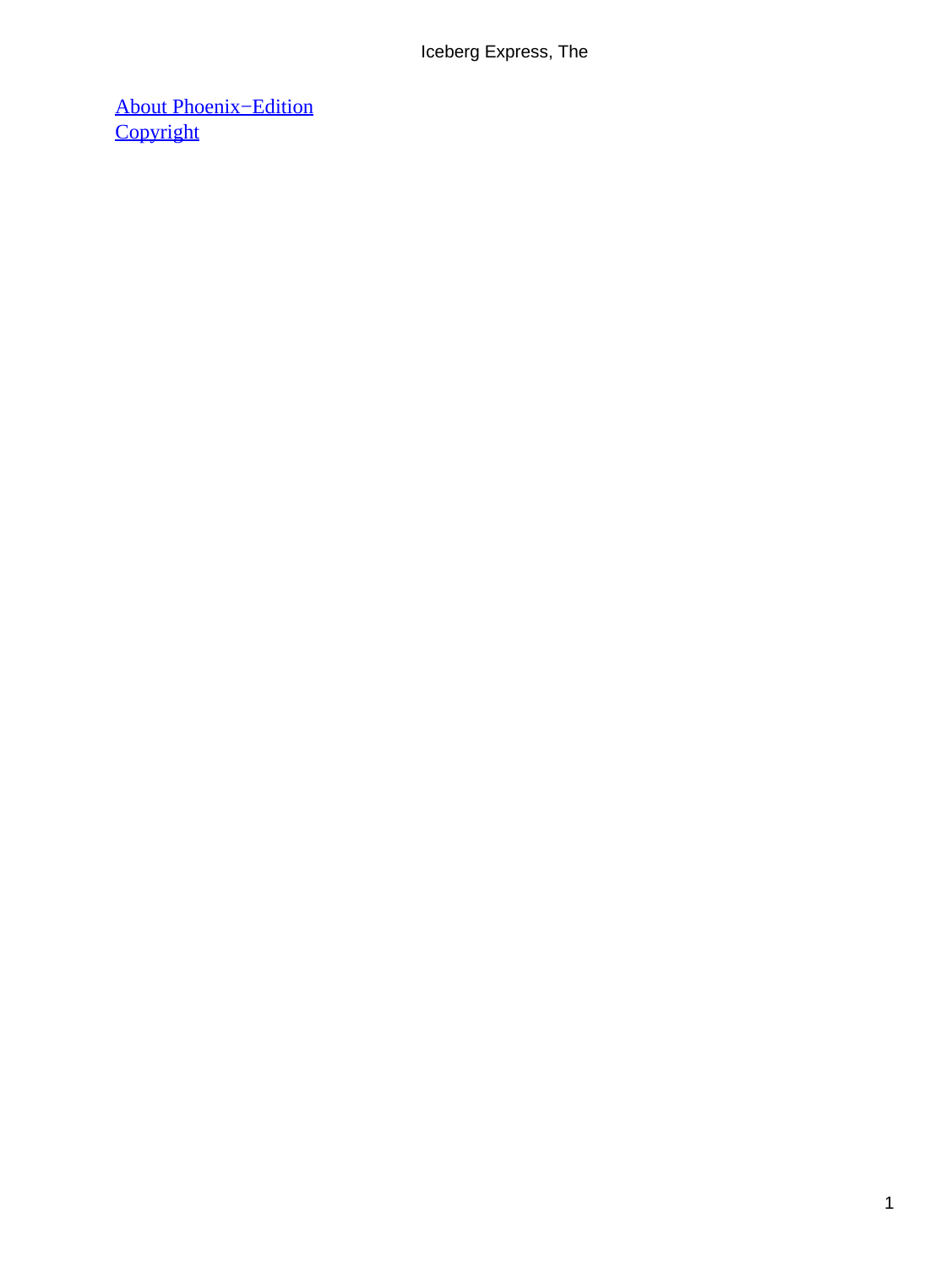**The Iceberg Express by David Cory** 

The Magic Comb

 One bright morning in August little Mary Louise put on her hat and went trudging across the meadow to the beach.

 It was the first time she had been trusted out alone since the family had moved to the seashore for the summer; for Mary Louise was a little girl, nothing about her was large, except her round gray eyes.

 There was a pale mist on the far−off sea, and up around the sun were white clouds edged with the hues of pinks and violets. The tide was coming in, and the waves, little at first, but growing larger every moment, were crowding up, along the sand and pebbles, laughing, winking and whispering, as they tumbled over each other, like thousands of children hurrying home from school.

 Who was down there under the blue water, with the hoarse, hollow voice, urging and pushing them across the beach to her feet? And what was there beneath the sea, and beyond the sea, so deep, so broad and so dim, away off where the white ships, that looked smaller than seabirds, were gliding out and in?

 But while Mary Louise stood still and wondered, there came a low rippling laugh to her ear.

 A little distance down the beach a girl, somewhat older than herself, rested on the beach. She evidently was tired from swimming, for she lay half in the water and half on the warm sand, her face resting on her upturned palms, looking at Mary Louise with a smile, which seemed to say: «Why don't you come over and comb my hair?»

 Indeed, this must have been exactly what she meant, for she held out a pretty pearl comb until Mary Louise could resist no longer.

 Little Mary Louise had never before seen such beautiful long hair. It spread like a scarf from the girl's shoulders down upon the sand.

 Mary Louise had forgotten that there were mermaids, and that mermaids always had most beautiful hair, and that they always combed it with pearly combs!

«Have you been swimming?» asked Mary Louise.

«Yes, a long swim,» answered the little mermaid, and she gave a sudden kick in the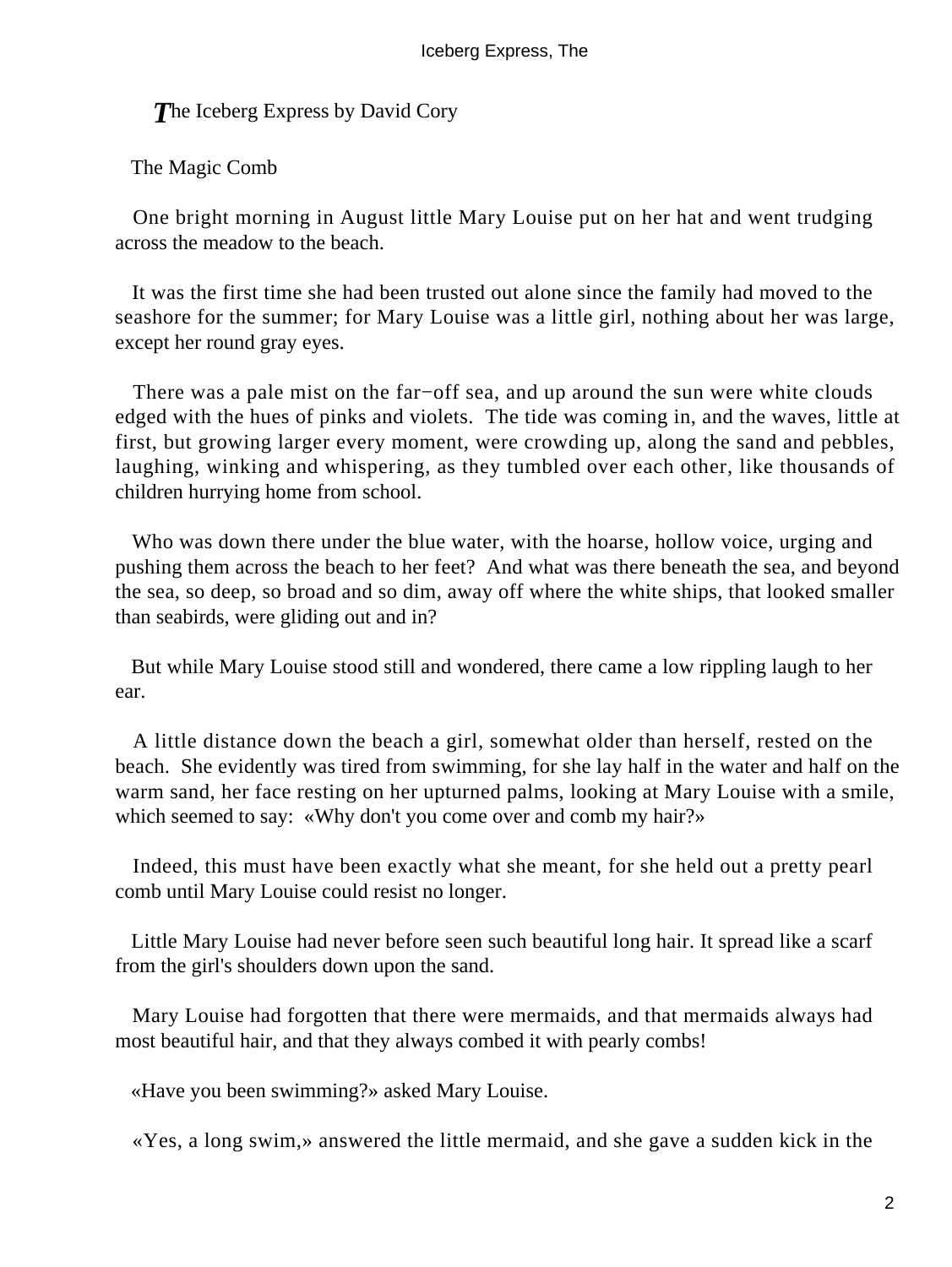water with her little feet, or, should I say, with her small fin−tail, which sent the spray flying.

 «Oh, you're a mermaid!» exclaimed Mary Louise, surprised and delighted at her unexpected discovery. «I saw your finny tail. Do you like tails better than feet?»

 «I never had feet,» said the little mermaid, «so I can't say, but I should think they'd be very nice to walk on.»

 «Yes, if you go to the mountains, as we did last summer,» answered Mary Louise, «but you don't have to climb hills in the ocean.»

 «Perhaps you don't know there are mountains in the sea,» said the little mermaid. «Of course, you have seen nothing but their tops. What is that little rocky ledge over yonder, where the white lighthouse stands, but the stony top of a hill rising from the bottom of the sea? And what are those pretty green islands, with their clusters of trees and grassy slopes, but the summits of hills lifted out of the water?»

 «Oh!» said Mary Louise, with a gasp. «You do know geography, don't you? Is it pretty, away down there under the waves?» she added wistfully.

 The mermaid smiled very sweetly as she answered, «Yes, it is. There are many wonderful things to see, and many strange beautiful things to hear under the sea! I will comb your hair with my magic comb,» and she ran the pearly comb gently through Mary Louise's hair.

 «Over the sea the white ships sail, Out through the mist and the rollicking gale, While deep below the mermaids swim With their finny tails so neat and trim. So please, little magic comb, don't fail To give Mary Louise a mermaid tail.»

 And the more she combed the longer grew the pretty curls, until, to the astonishment of Mary Louise, she found her hair trailing down to her very feet. The breeze suddenly blew it to one side, and there on the sand, instead of her two little shoes, was a mermaid's tail, with a flippy−floppy fin on the end!

 «Come with me,» said the mermaid, and without a moment's hesitation Mary Louise followed her into the water and out beyond the breakers, swimming as easily as if she had always been a little mermaid, instead of a girl who wore tan shoes.

 «Where are we going?» asked Mary Louise, as the dim line of the shore disappeared and there was nothing in sight but the great, restless ocean.

The mermaid did not answer, but looked about intently, as if trying to find something.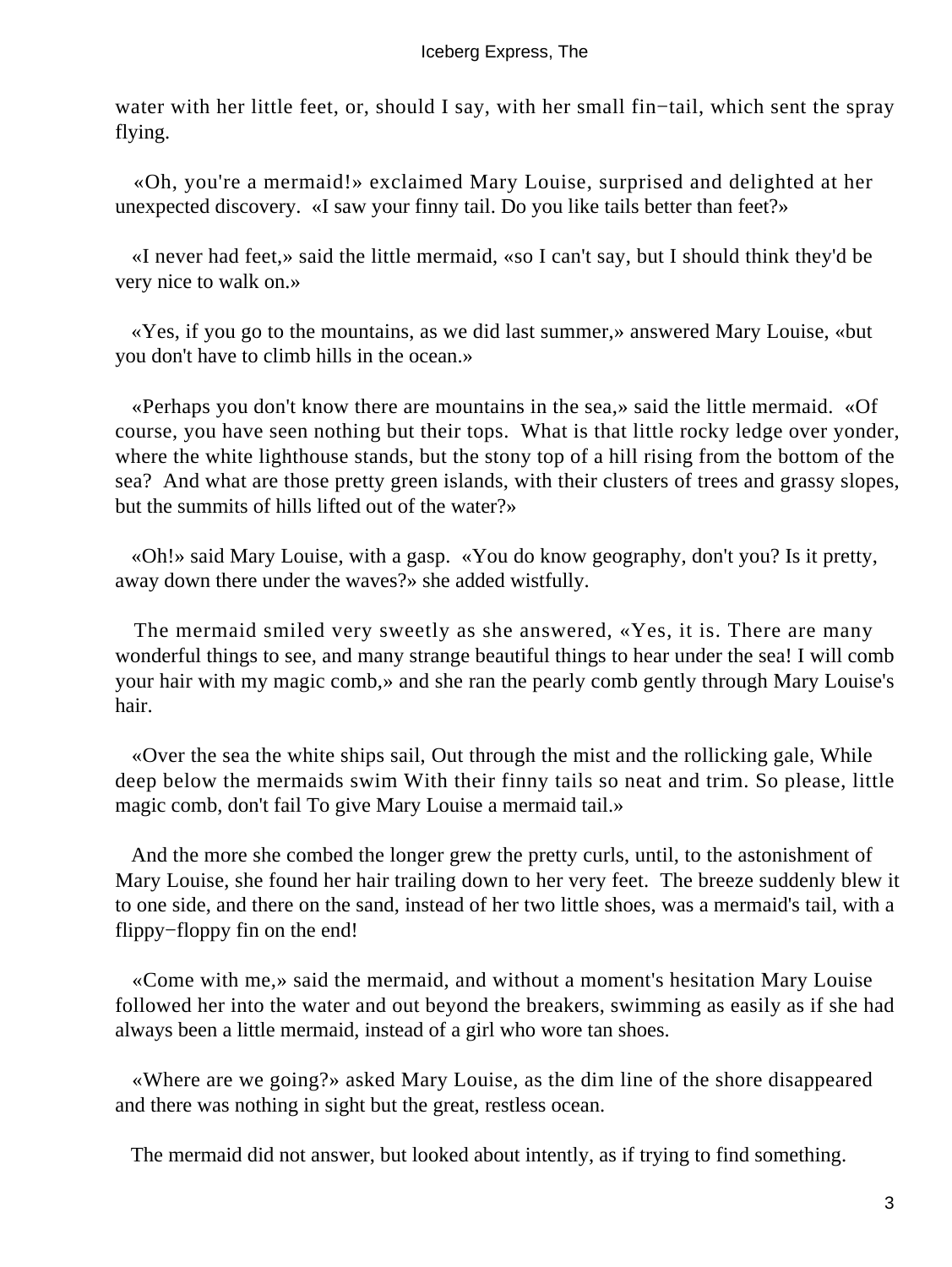«What are you looking for?» asked Mary Louise, for she was a curious little girl, and forgot one question as soon as she asked another.

 «Oh, there it is!» exclaimed the mermaid. «Come with me. Hold your hands out before you like this and dive down!»

 «But where are we going?» again asked Mary Louise as they sank lower and lower in the sea.

 «Oh, I forgot,» answered the mermaid, turning with a smile to her little companion; «I was so busy looking for the subway entrance that I forgot your question.»

«Goodness!» cried Mary Louise. «I didn't know there was a subway in the sea!»

 «To be sure,» answered the mermaid. «The track lies along the bottom of the ocean. It's not a railroad train we're going to take, but a water train that comes all the way from the Northern seas, sweeping on like a river in the sea. Wait till we get down there. You'll see how fast it goes.»

Mary Louise was too astonished to speak.

 «The Pullman cars,» continued the mermaid, «are icebergs. They come from the North every summer to take a trip South.»

«Whew!» shivered Mary Louise. «I think we ar near one now, for I feel quite cold.»

Sure enough, she was right, for there close at hand was a great white object.

«All aboard!» shouted a big polar bear. «Watch your step!»

The mermaid helped Mary Louise to slide on a projecting ledge, and off they went.

 «Now we can enjoy the scenery,» laughed the mermaid, as she arranged her tail in an artistic curve and brushed back her hair, which had been swept over her eyes by the swift action of the water.

 «The train never stops, you know, until it reaches its destination, but that need not interfere with our getting off any time we please should you wish to visit any pretty spot we pass on our journey.»

 Just at that moment there was a tremendous crash and Mary Louise found herself thrown off into the water, while a muffled roar rolled through the depths of the ocean.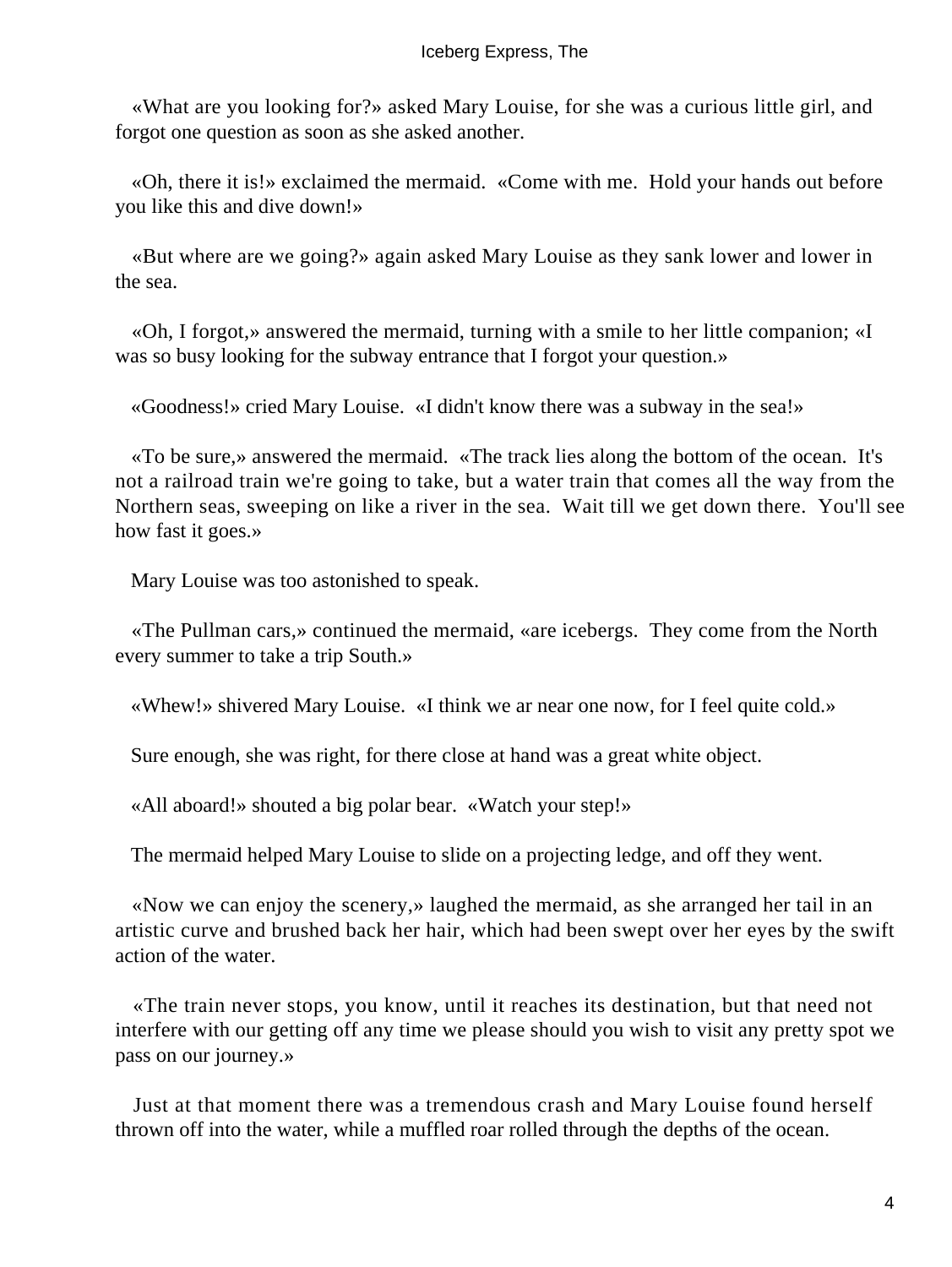The Coral Palace

 «Why, the ocean is full of cracked ice!» exclaimed Mary Louise, as she and the mermaid rose to the surface and looked about them. «I wonder what it was that caused such a tremendous crash?»

 «Perhaps the Whale Ice Trust is after a big ice supply,» replied the mermaid with a laugh. «The ocean depths are no longer a quiet place since this dreadful hot weather set in. Just the other day I heard the King of the Mermen say that they were about to send a note of protest to Neptune for violating the laws of Merland!»

 «I don't know much about it,» said Mary Louise, «except that it's very inconvenient to have one's voyage disturbed in such a way. What are we going to do now?»

«How would you like to visit the Court of the Mer King?» asked the mermaid.

 «Oh, lovely!» cried Mary Louise. «I've never met any kinds, although I've read about them in fairy stories.»

 «Come along then,» said the mermaid. «Follow me straight down, for I think we are not very far from the Coral Palace, where King Seaphus holds court.»

 Placing the palms of her hands together diving fashion, she gave her pretty tail a kick−off, and away she went, head downward, through the water.

 Mary Louise followed her example, somewhat surprised at the ease with which she executed this difficult maneuver.

 In a short time they found themselves on the bottom of the ocean. In the distance could be seen the dim outline of a magnificent castle of pink and white coral. Leading up to it was a wide highway, flanked on either side with beautiful sea−grass, and dotted here and there, like milestones, stood columns of beautiful coral. Banks of exquisite mother−of−pearl rose at intervals along the way; water plants of various hues grew in wild profusion.

 «Why, it's very much like the earth,» exclaimed Mary Louise, «only one doesn't walk, and its not dusty, and – and it's not hot and sunny!»

 «No, indeed!» said the mermaid. «But sometimes we have a pest of water gnats that are worse than mosquitoes, and we have to put up netting on our bedroom windows to keep them out.»

 As she finished speaking they approached the door of the castle, on which she knocked with a flap of her finny tail. It was immediately opened by a merman dressed in the uniform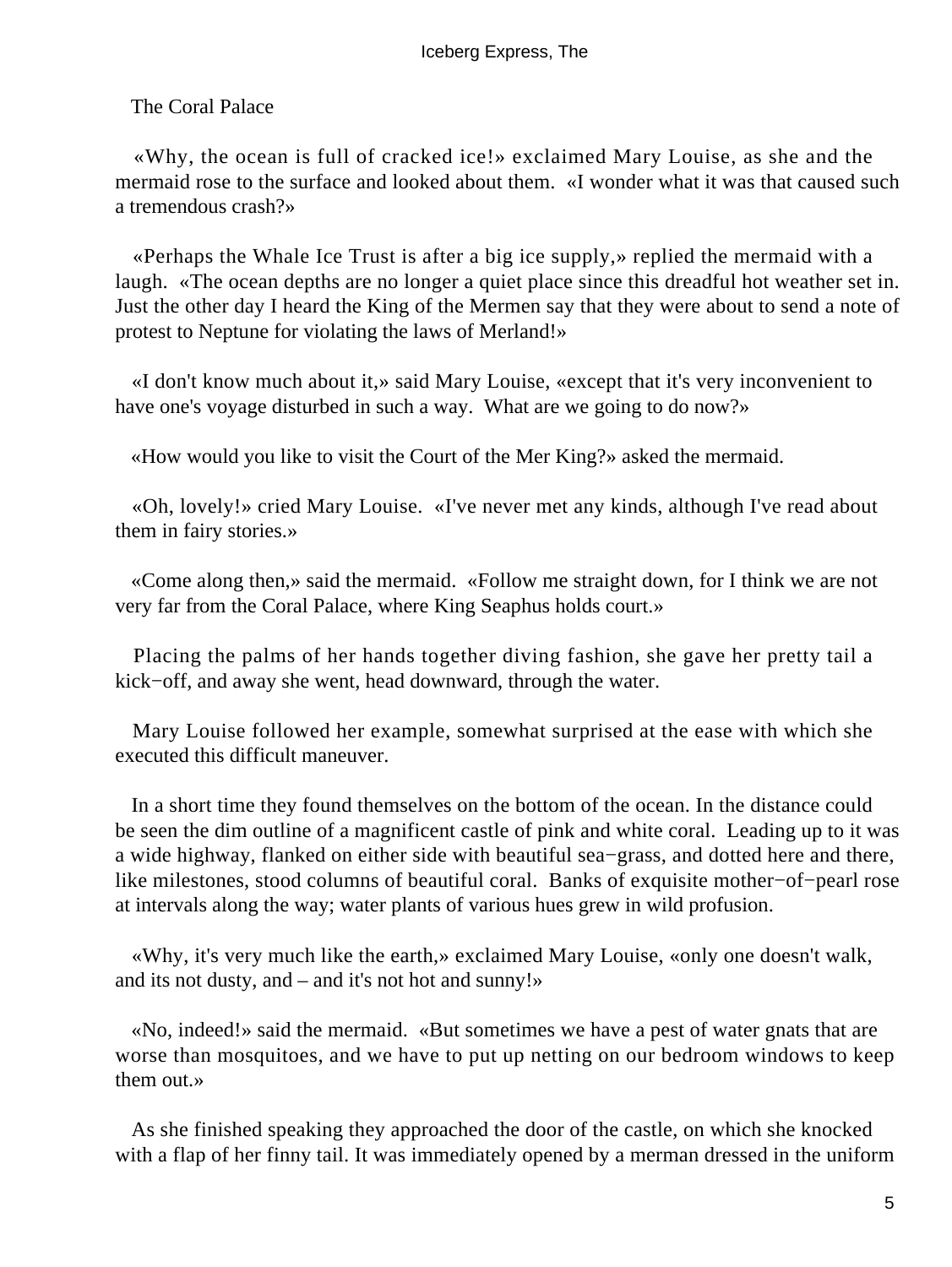of a court page. «What can I do for you, Your Highness?» he asked, bowing low.

 «Why, are you a princess?» asked Mary Louise in surprise, turning quickly to the mermaid and forgetting for the moment that they were on the steps of a real merman's castle.

 The little mermaid only laughed in reply, and taking Mary Louise by the hand led her through the coral doors to King Seaphus.

 His Majesty was seated on a throne of pearl, studded with many precious stones. A long emerald robe fell from his shoulders and on his head rested a magnificent crown set with glittering jewels, which gleamed and sparkled in the dim light of the royal chamber.

 «Ah, my daughter, whom have you here?» he asked, leaning from the throne and gazing intently at little Mary Louise. «Methinks she is a mermaidized mortal!» At which the King laughed loudly, for he was very fond of coining words and was busily engaged, when his state duties did not interfere, in compiling a new dictionary.

 «You are right, Father Seaphus,» replied his beautiful daughter. «Let me introduce little Mary Louise.»

 The King rose graciously and extended his royal right hand. Mary Louise made a low curtsey, finding it much easier now that she was a mermaid to perform this little act of graciousness on account of the flexibility of her tail.

 Legs, of course, are indispensable for walking; but, then, in these days of new inventions, when the air is invaded by wing, and the earth traversed by wheels, and the depths of the waters by mechanical fins, walking may soon become a lost art! Something like this may have flitted through her mind, but she only answered in a trembling voice, «How do you do, Your Majesty!»

 «You are welcome, 'Mermaid Mary,' to our Kingdom of the Sea,» he replied. «I hope you will enjoy your stay with us.» So saying, he gallantly lifted his gold crown as little Mary Louise made another curtsey.

«Let us dress for dinner,» said the mermaid.

They swam quickly upstairs between two balustrades of lovely coral to her bedroom.

 It was just like fairy−land; at least, it seemed so to little Mary Louise, as she looked about the pretty room. In one corner stood a beautiful bed of mother−of−pearl, hung with varied colored sea grass for curtains. Sea moss made it as soft as down. In fact, it seemed almost softer to Mary Louise, who by this time was very sleepy. She rested her tired little body upon the cushions and in a few short seconds was sound asleep. The princess mermaid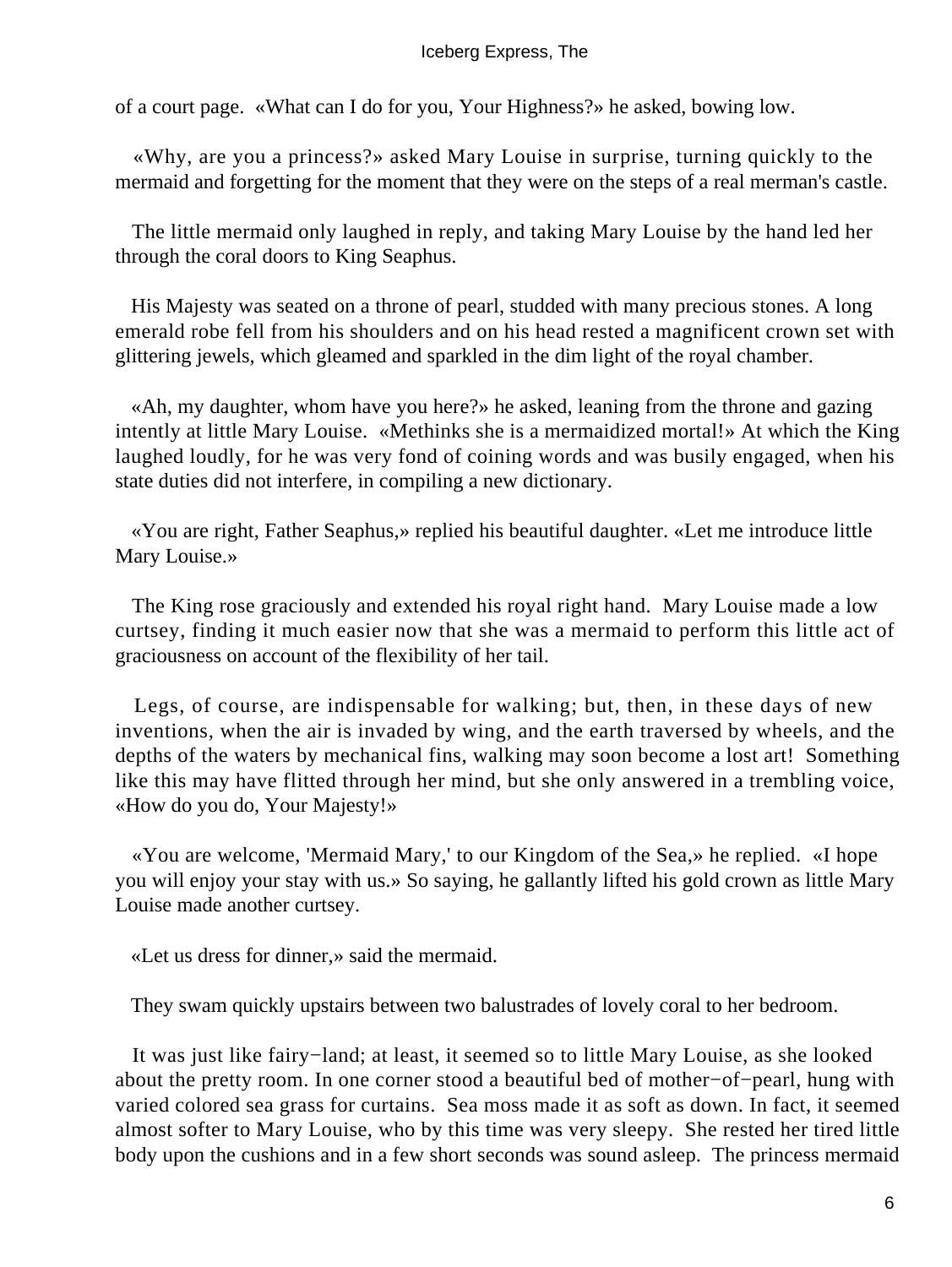looked at her with loving eyes, while she sang very low and sweetly:

«Sleep, little sister, for when you awake, We'll have a fine dinner of fishes and cake!»

 I think the mermaid took somewhat after her royal father for she often spoke in rhyme, which she composed as she talked, while his great delight, as has been mentioned before, was to coin a new word for his dictionary.

 Leaving Mary Louise to her slumbers, the princess mermaid sat herself down before her mirror and combed her hair. Presently, she went over to her wardrobe and took out a beautiful shimmery pink shawl. What it was made of I cannot tell, except that it shivered and quivered with little colors like a rainbow. Perhaps it was made of changeable sea−silk.

 At any rate, Mary Louise, who at that moment opened her eyes, thought it was the most exquisite thing she had ever seen.

 «Is it really for me? Is it really?» she asked with a cry of delight, as the mermaid came toward her.

 «Of course it is, my dear,» replied the mermaid princess,« and as soon as you have put it on, and combed your hair – you needn't wash your hands and face, you know – the banquet will be ready.»

 Mary Louise clapped her hands and hopped, or, rather, flopped about, so happy was she to receive such a gift in the depths of the sea.

 When she was dressed in the lovely shawl, and a beautiful mother−of−pearl comb fastened in her hair, the princess mermaid declared she looked «too sweet for anything!» Then they floated down, arm in arm, to the great dining hall.

## King Seaphus

 The great dining hall of King Seaphus was considered by all the inhabitants of Merland – that is, all those who had been lucky enough to have seen its splendor – to be the most magnificent of its kind anywhere.

 The dining table, or banquet board, as it was called, was made of mother−of−pearl. The pale, shimmery cloth was woven from the most delicate of sea−grasses. The gold and silver plates shone with a strange luster, and the goblets, fashioned of the thinnest and most exquisite pearl, gave the impression that they were strange sea lilies.

 King Seaphus seated himself majestically at th head of the banquet board, and little Mary Louise was shown the place on his right. At the other end sat the Mermaid Princess.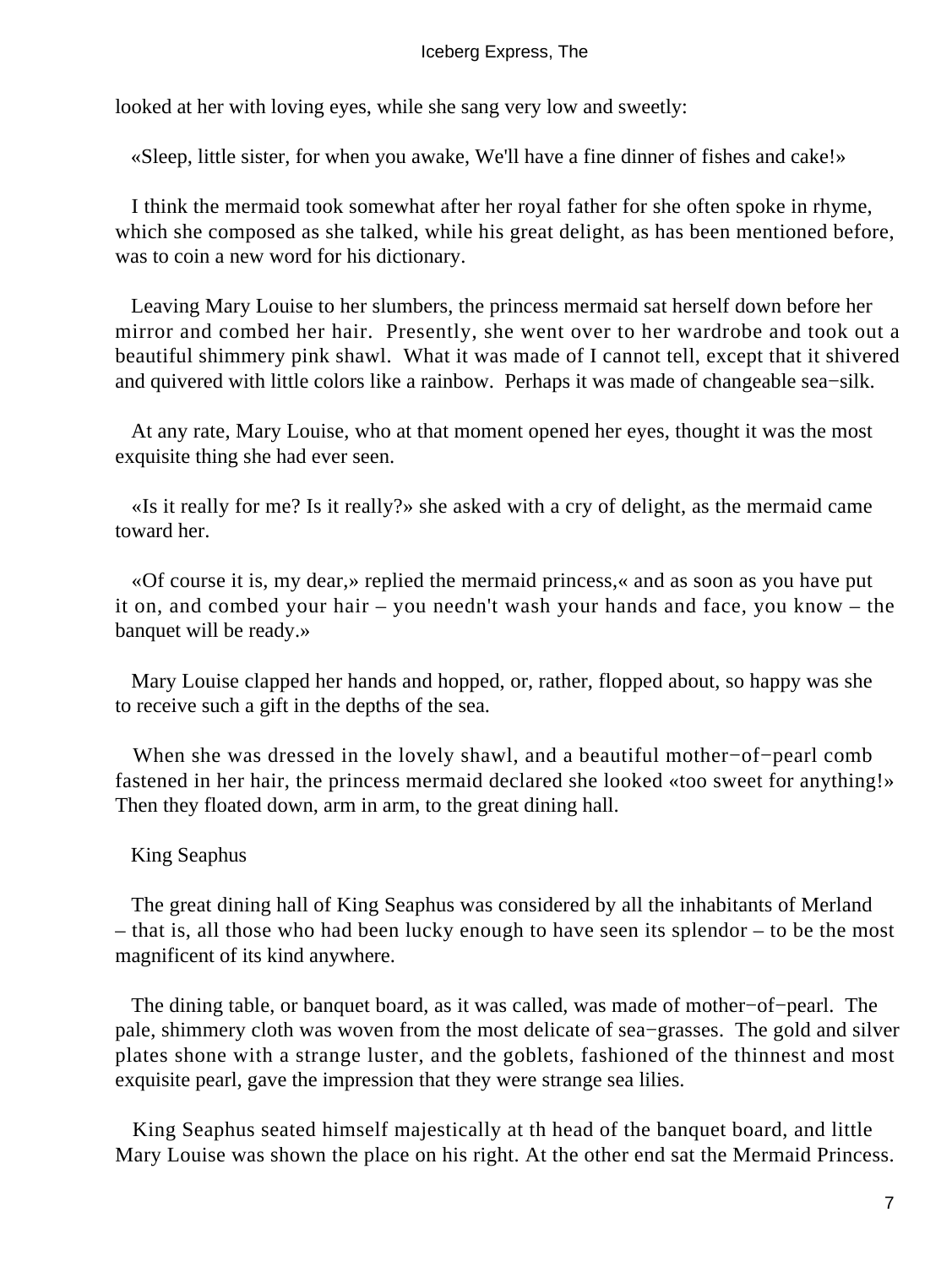Mermen in dark green liveries served the meal. But what delighted and interested Mary Louise the most was the way in which the food was served. Instead of ordinary, everyday dishes, it appeared in little airtight boats, which the servants guided dexterously to the table, and when opened, the steam escaped in hundreds of little bubbles that took on all the hues of the rainbow. These slowly ascended through the pale green water until they reached the surface, where they probably floated off in the air, until they burst, like fairy soap−bubbles.

 All kinds of delicious fish, little pink and white crabs, goldfish, luscious oysters, and, finally, coral−candy, made up the different courses of the dinner. When it was over and the coffee was served in a beautiful room adjoining, King Seaphus smoked a big cigar, which, to Mary Louise's amazement, glowed and burned like any ordinary Havana her father smoked at home.

 After King Seaphus had smoked away in perfect silence for some time, he turned to Mary Louise and asked:

«Where were you going, my dear, when you met my daughter?»

 «Oh, nowhere in particular,» replied little Mary Louise quickly. «You see, I was playing on the beach when I saw the Princess, and – and –  $-\infty$ 

 «Then I combed her hair with my magic comb,» said the Princess, coming to the relief of little Mary Louise, who was very much embarrassed by the question. You see, she was not at all accustomed to hold conversation with royalty, and to be talking to a Merman King was, perhaps, even more disconcerting.

 «We took the subway,» continued his daughter, «we caught the Iceberg Express, and, well, here we are.»

«So I see,» said the King.

 Mary Louise gave a giggle and, forgetting her embarrassment, exclaimed, «And just as we were safe on board, after the Polar Bear porter had told us to 'watch our step,' there was an awful explosion, and we found ourselves floating about in the midst of a lot of cracked ice.»

 «Indeed,» exclaimed King Seaphus, «this is the second time in the last month we've had an accident on the Sea Bottom Subway. I must call in my Prime Minister and have an investigation begun at once.»

 Pulling vigorously on a beautifully braided sea−grass rope, he awaited the coming of a page. Little Mary Louise heard the far−off tinkle of the bell, and presently the Mer−bell−boy appeared.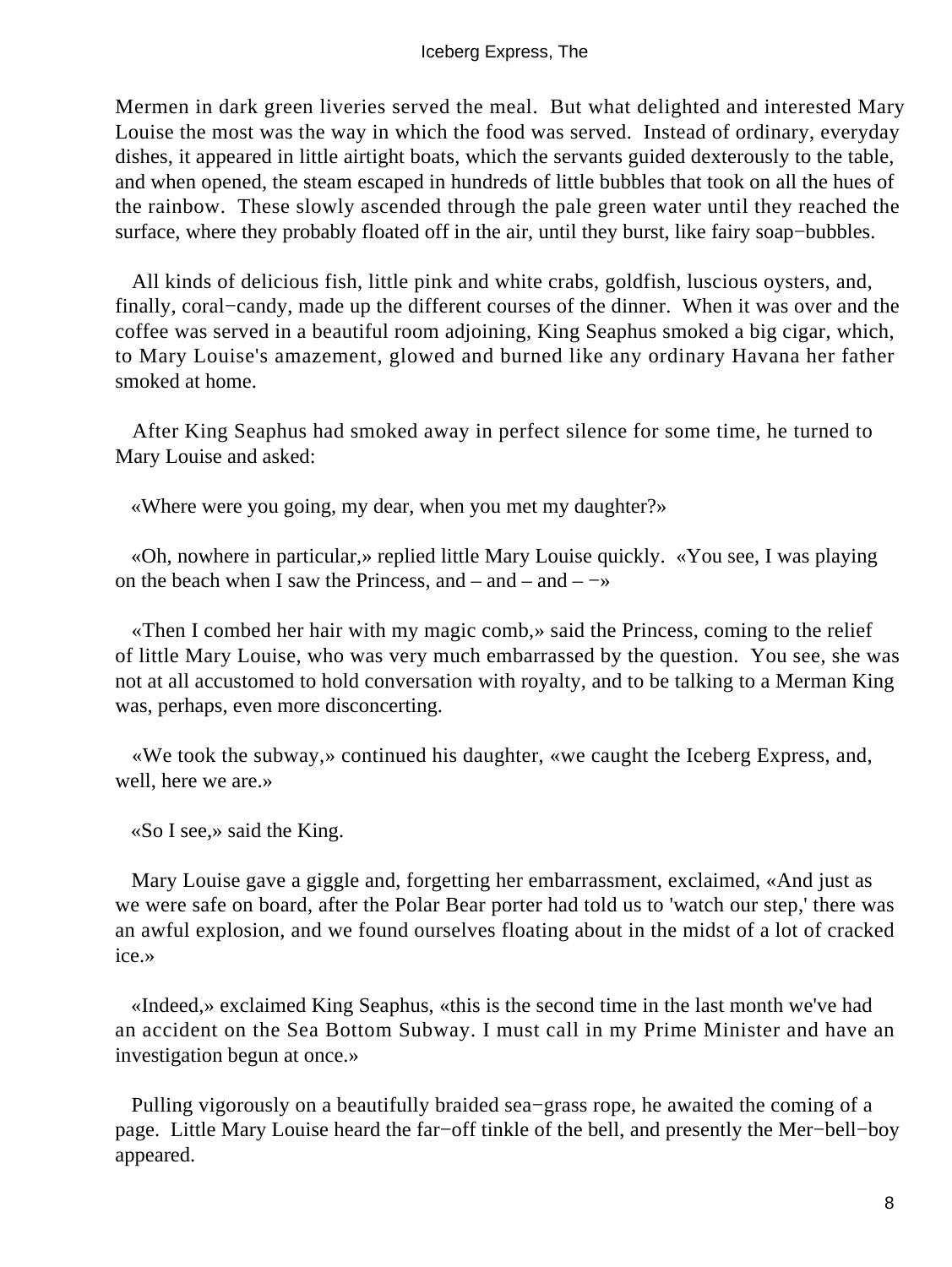«Summon his most excellent self, the Prime Minister,» commanded King Seaphus.

 The Mer−boy page glided away and presently appeared, deferentially escorting the Prime Minister. The latter was a very distinguished looking person. His long, white beard was parted gracefully in the center, no doubt by the action of the water as he swam up to where the King sat. As befitted so important an official, he was clad in a long, red robe, which reached nearly to the end of his fin−tail. His head was adorned with a crimson cap and tassel made of the softest velvet sea−grass.

 «What is your majesty's command?» he asked, bending low before King Seaphus. The King did not reply for a moment. He was a wise King, and thought for several minutes before he spoke. This made the Prime Minister fidget about on his tail. If he had been a Prime Minister of any land, and not of the sea, he probably would have stood first on one leg and then on the other, but, as he had no feet, he shifted about uneasily on his fin−tail until the King spoke.

«I hear there has been another wreck on the Sea Bottom Subway.»

 The Prime Minister coughed, and little bubbles rose from the end of his nose, the sight of which almost caused Mary Louise to giggle aloud. But she remembered her manners in time and saved herself the mortification of such a breach of etiquette.

 «Yes, Your Royal Highness,» admitted the Prime Minister, «but I understand it was not at all serious. One of the Iceberg cars was demolished, and one of the Polar Bear porters, I believe, although I am not certain at the moment, was slightly injured. None of the passengers was hurt, with the possible exception of a Star Fish, who complained of a slight pain in one of his five fingers – I forget, for the moment, which finger.»

«Is the road again in operation?» inquired King Seaphus.

 «Not yet, your Royal Highness,» replied the Prime Minister, «but I have every assurance from the management that trains will be running, at the very latest, by tomorrow morning.»

 «You will have to spend the night with us, then,» said the Princess, turning to Mary Louise, with a smile. «You know,» she added in a whisper, «I'm glad there was an accident; otherwise you would not have come to our castle, and we might not have grown to be such friends.»

 «Don't whisper, my daughter,» said King Seaphus. «Your mother will think, should she hear that you had been so rude during her absence, that she cannot leave home to even visit her mother for a week without your becoming demoralized.»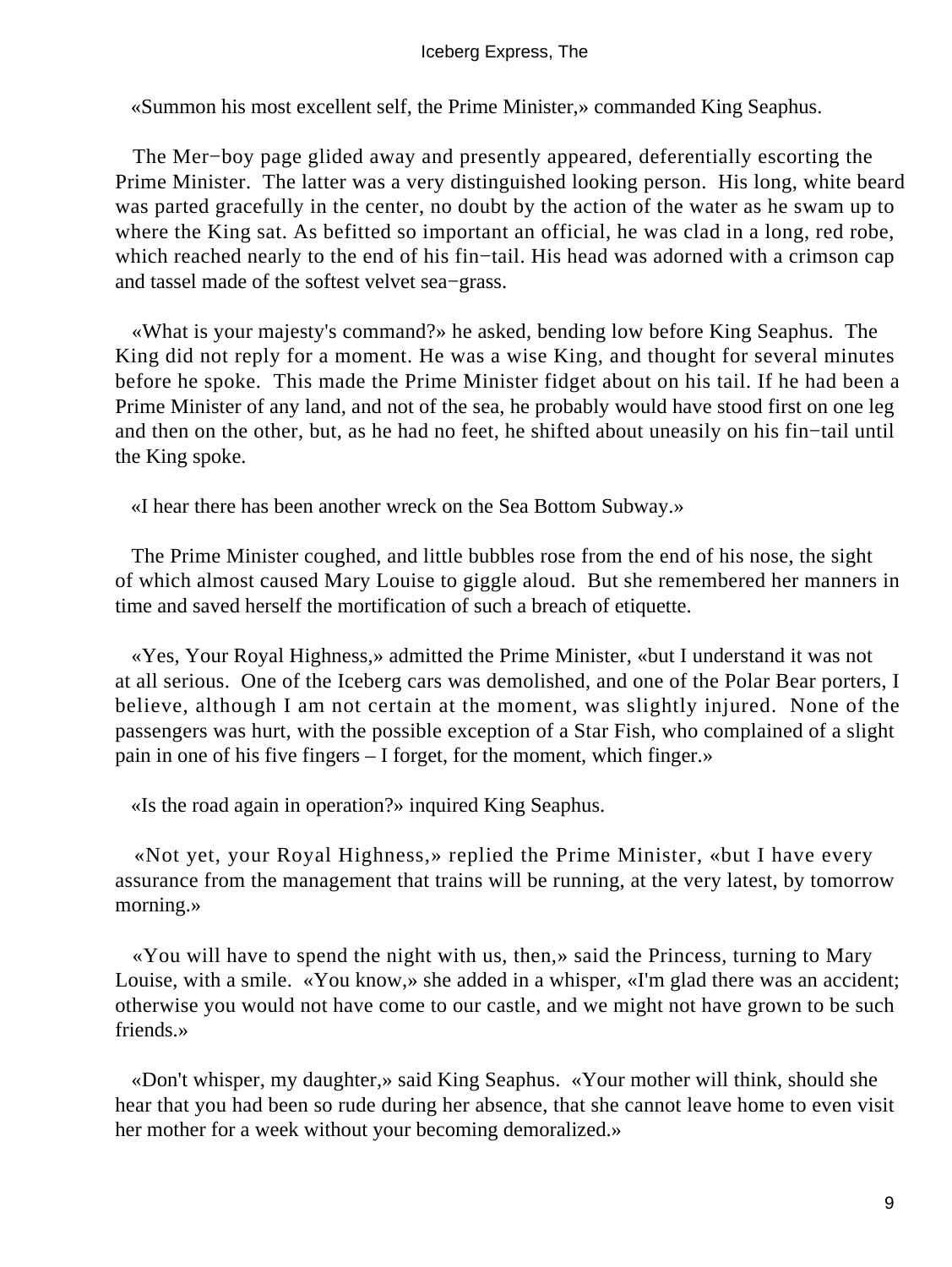The Prime Minister coughed behind his hand, while the little bubbles rose again through the pale green of the sea−water. Mary Louise felt quite embarrassed, and the little Princess blushed. King Seaphus looked sternly at all three.

 Just then a loud knocking was heard on the castle door. «Billows and breakers!» exclaimed the King, «what is that?»

### Damages

 King Seaphus waited anxiously as the knocking on the castle door continued. «Billows and breakers,» he exclaimed again, expectantly waiting for the visitor or visitors to be announced.

 Just as his impatience was nearly exhausted, a court page appeared escorting a Polar Bear and a Star Fish. Mary Louise at once recognized the former as the porter on the Iceberg Express. The visitors bowed respectfully to the King, and the little Star Fish winked one of his five small eyes at the Princess. The Polar Bear smiled at Mary Louise, but said nothing.

 «Well,» exclaimed King Seaphus, after a brief silence, «you honor us by your presence, but, what do you want?»

«I want redress,» cried the Star Fish in a queer little gurgle.

 «You want what?» thundered the King, realizing now that his visitors were looking for damages on account of the accident. This naturally worried him, as he was a heavy stockholder in the Sea Bottom Subway.

 «One of my five fingers has been badly bruised,» continued the Star Fish, «for which reason I shall sue for damages.»

 «I have suffered internal injuries,» said the Polar Bear, speaking up quickly, encouraged by the independent manner of the Star Fish.

 «Internal injuries!» laughed the King; «infernal fiddlesticks, I have heard that tune before!»

 «Your Highness,» interposed the Star Fish, «my condition is quite serious. As I have but five fingers, to have one of them injured is far worse than to have one of my feet, for of the latter I have hundreds.»

 The King looked at him inquiringly. Although he was Monarch of the Sea, perhaps he did not know that a Star Fish, while he has hundreds of little feet, has no legs at all. Even his feet do not move as ordinary feet do, one before the other; they can only cling like little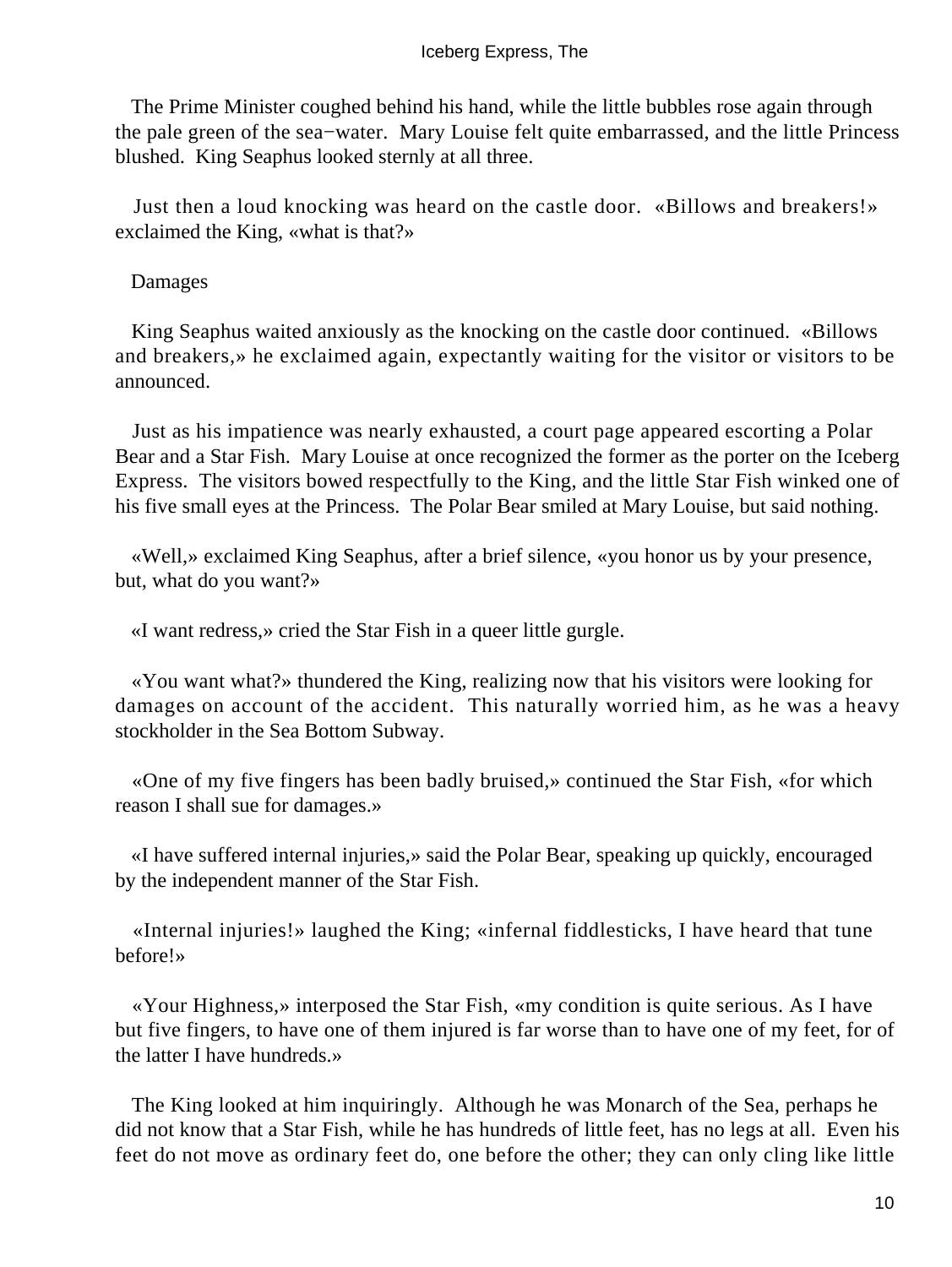suckers pulling him slowly along from place to place.

 «Neither am I like the everyday common fish. My mouth is in the center of my body, and I have a little scarlet−colored sieve through which I strain the sea−water. I couldn't think of swallowing sea−water with everything that might be floating in it.»

 «Holy mackerel!» exclaimed the King, under his breath, «I'd better settle with this individual as quickly as possible. He'll drive me crazy if I don't, and maybe, cause me no end of trouble.»

 «Your Royal Highness,» began the Polar Bear, «I was hit by a large piece of ice in the chest.»

 «In the ice−chest or in the ice−box?» inquired the King, his humor getting the better of his anger, for he could never let go by an opportunity to make a pun.

 «Your Royal Highness,» interrupted the Star Fish, «I wish to state that I took this little trip for my health. My doctor told me I must go South. So I boarded the Iceberg Express at Cape Cod, intending to spend the summer in the mountains.»

 «In the mountains!» roared King Seaphus. «You don't go to the seashore for the mountains! You should have gone inland to the White Mountains or the Catskills – those are well−known summer resorts.»

 «May it please your Royal Highness,» said the Star Fish, stroking his beautiful purple coat with on eof his five little finger, «I was bound for the Caribbean Sea, which is as full of mountains as New Hampshire and Vermont are. Of course, none of them have caps of snow like Mount Washington, for it's nice and warm in the Caribbean Sea; that's the reason I want to go there. But, if the Iceberg Express is wrecked, how am I to continue my journey?»

 «Sufferin' mackerel!» exclaimed King Seaphus; this time he uttered the words aloud and not under his breath, «Sufferin' mackerel! I'll see that you get there, if I have to charter a special train!»

«But what about my finger?» asked the Star Fish.

 «Oh, I'll reimburse you for your ticket,» exclaimed the King. «And now, what can I do for you?» he asked, turning to the Polar Bear.

«Train Porters have very low wages,» replied the Polar Bear.

 «Very well,» answered King Seaphus, « I will see that yours are doubled,» and he waved the two visitors away with a haughty gesture. The court page then escorted them to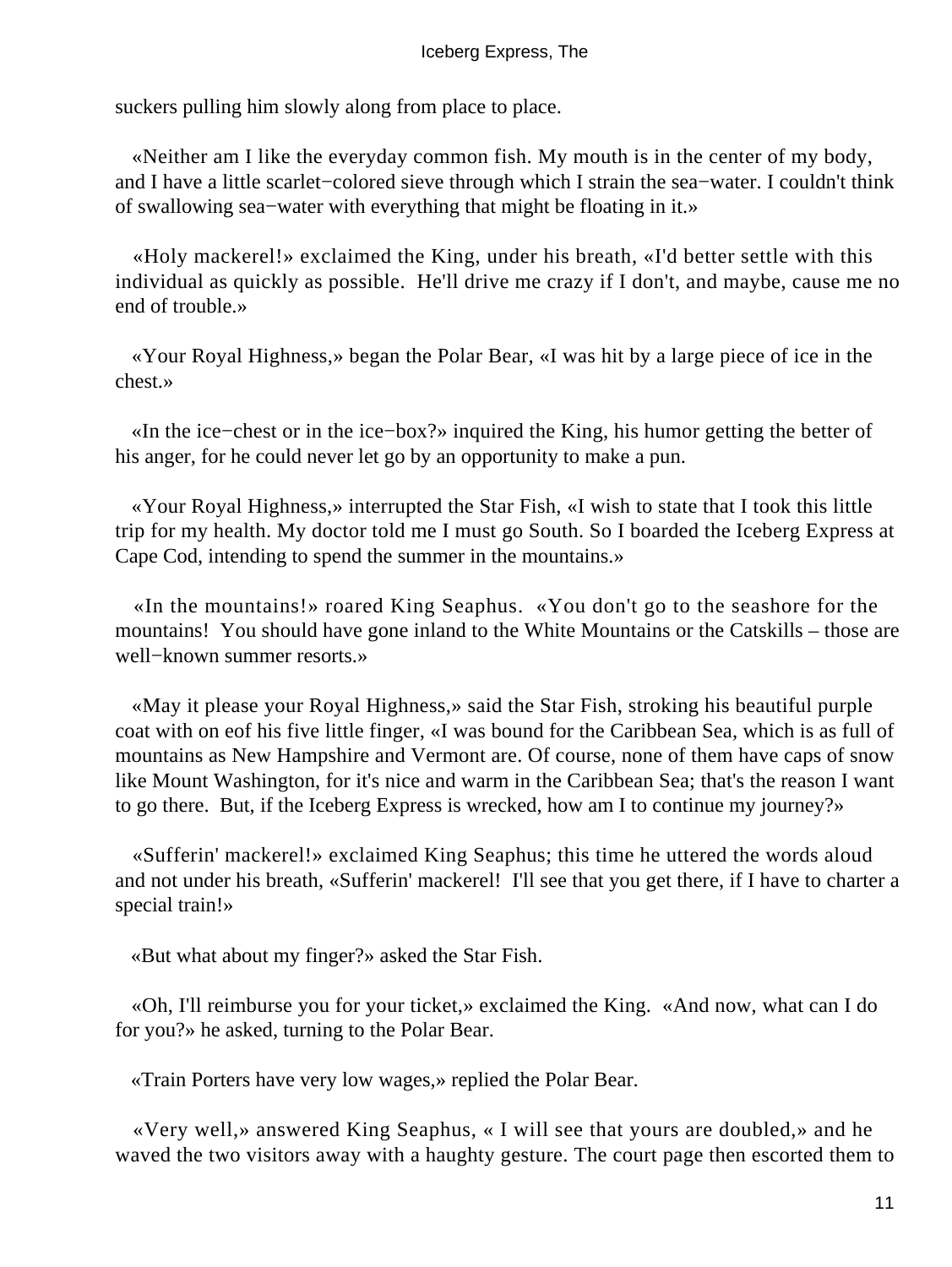the door.

 «You heard what I said,» cried the King, turning to the Prime Minister. «Now go to the General Manager of the Sea Bottom Subway and inform him of my wishes. Also that he must have an express ready to start for the Caribbean Sea tomorrow morning without fail.»

The Prime Minister bowed respectfully and departed.

 «Whew!» exclaimed the King, smiling at Mary Louise and his daughter as soon as the three were again alone, «if that Star Fish wasn't a walking encyclopedia! He had everything at his five finger−ends!»

 «I think I'll take the same train as the little Star Fish,» said Mary Louise, «for I've never been to the Caribbean Sea and I think it must be a lovely place.»

«May I go with Mary Louise?» asked the Mermaid Princess.

 «Well, I don't see why not,» answered her father, after a pause, «only you must get back inside of a fortnight, for your mother will be home by that time.»

 «I must see that my mother−of−pearl trunk is packed,» said the Princess. «Come with me, Mary Louise.» Then curtseying to the King, they swam up the water stairway to the room of the little mermaid.

 The next morning found Mary Louise and the Mermaid Princess waiting anxiously at the station for the Iceberg Express. On the platform they recognized among the passengers their little friend, the Star Fish. In a few minutes the express thundered into the station. «Watch your step!» yelled the Polar Bear Porter as he helped Mary Louise and the Princess on board. Then with a rush and a roar the Iceberg Express started on its journey for the Mountains of the Sea!

The Wreck

 Mary Louise and the Mermaid Princess settled themselves back comfortably in their seats and looked about them. The Iceberg Express certainly had every convenience. Of course almost everything was made of ice. But, then, so is most everything in a Pullman car made of steel. There was really very little difference except that the ice was much prettier, it was so clear and white, and the moss cushions that covered the seats were soft and springy. The crystal chandeliers that hung from the ceiling were resplendent with little twinkling lights, and the curtains at the ice−paned windows were made of the thinnest spun ice threads. Even the little drinking cups that were packed in a column, one within the other, at the ice water tank, were made of thin ice.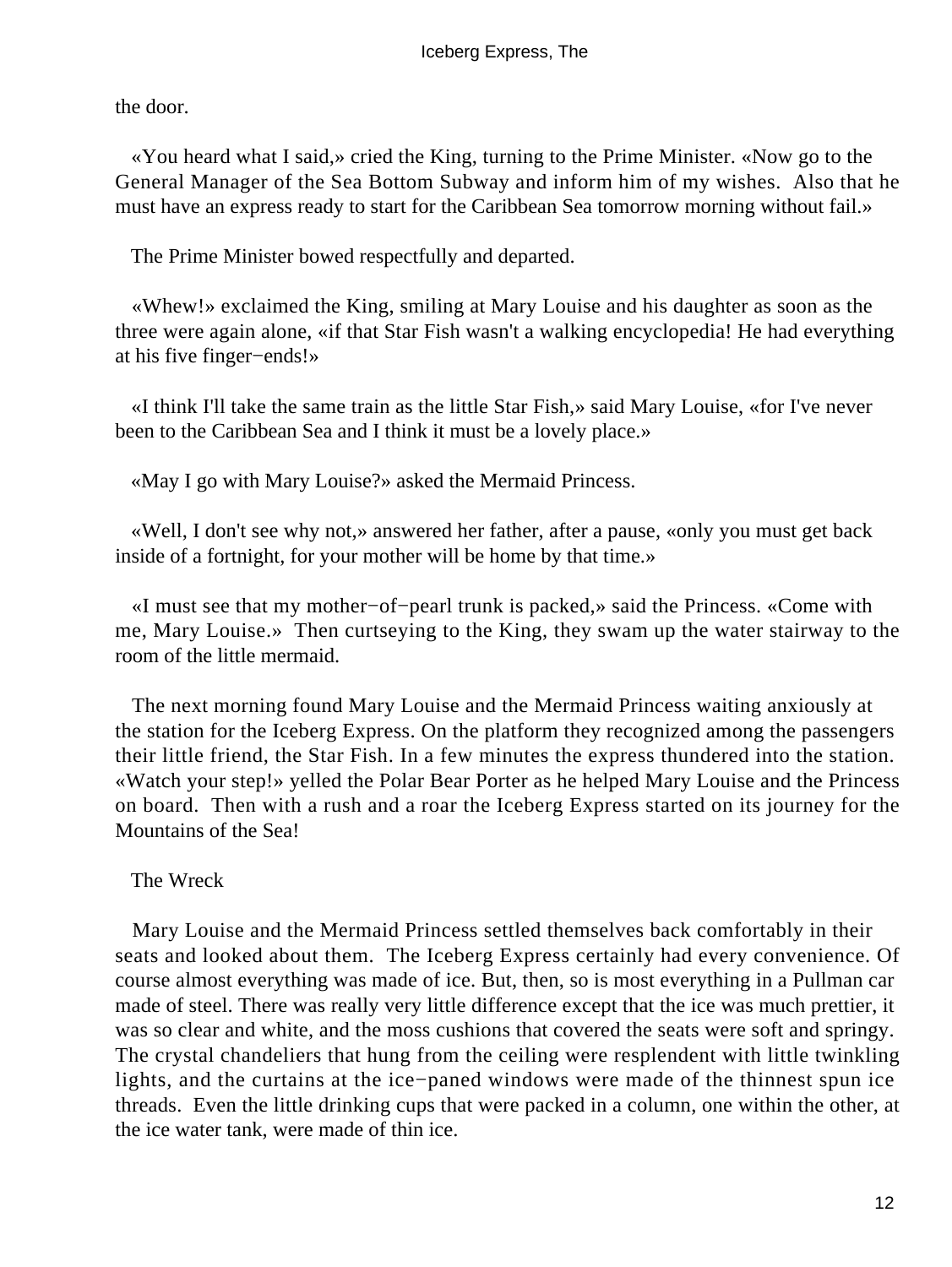«I don't feel the least bit cold,» said Mary Louise, turning with a laugh to her mermaid friend. «Do you?»

«Not the least bit,» she replied.

 «It's so different, though, from the first train we were on,» continued Mary Louise. «It isn't anything like it really. Why, the first train was only an ordinary iceberg, don't you remember?»

 «That's because we never went inside,» replied the mermaid. «We didn't have the opportunity, the explosion came so soon.»

 «That's so,» agreed Mary Louise. «The only think I distinctly remember is the Polar Bear porter calling out to be careful, and then the awful explosion. After that we were in the water and there was nothing around us but cracked ice.»

 «Dining car in the rear,» announced the Polar Bear porter, walking down the isle with a menu card held gracefully in his paw. «Last call for the dining car!»

 «Goodness!» exclaimed Mary Louise. «Let's hurry, or we won't be able to get anything to eat, and I always love to eat in a dining car.»

 Jumping up from the seat, she and the Princess swam down the aisle, across the vestibuled platform, through the next car, and then into the diner.

 There were quite a number of passengers still seated at the different little tables. A soldierly looking Penguin sat at one and a few tables beyond a motherly looking Seal with a baby boy Seal at her side was just finishing some delicious looking pink water ice.

 Mary Louise and the Mermaid sat down at the nearest table and looked over the menu. It was great fun selecting what they wanted, and when they had finished their water ices they felt that they had dined most sumptuously.

 They then returned to their seats and looked out of the window for a time. Strange sights met their eyes as the train rushed on. There were no telegraph poles to count, nor cows to see grazing in green meadows. Instead, however, were numerous fish swimming here and there, some of gorgeous coloring, others of white or silver hue. Hills and valleys of sand, as well as long meadows of seaweed, stretched away for miles and miles. Strange−looking sea animals crawled close to the rushing train. If they came too close the suction of the water drew them along until they disappeared beneath the car.

 As darkness settled down over the quiet deep, Mary Louise turned from the window with a sigh. «I feel sleepy already,» she said, «and it's only supper time!»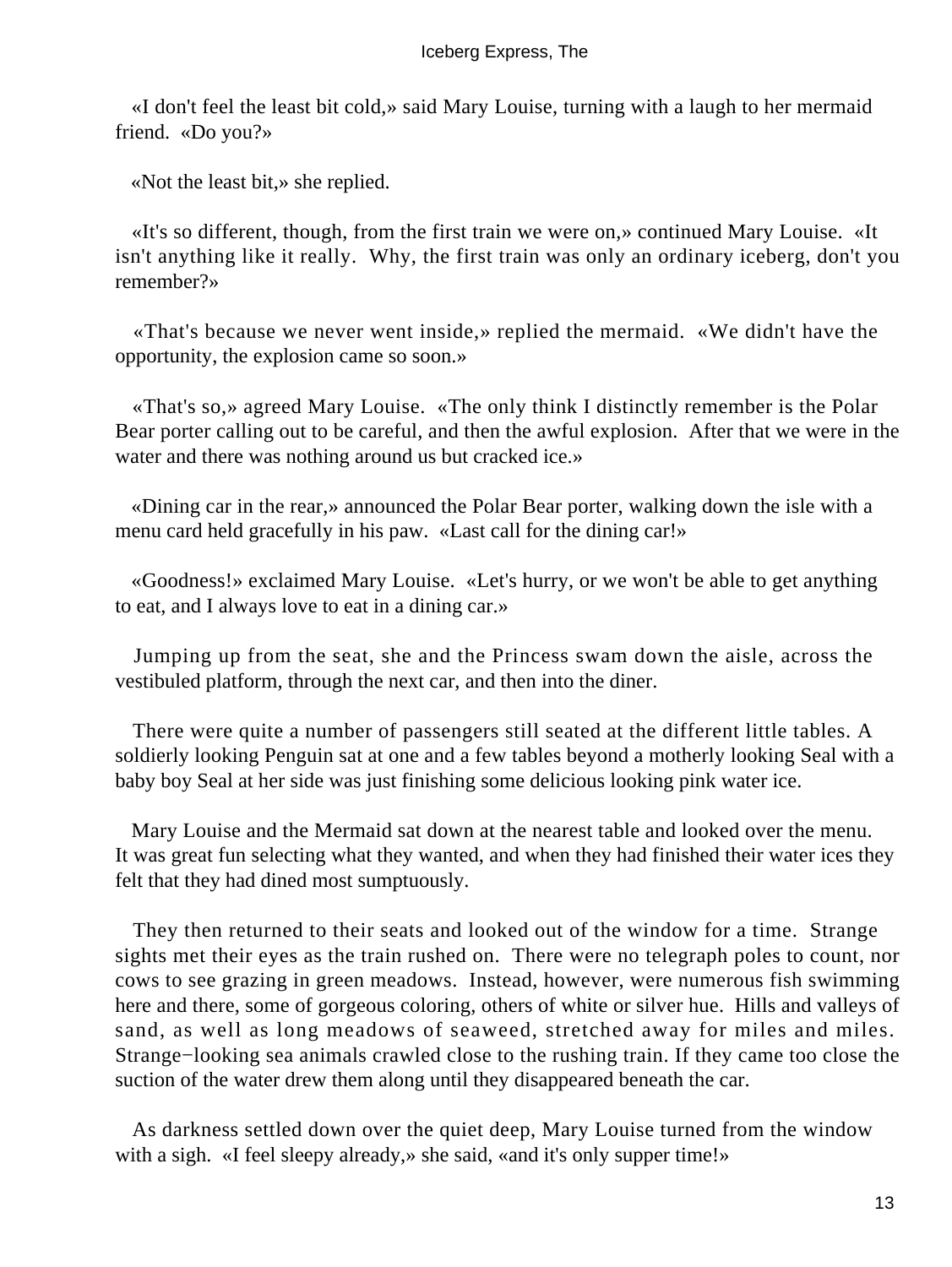«We'll tell the porter to make up our berths,» said the Mermaid Princess. He can do it while we are having our supper in the dining car."

 On their return they found their berth in readiness. Soft green seaweed curtains hung gracefully to the floor, one of them being drawn aside, showing a little white bed. It looked as comfortable as her own little bed at home, Mary Louise thought.

 It took the two little mermaids but a few minutes to undress, and as soon as their tired heads touched the pillow they were sound asleep.

 Softly the seabells are ringing away, Dipping and dripping and white with the spray, Ding−dong, and ding−dong, and ding−dong, so deep, The seabells are singing me softly to sleep.

 Over and over again in her dreams little Mary Louise repeated this song. Then suddenly the bells seemed to change their tune. They clanged out wildly until a sudden loud crash awoke her with a start. The engine whistle was sending forth loud, warning cries. The Mermaid Princess began to tremble with fright.

«What do you suppose is the matter?» she whispered.

 «I'm sure I don't know,» replied little Mary Louise. «Perhaps there's something on the track.»

 By this time all the passengers were thrusting their heads out through the curtains of their berths.

 «Porter, Porter!» called the Penguin, who had been vainly pressing the electric call−button.

But as usual, when a porter was wanted he is nowhere to be found.

 Then the Baby Seal began to cry. Suddenly all the lights went out. Mary Louise hastily caught up her clothes and commenced dressing. «Thank goodness,» she said in a trembling voice, «I don't have to bother with stockings!»

 «I never was anything but a Mermaid,» said the Princess in a frightened whisper, «so I don't know anything about them!»

 «Where's my waist?» asked Mary Louise, hardly able to keep from crying. «I can't find it anywhere, and it's so dreadfully dark, too.»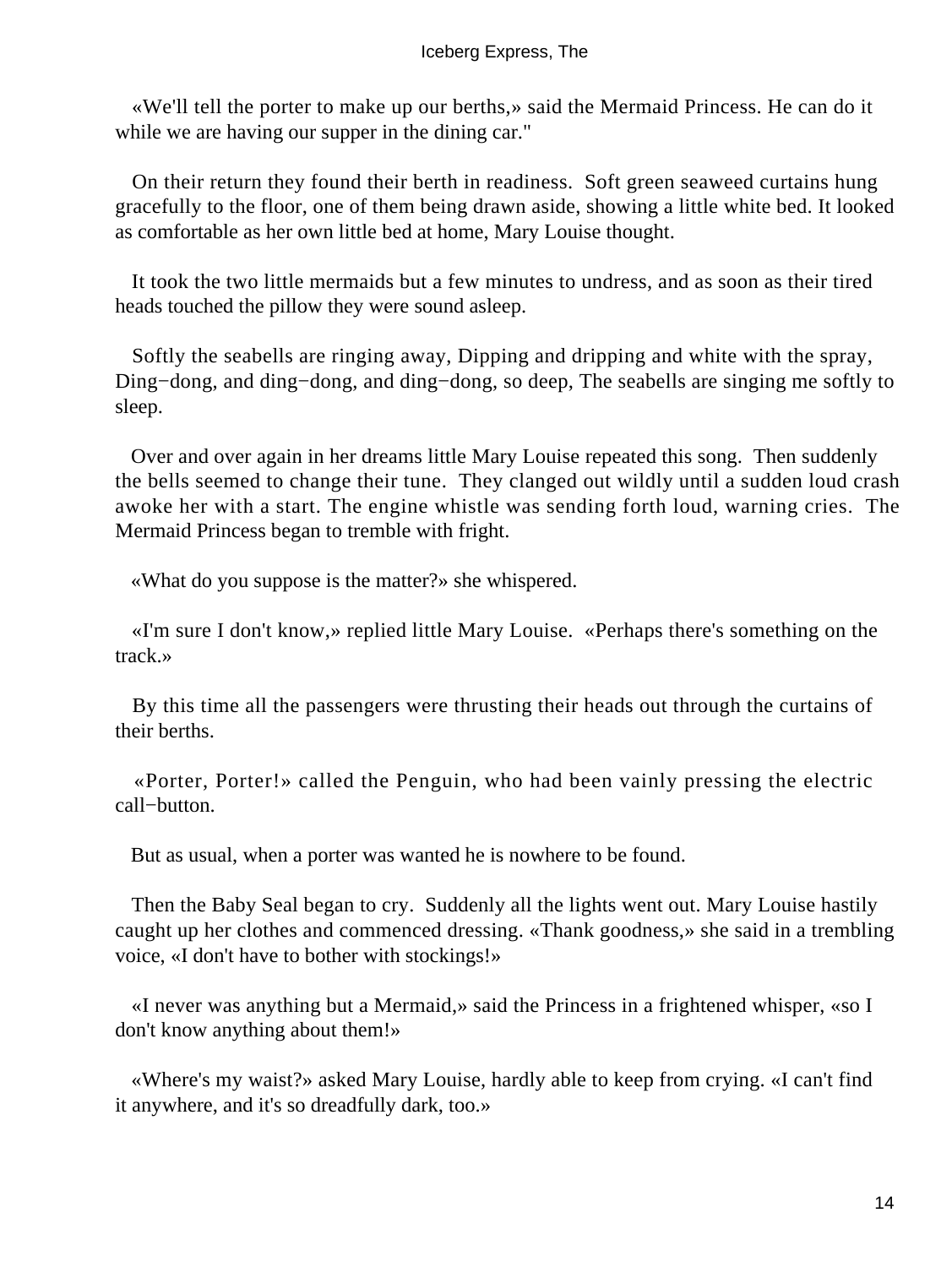«Oh, dear me!» suddenly cried the Mermaid Princess. «I believe I'm trying to get yours on over mine. I'm so excited I forgot that I already had on my own.»

 «Well, I'm dressed at last,» exclaimed Mary Louise after wriggling and squirming about for a few minutes longer. «Isn't it awful hard work dressing in a berth?»

 Suddenly the engine bell clanged out more furiously than ever. The whistle shrieked again and again. Mary Louise looked with frightened eyes at the princess who gave a cry of terror and threw her arms about her neck as the lights again went out. Then there was a sudden crash, and the Iceberg Express shivered and toppled over.

The next instant Mary Louise and the Mermaid Princess found themselves in the water.

 It was quite warm and pleasant, and in a few minutes they reached the surface. To their surprise they saw their fellow passenger, the little Star Fish, swimming near them, and not far away, on a piece of ice, the Polar Bear porter.

 «Where are we?» asked Mary Louise. But no one replied to her question, although the Star Fish looked all around, before and behind and both sides at once, which I'm sure you can't do no matter how hard you may try – while with his fifth eye he kept a bright lookout for sharks.

Presently the Polar Bear porter replied, «I think we are in the Caribbean Sea.»

 And if you don't know where that is, please get out you map of North America, although school is over, and find it.

 «I never thought we'd get here so soon,» said the little Star Fish at last. «You see, I boarded the train somewhere off Cape Cod. And that's a long way from here.»

 «I got on much farther north,» said the Polar Bear porter, fanning himself with a large sea shell. «Gracious me, but it's dreadfully hot down here.»

 «This Caribbean Sea is as full of mountains as New Hampshire and Vermont are, but none of them have caps of snow like that which Mount Washington sometimes wears,» said the Mermaid Princess. «Snow wouldn't last a second under this hot sun.»

«Where did you learn all this?» asked Mary Louise.

 «Oh, I went to the Coral School for Girls,» answered the Mermaid Princess, and she sighed, for she suddenly remembered she was a long way from home.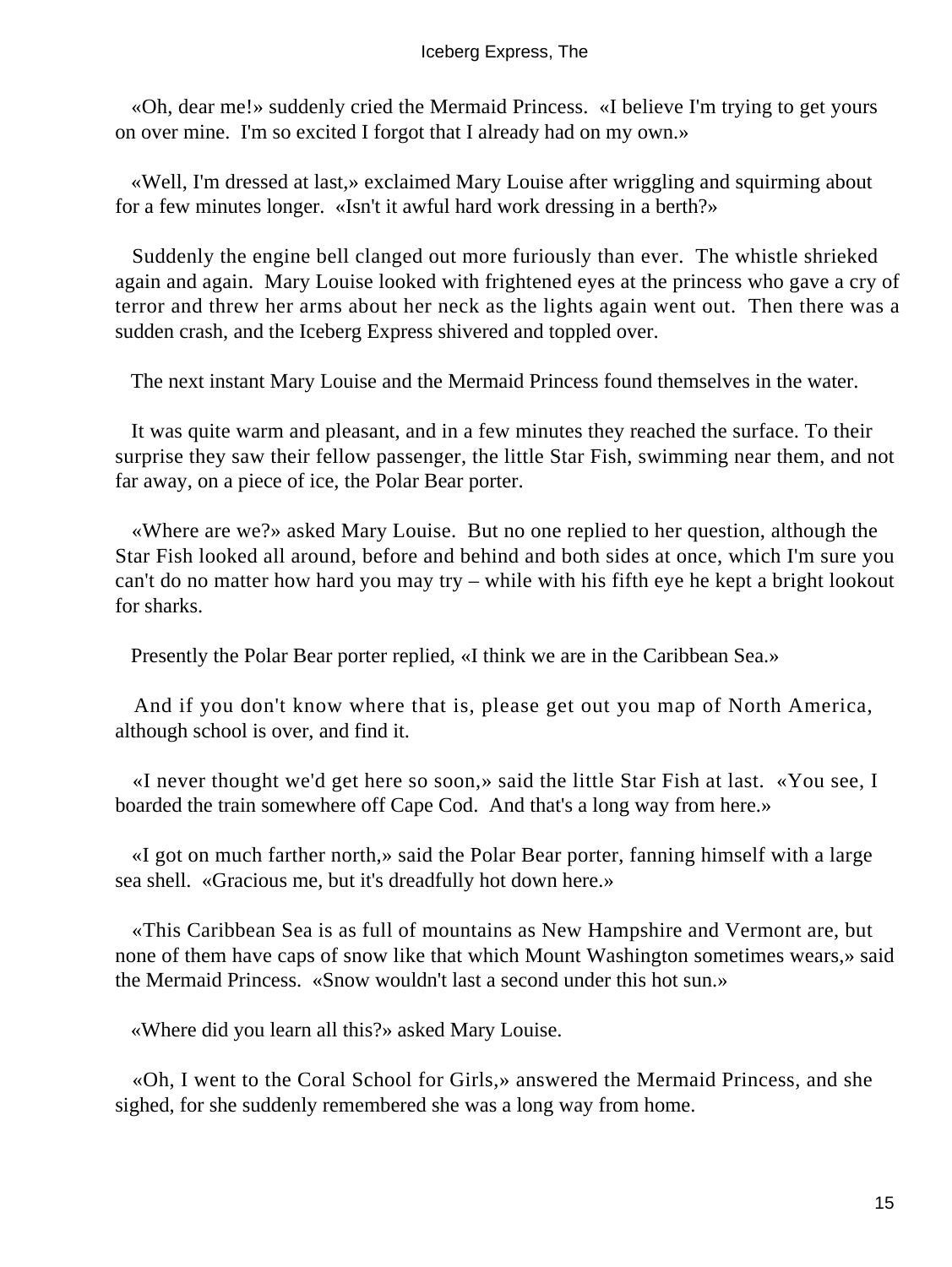Just then the little Star Fish met a soft little body, much smaller than himself, who invited him to visit her relatives, who live, by millions, in this mountain region.

So off they started for Coraltown, where this little Miss Polyp lived.

 Her father and mother, brothers and sisters, uncles and aunts, were all polyps. they had built the coral islands by fastening themselves to the tops of the mountains under the sea, year after year, and at last their soft bodies had turned into stone. And now you know how these millions of little polyps finally made the small islands that dotted the surface of the water.

 After the Star Fish and his little friend had swum away, Mary Louise spied a boat drifting toward them. So she and the Mermaid Princess scrambled inside, and the polar Bear porter hoisted a sail, which he found wrapped around a mast in the bottom of the boat.

 «Hip, hurrah, we're off once more,» Shouted the Polar Bear, waving his paw, And the Mermaid Princess laughed in glee As he held the tiller and sailed o'er the sea!

By and by the air became colder and the Mermaid said:

«We must be near my father's castle. I think I'll slip into the ocean and swim home.»

 «Before you go, please comb my hair with your magic comb so that I may be a little girl again,» begged Mary Louise; «I don't want to be a mermaid forever.»

 As soon as the magic pearl comb touched Mary Louise's hair her tail changed into her own little pair of legs.

 «Now kiss me good−by,» said the little Mermaid Princess, and, with a splash, she disappeared in the ocean.

## Wonderland

 For a few minutes Mary Louise felt quite lonely. Presently she asked the Polar Bear to be kind enough to land her on the nearest shore.

 At once the big kind animal trimmed in his sail and before long they entered a beautiful bay whose dark waters were dotted with the white sails of the fisher boats, and directly in front, climbing up to the sky, a high mountain on which stood a castle, where from a tall tower all night long shone a light that could hardly be told from the stars around it.

 Mary Louise jumped from the boat to the beach, and then turned to wave good−by to the Polar Bear as he sailed away to the North Pole.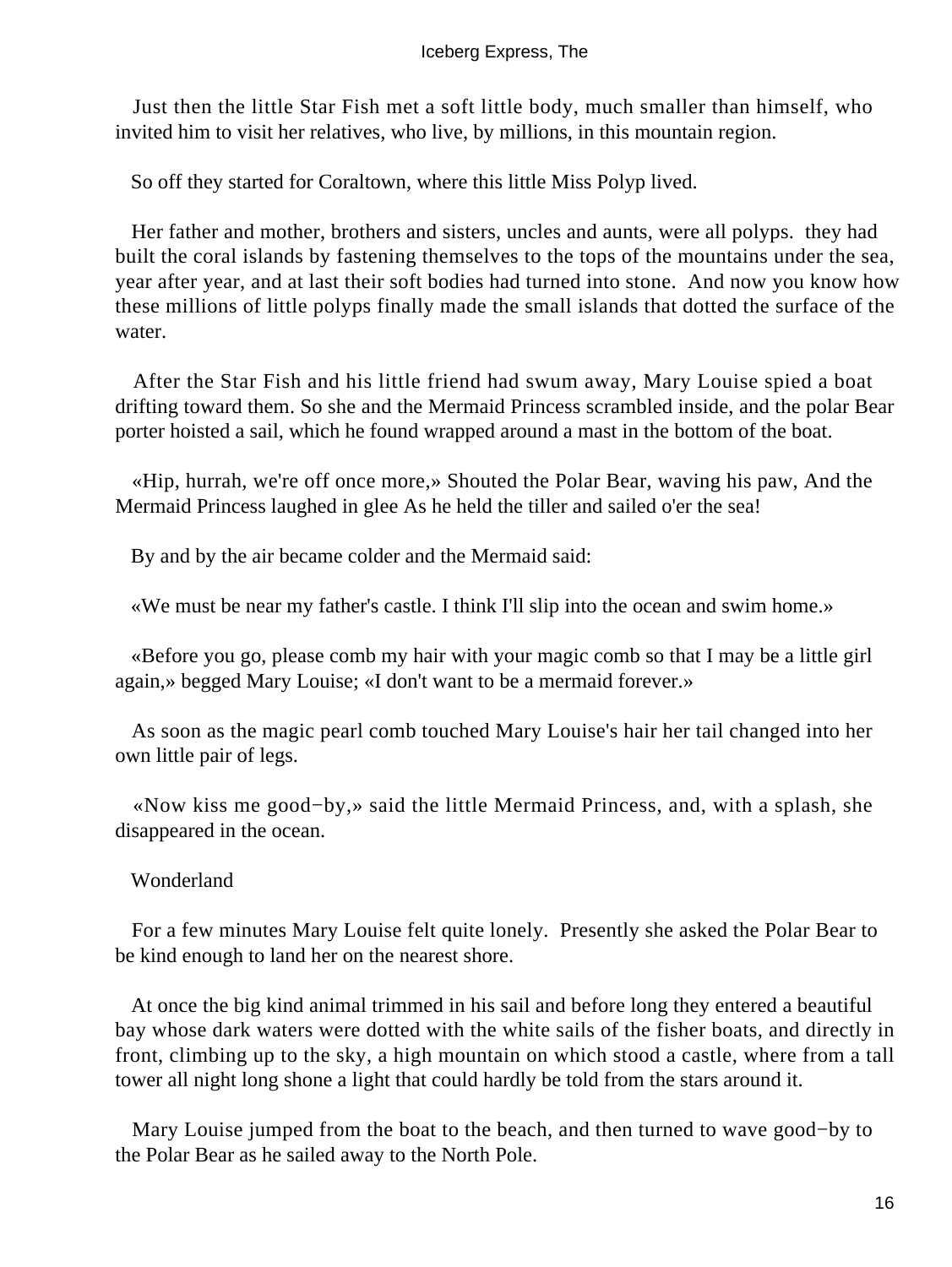Nearby sat an old fisherman on a bench mending his net.

 «Hello, little girl,» he said, as Mary Louise hesitated. «Moor your little hulk 'longside o' me an' I'll spin you a yarn!»

 Then he began to tell how, many hundred years ago, all the land around about was covered with a thick forest instead of the deep blue water of the bay.

 Then came the great giant Cormoran, who was 18 feet high and 3 yards wide, and his wife Cormelian, who was just as big, and they brought from the hills great gray rocks which they piled up, one on the other, hundreds of feet high, until they had made a mountain. And on the top of this they built their castle, where they lived until the giant's wife died and was buried under the Chapel rock.

 Then Jack the Giant Killer climbed up the mountain, and after a hard fight Cormoran was killed, and there were no more giants in the land.

 Next came the Small People, who cut down most of the forest, and built cottages for themselves, ploughed the fields and made gardens.

 But one day a great enchanter came that way, and his strange dress and long gray beard frightened the women and children, and they shut their doors in his face whenever he asked for a drink, for he had walked far and was tired and thirsty.

 At last he found the principal man of the Small People, a little old crusty fellow and very miserly. And when the great enchanter asked him for a drink of water, the Small Man told him he didn't keep a hotel for beggars. And this made the great enchanter so angry that he struck the ground with his staff, so that it made a deep hole, and then he went upon his journey.

 Soon a little spring of water bubbled up through the hole, and by and by a stream burst forth that swelled to a river, and after a time the whole land was drowned, and only the high mountain remained above the water.

 But the Small People who were buried under the water didn't die. They lived on just the same, waiting for the enchanter to return and lift the spell, and the land to rise, again with all the people on it.

 When the old fisherman had finished his story, he said, "I will take you in my boat to see the Small People deep down in the water.

«Yes, come with me in my boat and you shall see the Wonderland under the Sea.»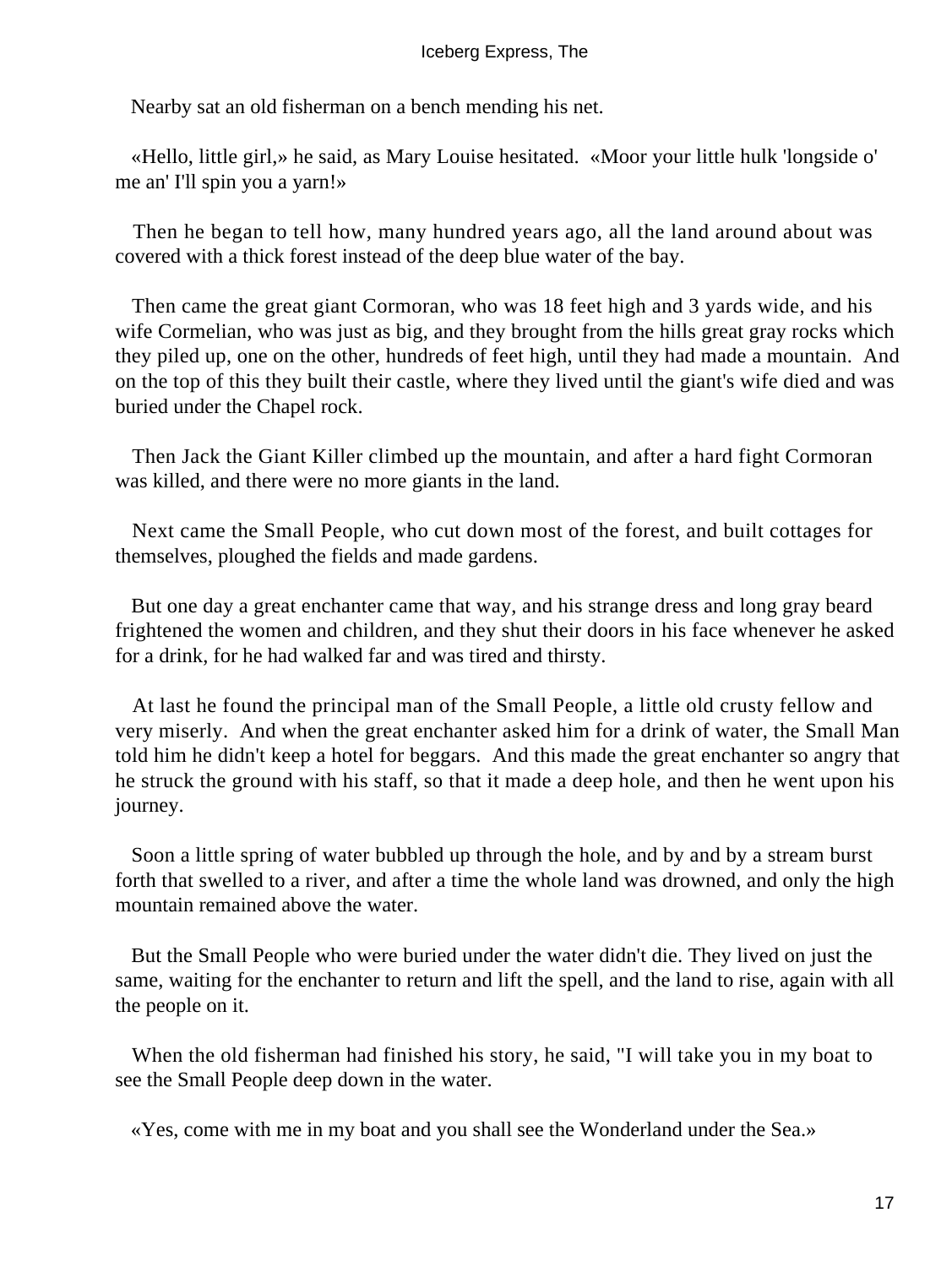As soon as the old fisherman had hoisted the sail, away they went out to sea over a wide path of moonlight like a silver road leading straight out to the sky where it dipped down to the water.

 All of a sudden Mary Louise noticed something come close up under the side of the boat, and remain there staring straight at her. She bent over until she nearly touched the water, when what she had taken for a fish appeared to be a very odd−looking little man. He was even shorter than she, very broad about the shoulders, with funny little arms and feet that were brought together at the heels, with the toes turned straight out when he stood up, making them look like a fish's tail. His eyes were big and round, without any eyelids or eyebrows. But his mouth was the funniest part, and when he opened it, he looked like a fish trying to talk. He was dressed in silvery white, shaded to blue and green.

 With a sudden nod, he pointed to the road which opened behind him down through the depths of the water until lost in the distance.

 Little Mary Louise could not take her eyes from him, and, forgetting all about the old fisherman and the boat, she bent over more and more, so as to look closer at the funny little old man, until, splash! down she went into the water.

 Then came a tremendous ringing in her ears and she felt her breath go and she knew nothing more until she found herself standing with the strange little fish man by the side of a splendid carriage made of a scallop shell, burnished until it shone with pearl and silver, and drawn by two beautiful gold−fish and two silver−fish harnessed with the silken threads of the finest sea−mosses, and driven by an old coachman that looked like a mackerel.

 «We are the sea−horses of the deep, And we race through the waters blue, Faster than wind and swifter than tide We gallop the ocean through.»

 «Jump in,» said the little old fish man; and without a question Mary Louise stepped into the carriage and sat down on the beautiful pea−green cushions.

 Then the little man got in, the mackerel−faced coachman cracked his whip, the gold and the silver fishes darted ahead, and away they went.

 Great trees waved their long branches as the carriage swept past, and odd−looking shapes came out from behind them. Huge mouths opened and shut, long arms waved about trying to catch anything in their reach, and fierce looking monsters with fishes' heads came rushing in from all sides, to stare at little Mary Louise with their great savage eyes.

 Presently the little old man stood up and bowing politely, told them that Mary Louise had never caught a fish with a cruel hook.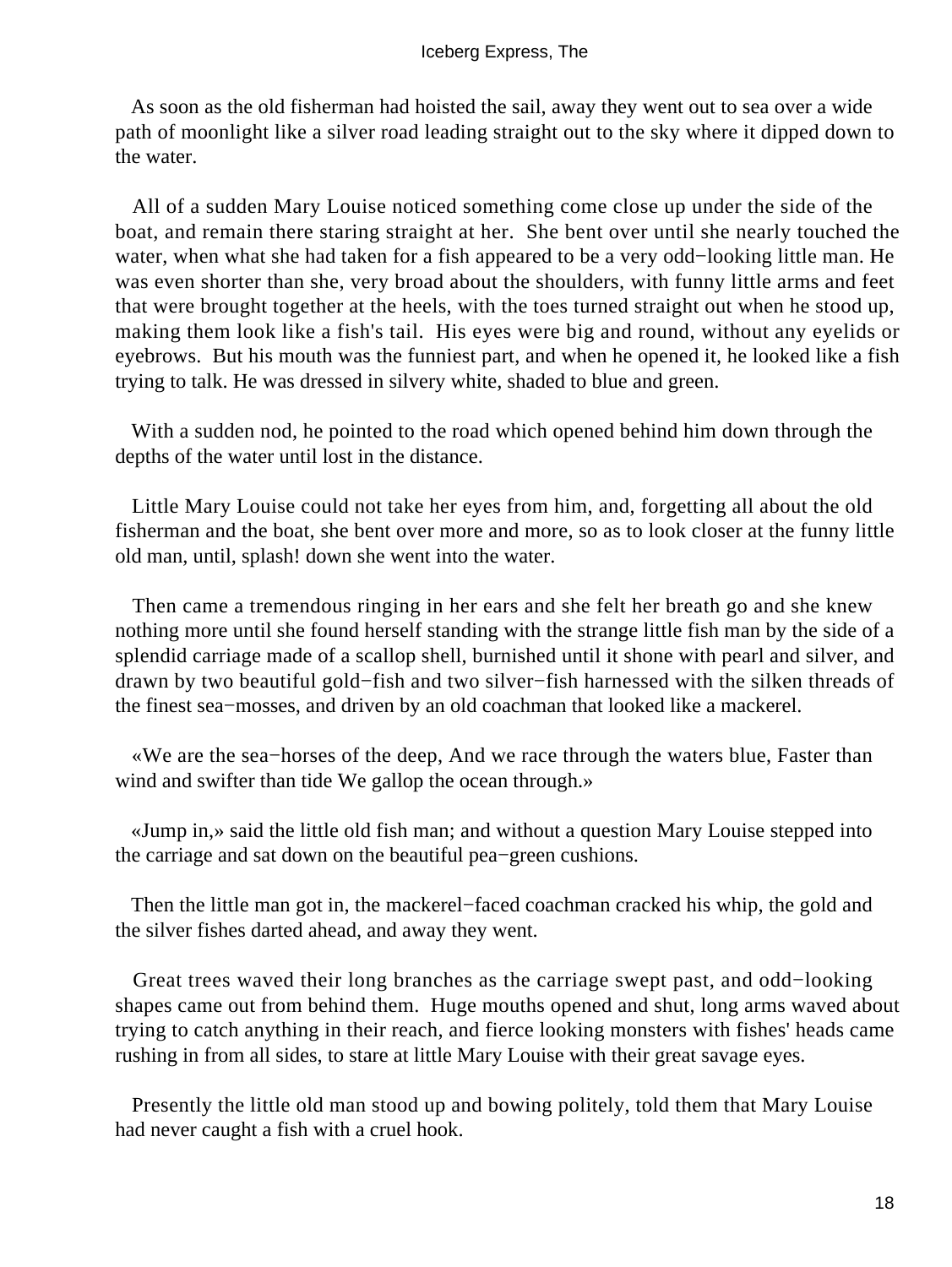Then these dreadful monsters snapped their horny jaws and swam away.

 At once the mackerel−faced coachman whipped up his team of gold and silver fishes and away they went spinning down the road again.

 At last the carriage stopped in front of a fine mansion, and Mary Louise and the little old man jumped out on the smooth beach of sparkling sand which sloped down to a glassy lake on which curious and beautiful little boats were sailing in all directions.

 Along the edge of the lake were many houses, some stately castles and some little cottages. The little cottages were covered with creeping plants abloom with red flowers and the stately castles with moss like vines.

 But the people. Oh dear me! They were the strangest folk! Some had very long noses and ugly looking teeth in their wide mouths, and others were so thin they looked like small sticks, and others so round that they could almost trundle themselves along like a coach−wheel. Some were dressed in the shabbiest clothes, others in splendid suits, and some covered with knobs and spikes and strange looking armor.

«Come,» said the little fish man, and he led Mary Louise into his house.

 Presently he brought out from a closet a quaintly shaped box. «It is the legend of Wonderland that a little girl shall break the spell that hangs over us. For it is deemed well−nigh impossible that a mortal child would venture beneath the water to visit us. Therefore, little Mary Louise, if I call all my people together, will you open this box and deliver us from the spell of the Great Enchanter?»

 «I will,» she answered bravely, and at once the little old fish man called together all his subjects.

As little Mary Louise looked at the box she saw printed on the cover these words:

«If a little girl mortal Shall uncover this prize, The sea will sink And the land will rise.»

 And, would you believe it, the first thing she knew after carefully opening the box, she was back in the boat with the old sailor, who was shading his eyes and looking towards a beautiful green island that had suddenly come out of the water.

The Enchanted Prince

 «Would you like to land on the island?» asked the old sailor who seemed in no wise surprised that an island should suddenly come up out of the sea.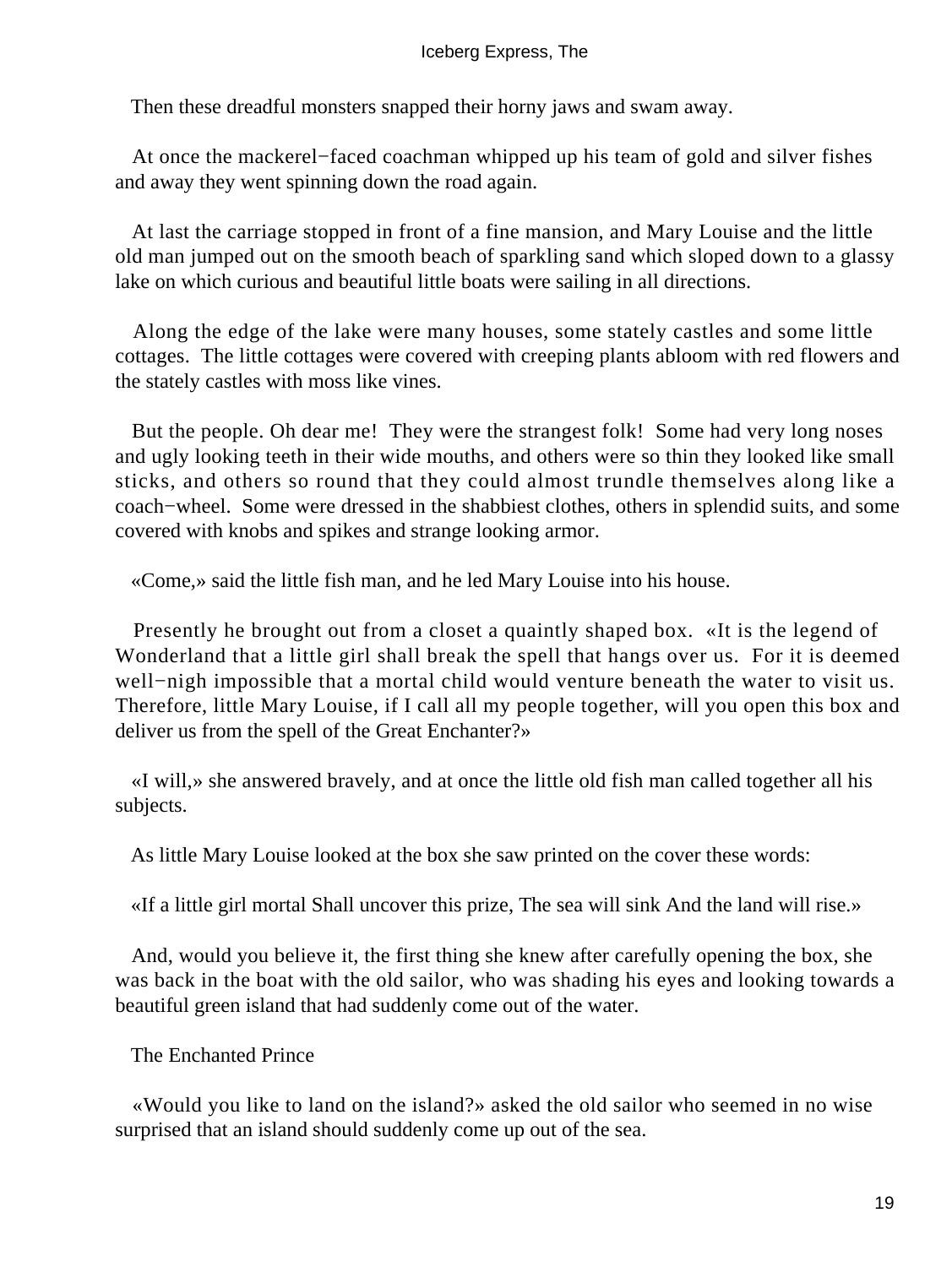«Yes,» gasped little Mary Louise, «it may be a wonderful place. I certainly saw strange things beneath the water.»

 «To be sure you did,» replied the old sailor, taking it as a matter of course that a little girl should make a trip to Wonder Land under the Sea, and return safe and sound.

 But then, you know, Mary Louise may have still retained some of the charm of the little mermaid's magic comb.

 Well, anyway, the old sailor steered his boat over to the green island, where Mary Louise jumped out and after saying good−by to her sailor friend, set off to look for new adventures.

 After a while, she came to a great wood, where the trees were as big around as smoke stacks on an ocean liner.

 All of a sudden, she heard the sound of a woodman's ax, and the crackling of the branches as they fell to the ground.

 «It must be some giant cutting down a tree,» she thought, and she started off in the direction of the sound, and by and by, she saw a giant beaver. He was a most wonderful sort of an animal, for he could swing an ax as well as a man. Near at hand flowed a great river, where a white water horse snorted as he dashed the spray high in the air with his forefeet.

 «Are you one of Neptune's horses?» asked little Mary Louise. «I once read a story of a little boy named Hero who rode with King Neptune in his wonderful chariot.»

 «No, little girl,» answered the beautiful sea horse kindly. «But I can show you some wonderful things. Jump on my back and I will take you to a strange place.»

 Then away went the great Water Horse over the water and through the spray and Mary Louise wasn't the least bit afraid although she had no water wings and might have slipped of into the water.

 «Where are we going?» she asked, after a while, for by this time they were far away from the shore and going up a dark river.

 «I'm going to show you the beautiful Green Waterfall Cave,» answered the big Sea Horse, shaking his mane until it seemed almost as if it were raining.

 Well, pretty soon he stopped, telling Mary Louise to bend over his back, before he swam into a big opening in a gray rock.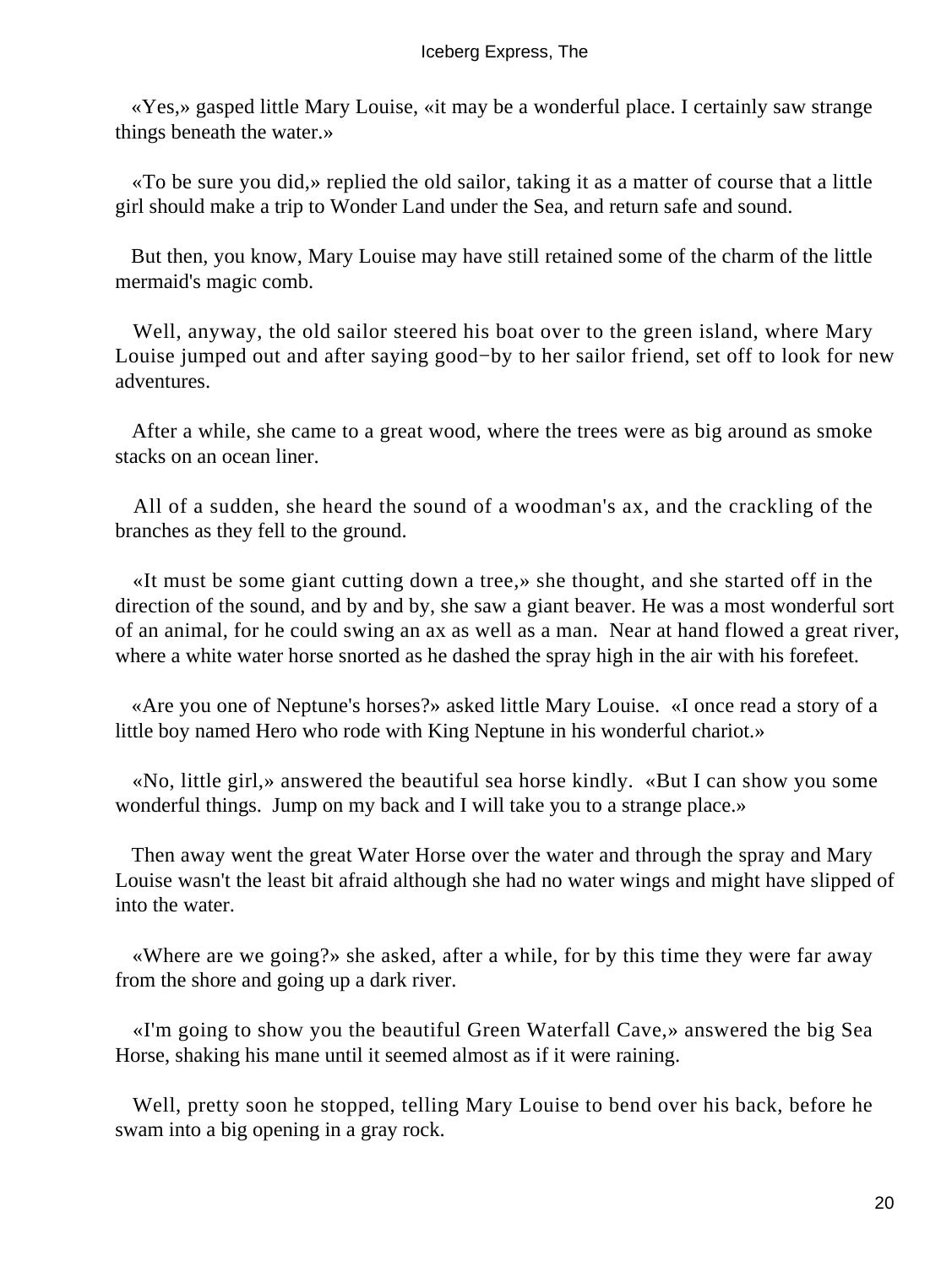«Now lift up your head,» he said, and when Mary Louise looked around she saw they were in a beautiful cave. All about them were strange people, Mermaids and Water Nymphs, Water Sprites and Mermen, fishes and dolphins, and even a whale, although he wasn't very large. If he had been, he wouldn't have been there, for the entrance to the cave was just wide enough for him to squeeze through.

Well, no sooner did they see the big Sea Horse, than they all said at once,

 «Hail to our King!» and crowded around looking curiously at Mary Louise, and one little mermaid pinched her toe.

 «This is Mary Louise,» explained the great white Sea Horse. «I have brought her to our cave to see the wonders of our Water Country.»

 At once the whale blew a stream of water into the air, the dolphins turned somersaults and the little mermaid who had just pinched Mary Louise's toe, stood up on a big pearly shell and sang:

 «In this river that leads to the sea, We all live happy as happy can be, The crocodile comes and opens his jaws, And the giant crab stretches out his claws, And the sword fish chases the sharp toothed shark, But here we are safe when the day grows dark, And the pale white moon looks down from the sky, And the little star winks her golden eye.»

 And when she had finished, she swam up close to the big Sea Horse and picking up Mary Louise placed her in a great shell that sailed over the water just like a boat to the end of the cave where a little path ran along close to the water's edge till it came to a door.

«Tap gently three times,» said the little mermaid.

And then, all of a sudden, it opened and there stood a great Sea Serpent.

 «What do you want?» he asked with a dreadful hiss and his breath was like steam and his long red tongue like a thin flame.

 «O wise Serpent,» said the mermaid, «do not frighten little Mary Louise. She is traveling through our country and means no harm.»

 «Then she may come into my kingdom,» replied the great Serpent, and he glided swiftly away.

 «Do not fear him,» said the little mermaid. «I cannot go with you, but you will be perfectly safe,» and she closed the door and swam away, leaving little Mary Louise all alone.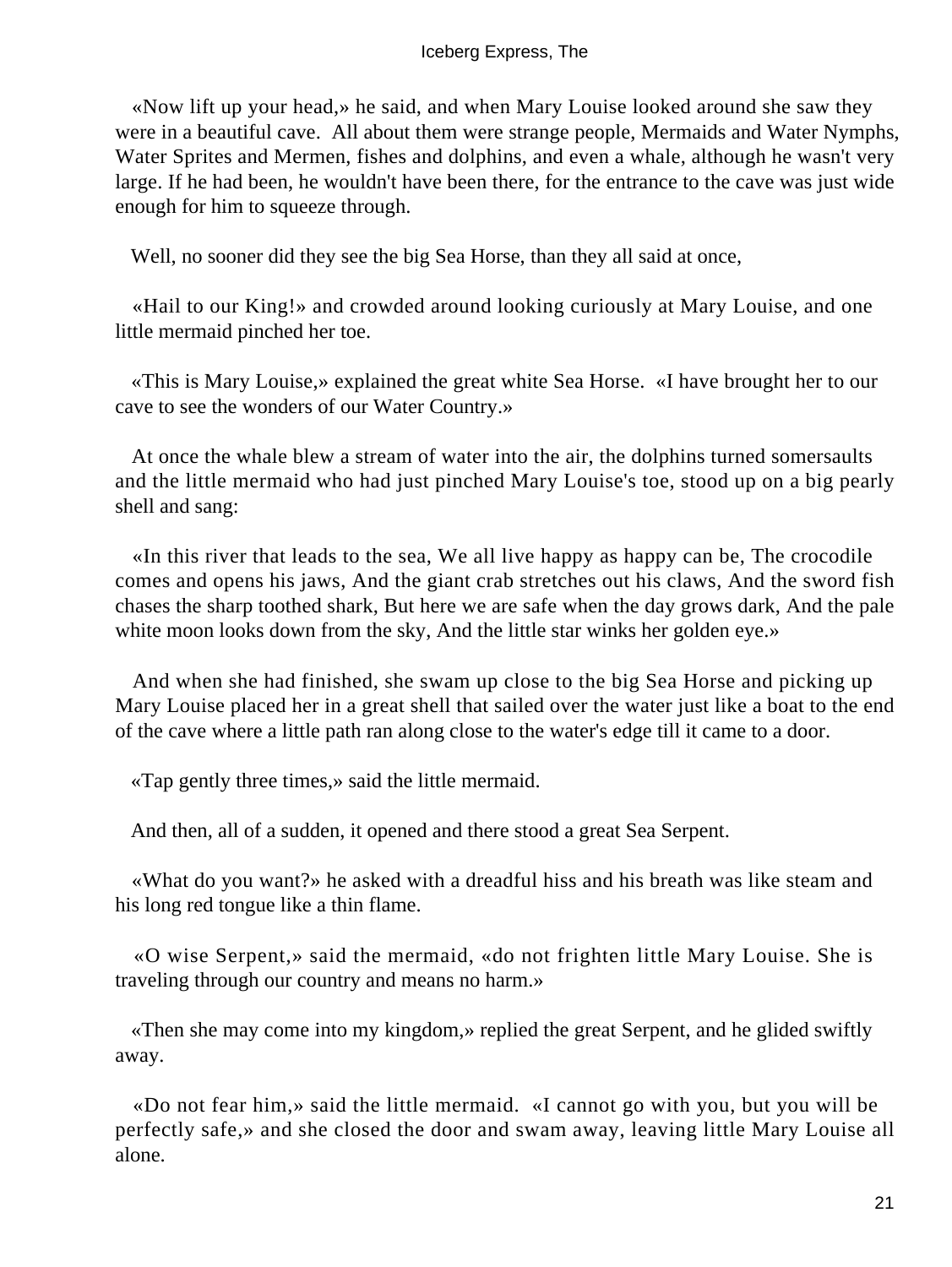It was a strange country in which Mary Louise found herself as she followed the great Serpent who was now some distance ahead. Great trees and moss−covered rocks were on every side, and only by keeping to the narrow path was it possible to find a way through them.

 By and by the Serpent stopped at a gate in a high stone wall, which swung open slowly as he tapped upon it.

 «Now, let me tell you something,» he said, leading Mary Louise to a seat beneath a beautiful tree in a large garden close by a stately castle.

 While she rested on the marble bench the great Serpent coiled himself in a ring, his head raised about two feet above the ground. He had wonderful black eyes and as he looked at her she almost fancied there were tears in them.

 «Once upon a time, not so very long ago,» he began, «a young prince lived in this castle. But one day a wicked magician disguised as a poor beggar came to the kitchen door and asked for bread. Now it happened to be baking day, and the Royal Baker had just placed a thousand loaves of dough in the oven. He was tired and hot and said to the beggar in a cross voice: 'You must wait until evening.' This made the beggar man dreadfully angry, and the next minute he waved a crooked stick above his head and cried, 'Let the master of this castle and his household become snakes!' Instantly, a great change came over all who lived in the castle. The prince turned into a serpent and all the retainers became snakes.»

As he finished speaking, the poor Snake gave a low cry and hid his head in the grass.

 «Cheer up,» said Mary Louise, for she knew at once that the serpent was the poor prince in disguise. «I have a magic ring!»

 Dear me, I forgot to mention that the Princess Mermaid had given it to little Mary Louise for a charm against evil.

«But what can that do for me?» asked the poor serpent prince.

 «Leave that to me,» replied little Mary Louise, and she turned the magic ring around three times, and, all of a sudden, a little Black Man appeared.

«What can I do for you, little Mistress?» he asked.

 «This serpent was once a handsome prince,» explained Mary Louise, «but by the magic of a wicked magician has been changed into a snake. Help him to regain his natural shape.»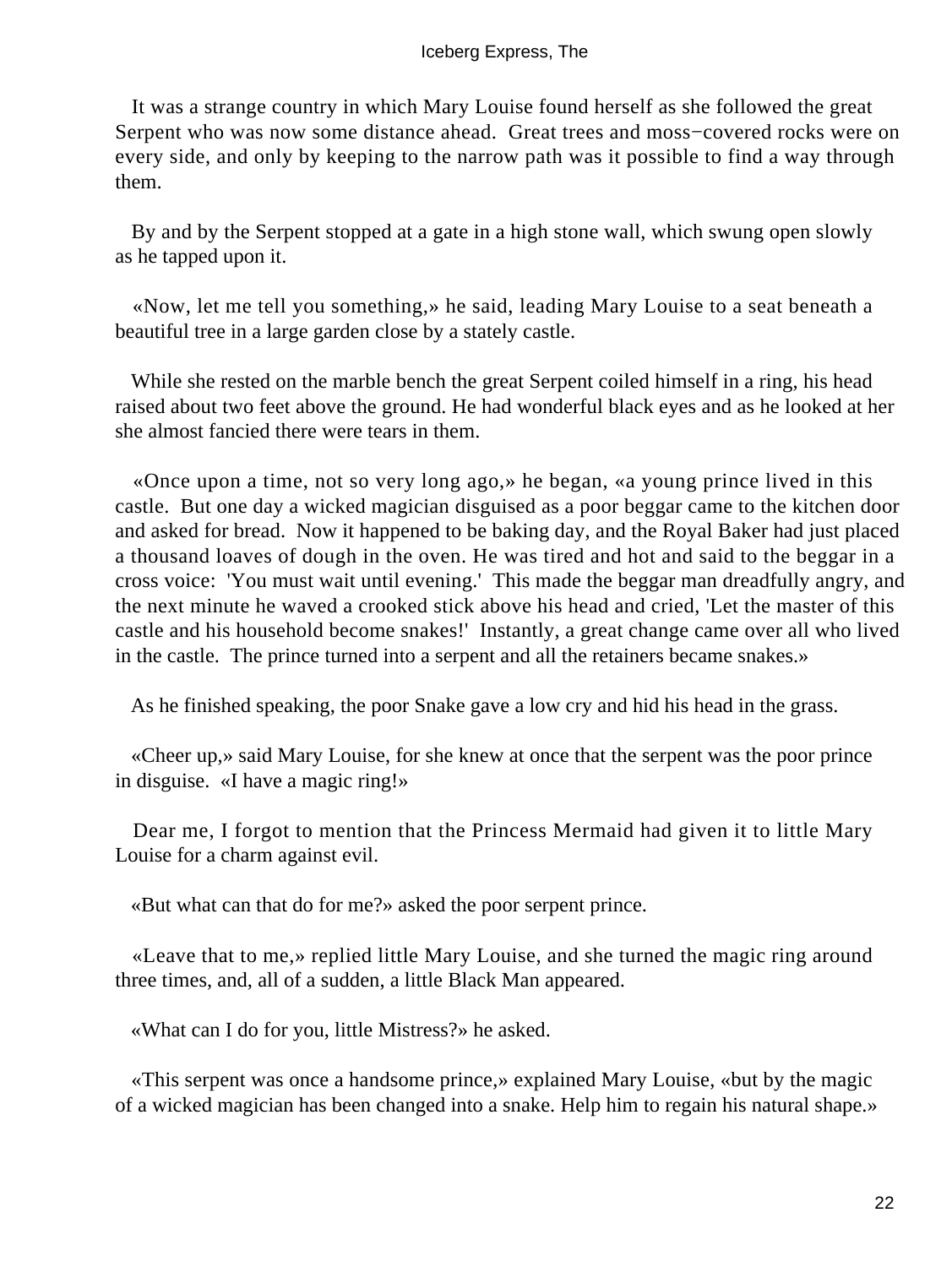«That is a hard matter,» said the little Black Man thoughtfully. «I know this wicked magician. He has great power and it takes a strong charm to work against his evil power.»

 And then the little Black Man ran his hand through his crinkly hair and thought for a while.

 «There is a crimson apple that grows in the Gardens of the West,» he said at last, «which if eaten, enables one to regain his natural shape. But the distance is far, and the way dangerous. And the owner of the garden refuses admittance to any man. But whether he would refuse a little girl, I do not know.»

 «I can but try,» said little Mary Louise bravely. And when the serpent heard this, he lifted up his head and said:

 «If you will undertake this great deed for me, I will give you whatever you desire, even my castle and all my lands.»

 «I would not take them from you,» replied Mary Louise. «I am only a little girl.» And she paused for a moment, wondering when and how she would return to her dear mother's home.

«How may I reach the Gardens of the West?» she asked anxiously.

 «You must go down to the sea and wait for the sun to sink in the west,» answered the little Black Man. «And when you see golden rays, like a bright road upon the water, call to King Neptune. I will give you a whistle made from a pearl shell on which you must blow three times, and when the King of the Sea hears it, he will come to you. But whether he will carry you across the ocean in his chariot, I know not. But you can try.»

And the little Black Man disappeared.

«Do you think you will be able to do all this?» asked the serpent anxiously.

 «I do,» replied Mary Louise, and she opened the garden gate and made straight for the great ocean, and by and by she came to the beach, where the great waves rolled and broke into foamy spray making the pretty shells glisten in the sun.

 No sooner had Mary Louise blown three times upon the magic whistle than King Neptune drove up in his beautiful chariot. His splendid horses with foamy manes raised their forefeet and snorted till the old Sea King was forced to quiet them.

«What can I do for you, pretty maiden?» he asked kindly.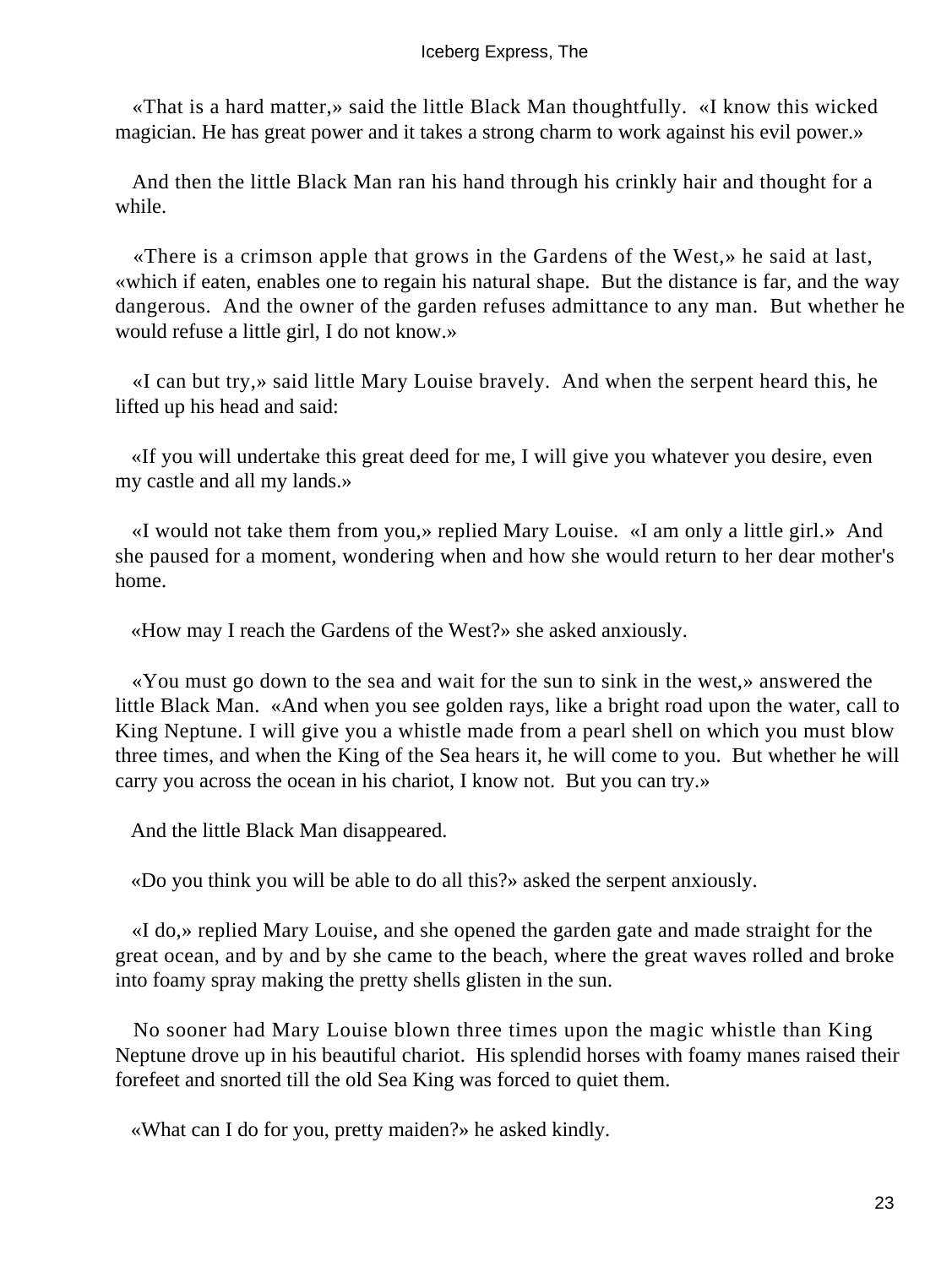«Oh please, Mr. Neptune, take me to the garden of golden apples. I must give one to a poor Snake Prince that he may regain his human form.»

 King Neptune remained silent for a time. At last he put his hand in his great pocket and said with a sigh:

 «Here is a golden apple. It was to be a present to my wife. But it will be of greater use to this poor Snake Prince.»

 «Thank you, thank you,» cried Mary Louise, and running hastily back to the garden she stood before the poor miserable snake.

 «Here is the magic golden apple,» she cried in a glad voice. No sooner had the serpent eaten the apple, than, all of a sudden, just as he swallowed the last piece, he changed into a handsome prince and all his retainers and servants who were snakes, you remember, regained their human form.

 «Now you shall have whatever is in my power to grant,» said the prince, «even if you ask for my castle.»

 «I will take nothing from you,» replied generous little Mary Louise, «unless you wish to give me the ring you wear on your finger.»

«It is yours,» said the prince. «May you always wear it and remember me.»

The Magic Seeds

 Little Mary Louise placed the ring upon her finger and then bidding the Prince good−by turned her steps as she thought, towards home. But she had gone but a short way when she came to a funny little dwarf tugging at a great sunflower, and every once in a while he'd shake the stalk until down would come a shower of black seeds, which he put in a small basket.

«Hello,» cried Mary Louise, «don't you want me to help you?»

 When the little dwarf heard her voice, he started to run away, but Mary Louise caught him by the tail of his coat.

«Don't be afraid of me, little dwarf, I won't harm you.»

 So the dwarf set down his basket of seeds, and after he had straightened his coat, for it was half off his back, he said: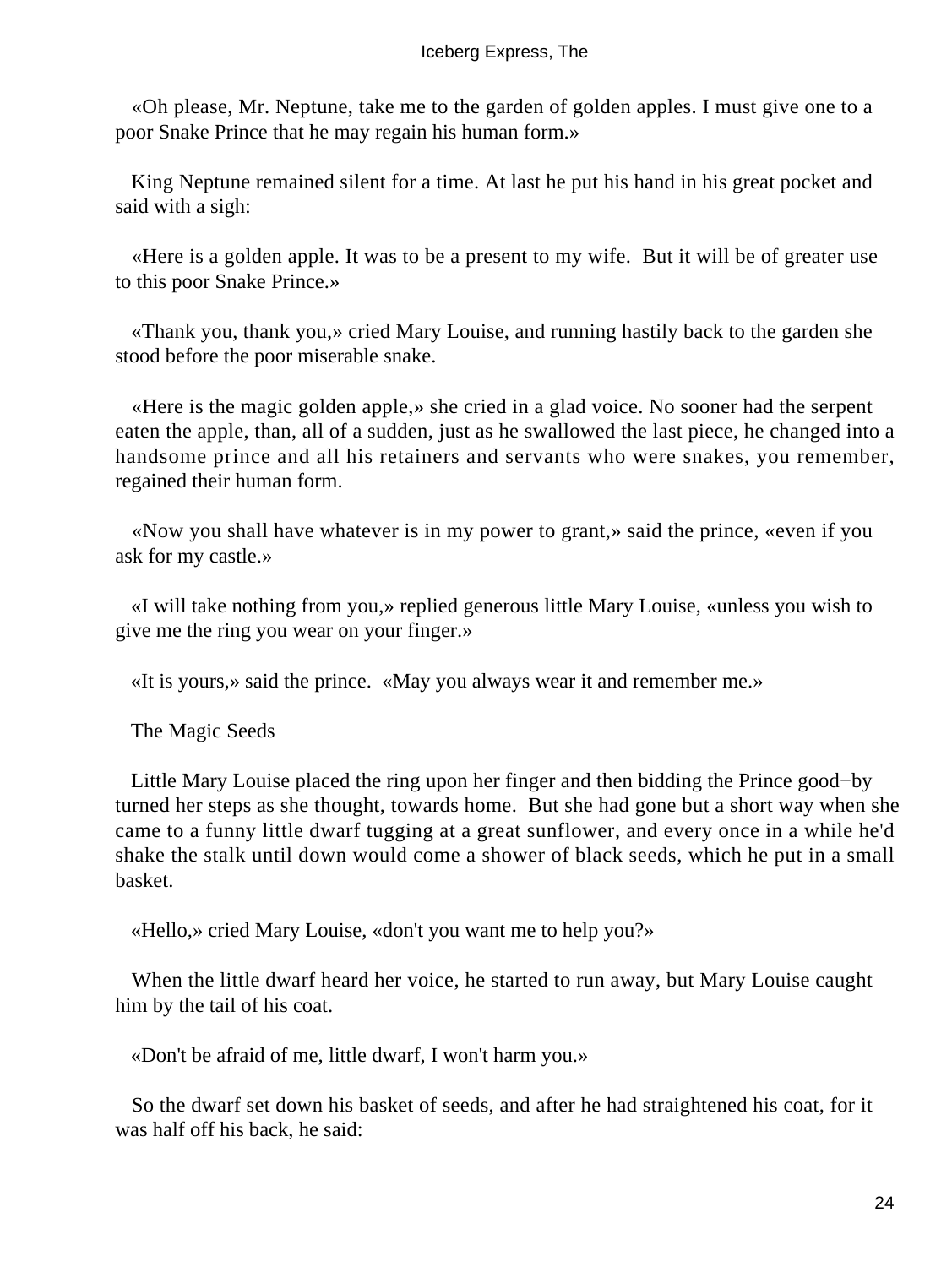«I'll give you some of the seeds. They are very wonderful seeds.»

 Then little Mary Louise said good−by and by and by she came to a poor woodcutter's hut. In answer to her knock an old woman opened the door.

 «How do you do!» she said with a bow, and then she told Mary Louise that her husband had just gone to the village for sunflower seeds. Wasn't that strange? It made Mary Louise laugh and taking from her pocket a handful she showed them to the old lady.

 «My husband may not find any,» she said. «Will you give me two that I may plant them on each side of our front door?» Then digging a hole in the ground on each side of the step she planted the seeds. And, would you believe it? all of a sudden a yellow stalk sprung up, and pretty soon it was as high as the door and then it was higher than the roof and before long it reached way up into the sky, so far and so high that you couldn't see the top.

«Goodness gracious me!» exclaimed the old woman. «What kind of seeds are these?»

 «I'll climb up and see,» and up the stalk went little Mary Louise. Bigger and bigger it grew until finally it spread out altogether into a great big meadow covered with sunflowers.

 Everywhere the birds were singing and little rabbits hopping about, and nearby a flock of lambs nibbling the fresh green grass.

 «Oh my!» exclaimed little Mary Louise, «this is strange, very strange!» When, all of a sudden, one of the sunflowers began to sing:

 «I love the sun in the big blue sky, As he rolls along his pathway high, Through the clouds and over the blue While he brightly shines on me and you. There's no one else that I love so much As the golden sun with his soft warm touch.»

And then all the sunflowers joined in the chorus:

 «Beautiful, beautiful, beautiful sun, We turn and follow you as you run Over the soft and azure sky; Beautiful sun with your golden eye.»

 When the song was finished, little Mary Louise went on her way, and it was very lucky for her that the grass was soft, for she wore no boots, which I forgot to mention she had left a the foot of the big giant sunflower by the side of the poor woodman's hut.

 Well, by and by, she came to a little shoemaker's shop, where the shoemaker sat just outside the door.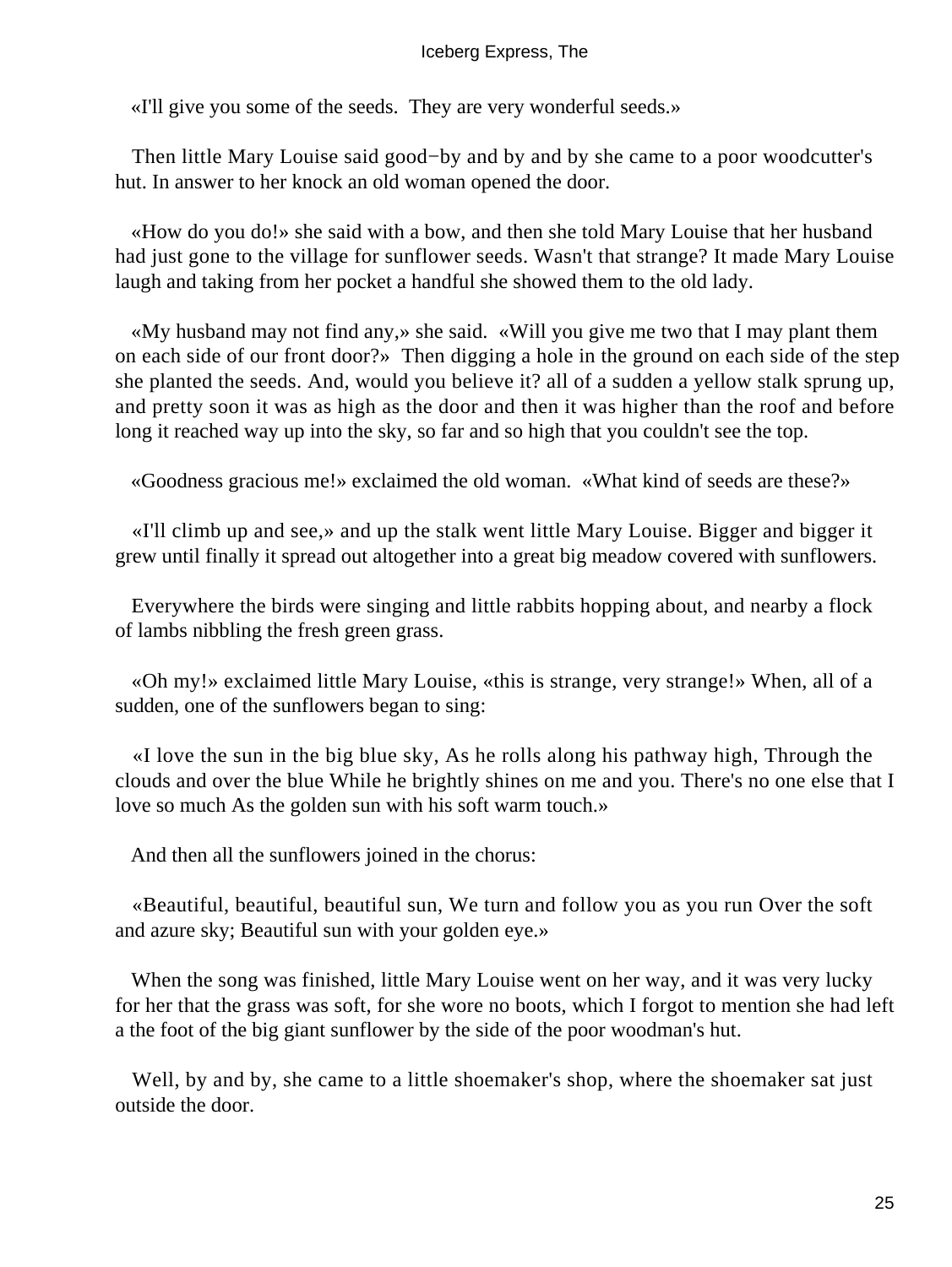«Have you a pair of red top boots?» she asked. And would you believe it? That shoemaker got up and walked inside his shop and took down a box from the top shelf, and there inside was a beautiful pair of red top boots, which fitted as if they had been made for her. Well wasn't that the luckiest thing that could have happened?

 But perhaps it was just as lucky that she found money enough in her pocket to pay for them.

 Pretty soon, not so very far, she came to a fountain where all day long the water played a soft little song:

 «Over the pebbles and over the sand I run till I reach the sea−shore land, Where the pink shells sing and the big waves roar, And the mermaids comb their hair on the shore.»

 «I think I'll follow this pretty book,» said Mary Louise, «and maybe it will take me home.»

 She ran along its mossy banks until she came to the seashore. Right there on the soft warm sand sat a mermaid combing her long hair.

 With a glad cry Mary Louise ran towards her. But it wasn't her friend the Mermaid Princess. No, she was a strange little mermaid, who gave a frightful scream and with a flop of her graceful tail, glided into the water. Just as she was about to dive down out of sight, she saw her pretty pearl comb on the beach.

 «Don't be afraid of me,» said Mary Louise, picking it up and leaning over the water. «I know your Princess Mermaid – daughter of King Seaphus,» and she handed the little mermaid the pearly comb, who then swam away to her island of coral and pearl.

 «Heigh ho,» sighed little Mary Louise, «here I am by the sad sea waves with nobody to talk to,» and as she had nothing to do, she dug a hole in the sand and thrusting in both her feet, covered them up. All of a sudden a tremendous crab crawled up and before she could run away, fastened his great claw in her sleeve.

 «Oh I am king of the blue sea crabs, And king of the sandy shore, And I can fight as well as bite With my big tre−men−dous claw. Oh, I can pinch as well as a clam, I'm king of all pinchers, you bet I am.»

 Now little Mary Louise was a brave girl, and unclasping her breastpin, she stuck the point right in the wrist of the Crab King's claw, after which he began to sing a different kind of song, and the tears came out of his eyes, and pretty soon he begged to be let alone.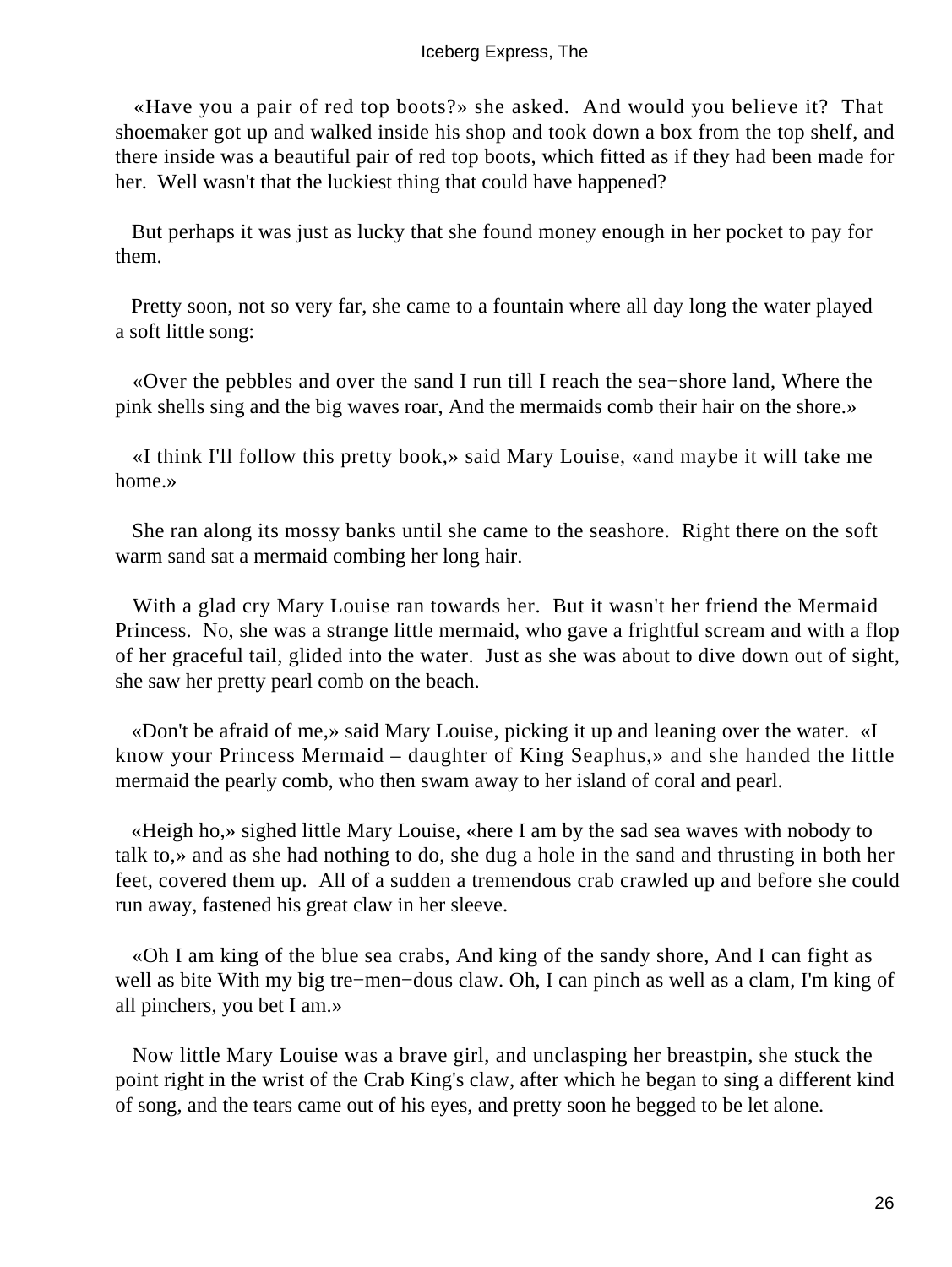«I'll give you the most beautiful pearl in all the world,» he said, but Mary Louise only laughed and pointed to her torn sleeve:

«That won't mend my sleeve, King Crab. What right had you to tear it?»

 «Oh, please take the pin out of my elbow,» begged the tearful Crab King, so frightened that he couldn't tell whether it was his wrist or his elbow that Mary Louise was pricking. «I'll give you two pearls. Oh, please pull out your pin.»

 As soon as she had put away her breastpin, the Crab King started to dig in the sand and pretty soon he brought up two lovely pearls.

 «But what am I to do with my torn sleeve?» asked Mary Louise, for she was still angry with that disagreeable old crab.

 Without answering, the King of the Crabs crawled off into the tall sea grass and in a few minutes came back with a little package done up in sea weed, and after he had unwrapped it, what do you suppose Mary Louise saw? Why, a beautiful pale sea green coat made of sea silk. It was very beautiful and looked just like the shimmery green of the waves.

 «Here is a coat of the great Crab King, It's finer than silk or anything, For none but a merman has ever worn A coat so beautifully shimmery shorn,»

 cried the King Crab, handing it to Mary Louise. Then he crawled away, for he wised to have the doctor see his wounded elbow, I imagine.

Candy City

Just then a little bird began to sing:

 «In the valley, green and neat, I see the print of little feet, And way, way yonder in the glen I see a host of little men.»

«Dear me!» sighed Mary Louise. «I am too tired to walk any further.»

 «Jump on my back!» cried a happy voice, and up trotted a little pony named Dapple Gray.

 «Oh, how nice,» laughed Mary Louise, and climbing up on the saddle, rode off on this pretty little pony, and pretty soon, not so very far, they came to the place where the little men were at work. And what do you suppose they were doing. Why, you'd never guess if I gave you until the 4th of July.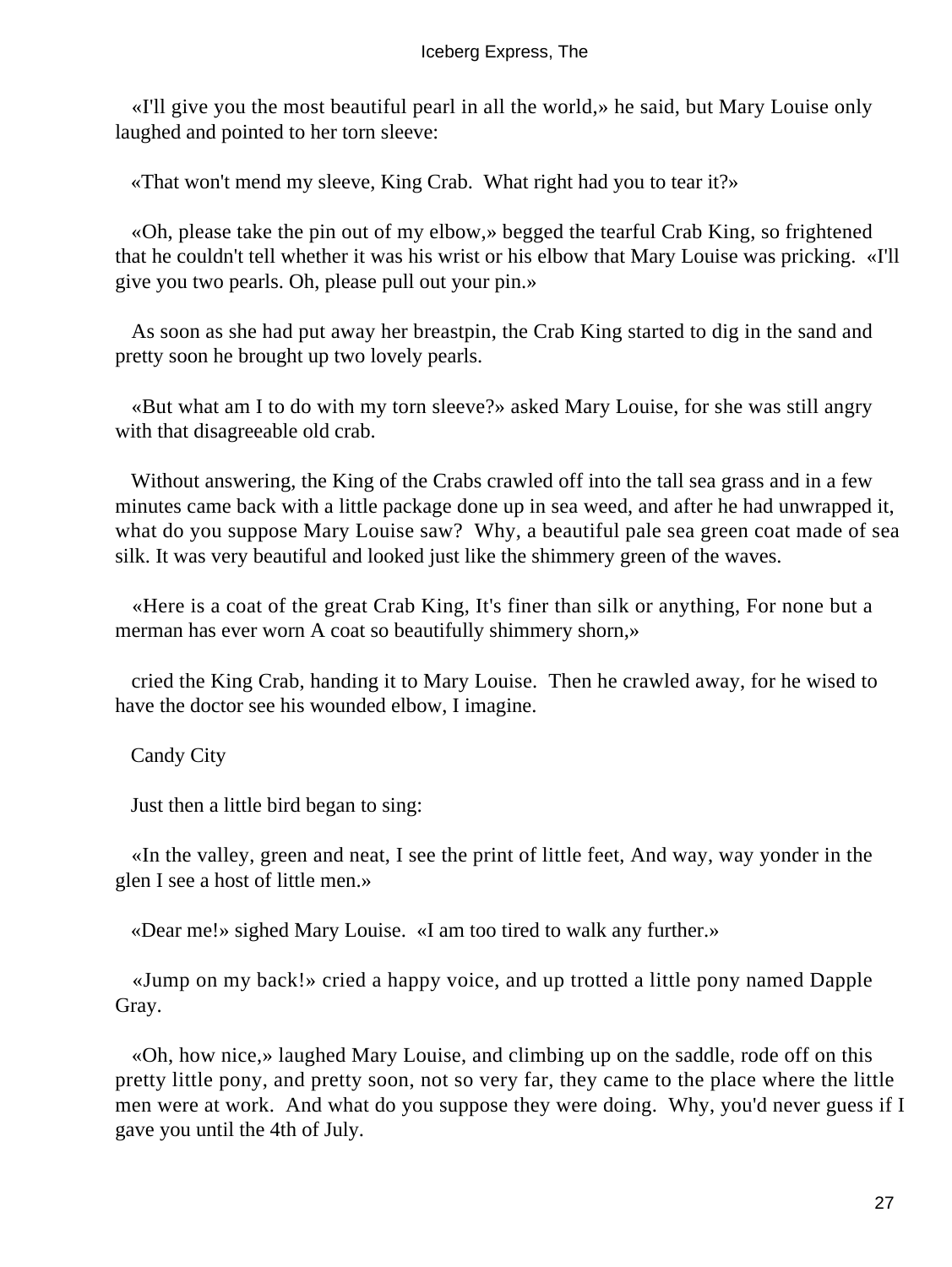They were making maple sugar out of the sap from the maple trees. First they boiled the sap in great big pots and then put it away to cool in queer little dishes of various shapes, and when the sugar hardened it was in the forms of funny little fish, queer little houses, strange animals, and, goodness knows, what not.

 «Oh, we are the Sugar Candy Men, And we work all day in the snow To make the maple sugar cakes To sell in the town below,»

sang one little man who wore a red peaked hat and long turned−up pointed shoes.

 But when little Mary Louise rode up, they all stopped their work and looked at her, and the little man with the long turned up pointed shoes pulled off his red peaked cap and asked:

«What brings you here, Mary Louise? Are you fond of maple sugar candy?»

«I know lots of little boys and girls who are,» answered Mary Louise with a smile.

 «Well, hold open your pockets,» said the little man, and he stood up on a stump alongside Dapple Gray and filled her pockets to overflowing. Wasn't that nice of him?

«You're very generous,» said Mary Louise. «What can I do for you?»

 "Go to yonder town and tell the dear old lady who keeps the 'Goody Sweet Tooth−Shop' that we will bring her candy tomorrow morning just as –

 «The little red rooster From his home on the hill Sounds his merry cock−a−doo Like a whistle shrill.»

 «All right,» answered Mary Louise, and off she went to the little town down in the valley.

 Well, by and by, after a while, and many a mile, and a song and a smile, for Mary Louise felt very happy with all those nice candies in her pocket, she came to a bridge over a river, on the other side of which nestled a little town among the trees.

 Now there was a toll keeper, a funny little old lady with a crutch under her arm, at the entrance to the bridge.

 «Give me a penny, Mary Louise, For that is the toll you must pay, If you would cross over the river to Dover, Dover, just over the way.»

Sang the little old lady toll keeper.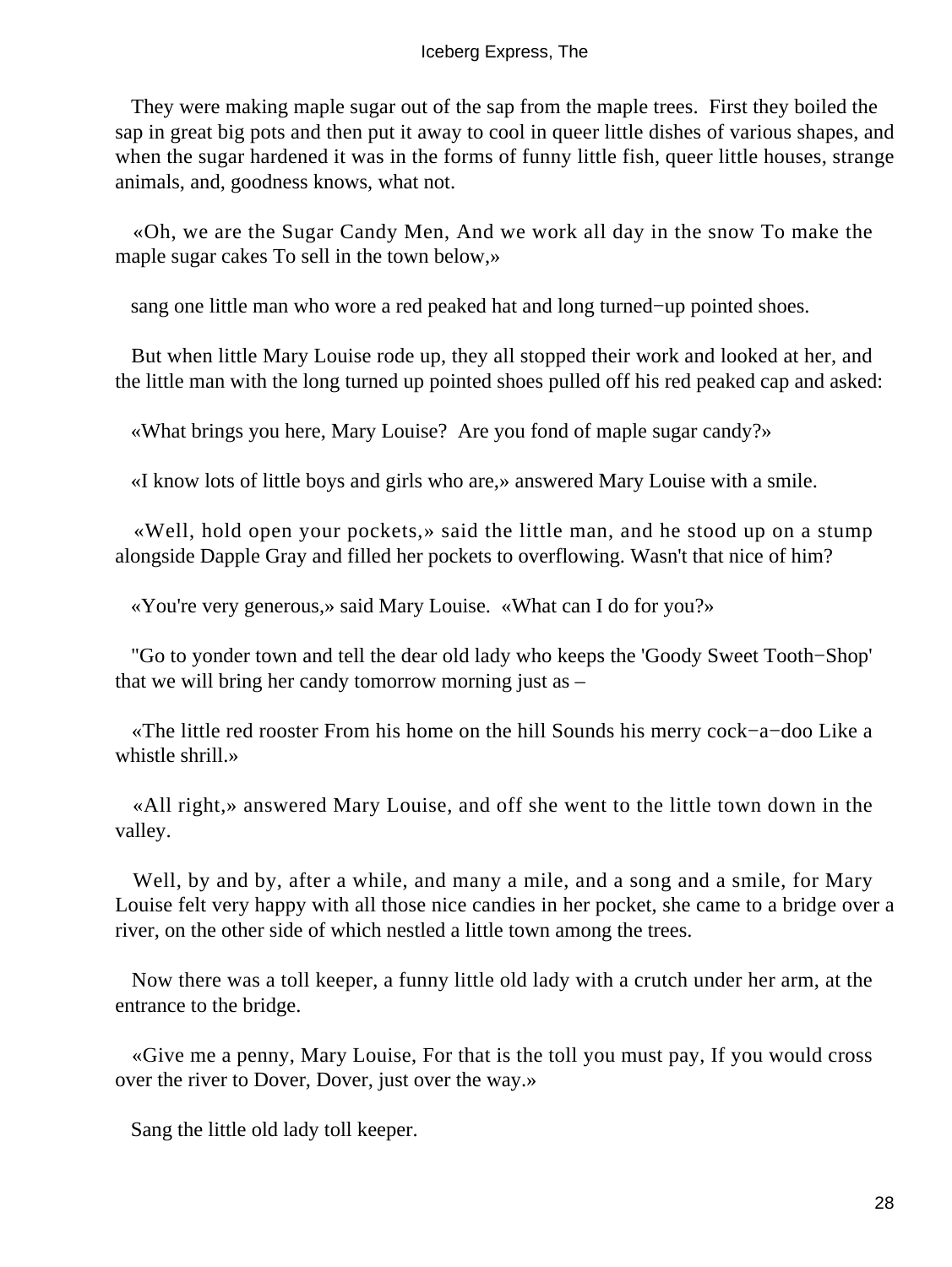«Here is the penny,» laughed Mary Louise, leaning down from Dapple Gray and dropping it into the old lady's apron, which she help up in both hands.

 «Pass on, little girl,» she said, opening the gate, and in a few minutes Dapple Gray was clattering over the bridge. And pretty soon he drew up before the Goody Sweet Tooth Shop.

 «I bring you good news from the little men of the glen,» cried Mary Louise to the little old woman who just then looked out of the door.

«What is the news, dearie?» she asked, shading her eyes with her withered hand.

 «Tomorrow morning, just at dawn, When the little red rooster blows on his horn, The maple sugar candy hearts, Cute little cupids and candy darts, In a great big box will be laid at your door to give to the children who come to your store.»

 said little Mary Louise. And how she ever could have spoken in poetry is more than I can tell, but perhaps the fairy maple sugar candy, which she had eaten on her way to town, had lent magic to her tongue.

 Then the little old woman made a curtsy, and Mary Louise continued on her way, and by and by, after a while, she came to a great big bear sitting on a stone by the roadside. On the ground by his side was a big bundle tied with a thick leather strap.

Well, as soon as the bear saw Mary Louise, he took off his cap and said,

 «I wish I had a pony, Either brown or gray, So I could ride whate'er betide For many miles away.»

«Why, what's the matter?» asked little Mary Louise.

«I have a splinter in my foot,» answered the bear.

 So Mary Louise dismounted and looked at the bear's foot, and when she found the splinter, she said:

«Now don't you cry, and don't you pout, And I will pull the splinter out.»

 And would you believe it, in less than five hundred short seconds, she held the splinter under the bear's nose so he could see it, for the bear was very near sighted and couldn't even see the end of his toes.

 «Dear me,» sighed little Mary Louise, «I wish I were safe at home with Mother,» she set out once more, and by and by she came to Candy Town.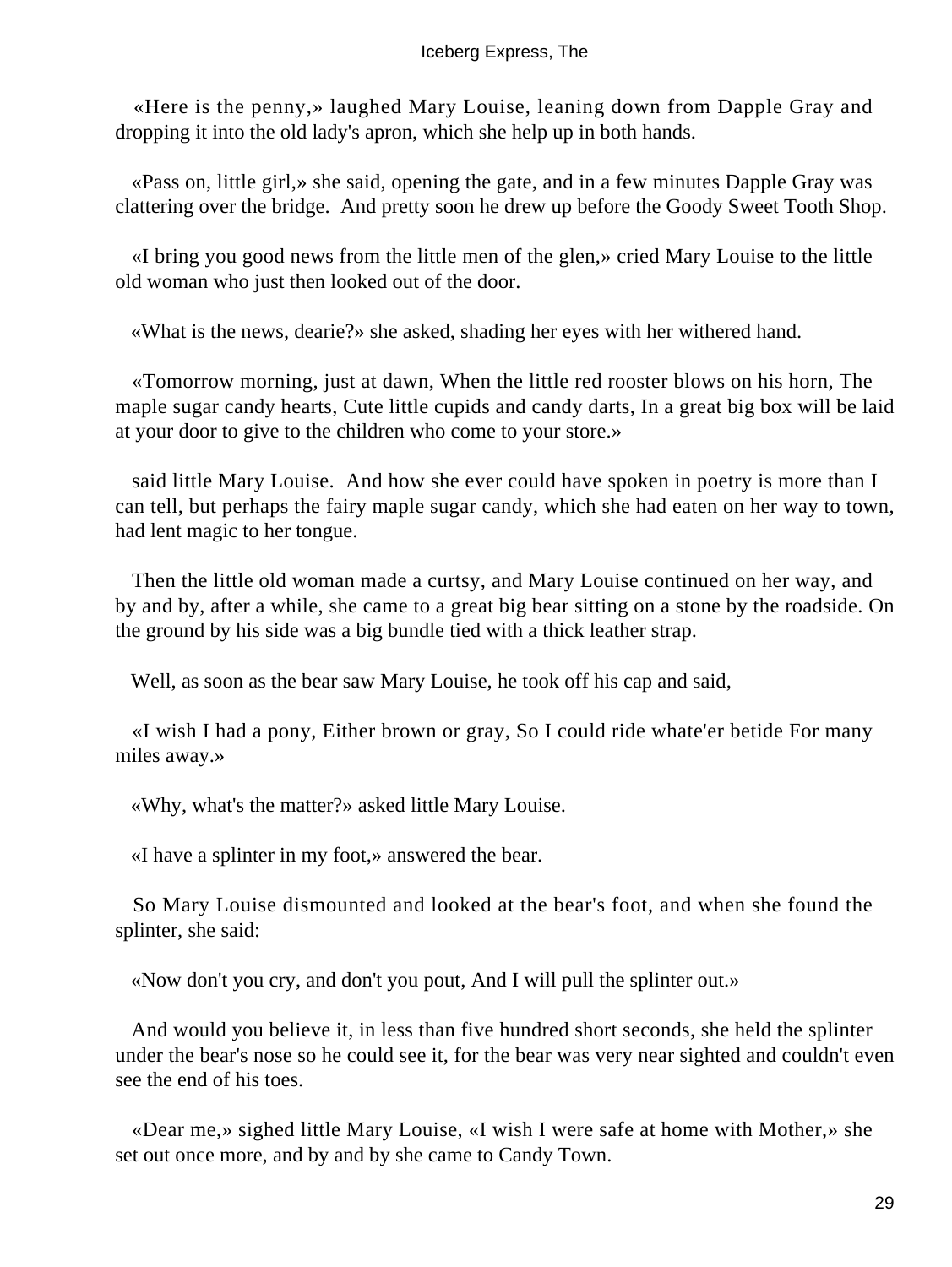Now I guess many a little boy and girl wonders where all the Christmas candies come from, but they wouldn't if they had once seen Peppermint City, all painted white with red stripes, just like a stick of peppermint candy.

 Each house was built of white candy with columns of peppermint sticks supporting the roof. On either side the door stood lovely peppermint statues and striped pillars held up the little porches and big piazzas.

 The opera house was guarded by a candy lion, and a fountain in the middle of the town spouted maple syrup. Rock candy crystal chandeliers hung from the ceilings in the rich man's house and little peppermint candlesticks made light for the workman's hut. Even the lamp posts on the corners were peppermint sticks and so were the barber poles.

 «Goodness me,» said Mary Louise to herself, «I wonder what would happen if it rained.» But you see it never rained in Candy Country, which was mighty lucky.

 «What do you wish?» asked a Chocolate Man, as she knocked on the Candy Town Gate.

 The next moment the gate swung open and out marched a regiment of Lemon Soldiers dressed in Lemon Khaki Uniforms.

«Oh, I'm just lost,» replied Mary Louise with a sigh.

 «I'm a little traveler who goes For miles and miles upon her toes. But sometimes when I'm tired out I think I hear a kind of voice shout, 'Come, ride with me upon my Goose,' And other times it is a Moose, And then again a steed with wings; Or maybe some kind stranger brings A ship that sails the ocean wide, And so instead of walk, I ride.»

 «Well, well, your a little poetry maker,» said the Chocolate Man. «Now you are the very person to write pretty little verses on our round peppermint candies.» And then he held out his chocolate hand and drew tired Mary Louise inside the gate, after which he locked it with a silver key.

 «Come with me to our Candy Factory,» and he ran down the street, which was paved with little red brick candies, until he came to a big Rock Candy Building.

 «Look here,» gasped Mary Louise, all out of breath with running, for that Chocolate Man was the best athlete in all Peppermint City, «I said I was lost. I'm not a poetry maker. I wouldn't make poetry for anything. I want to see things, not dream about them!»

 «Dear me,» said the Chocolate Man, and he let go the lollypop door handle, «I'm sorry. I thought you'd like to stay here.»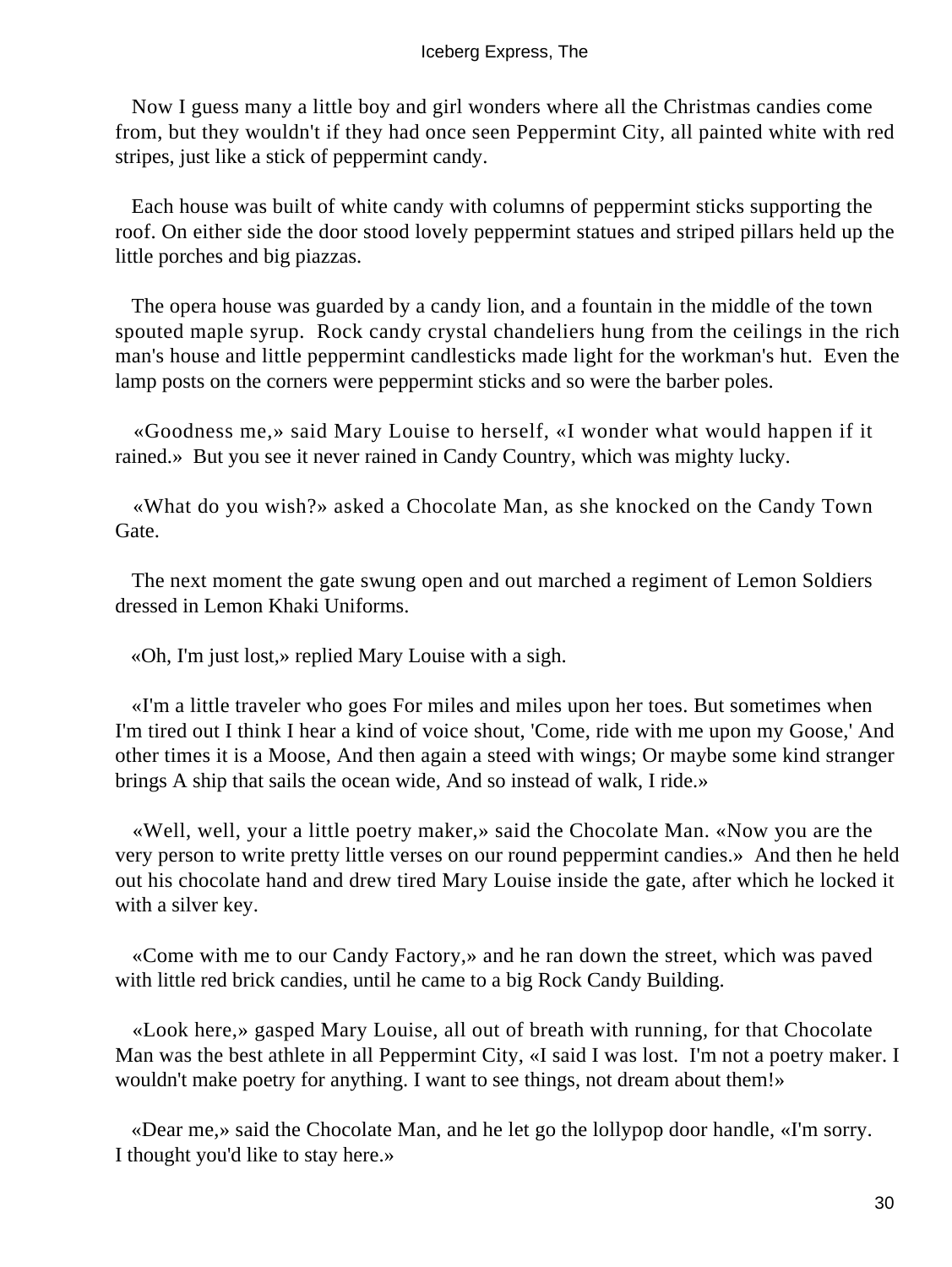«Don't feel badly about it,» said Mary Louise as he shook hands and said good−by. «I must find my way home. I've no time to lose.»

 «Heigh ho, this is a big river,» she exclaimed a little later as she stood on the bank of a swiftly flowing stream.

 «There isn't any bridge, how can you get across, There isn't any boat and you haven't any horse That could swim across this river with you upon its back, So I guess you'll have to turn about and go back upon your track,»

sang a cross voice.

 «She won't have to do anything of the sort,» answered a kind voice and a little white duck in a boat rowed up to the bank.

 «Come, jump aboard,» quacked Commodore Drake, for that was the name of this duck sailor.

 Mary Louise jumped in and away they went down the river to the deep blue sea. And after a while, maybe a mile, and perhaps a little more, they came to the restless ocean.

 «Now,» said the duck, with a wheezy, breezy quack, «I'll take you to the Hotel Wave Crest<sup>»</sup>

 Presently they came to an island where a lovely coral building shone pinky bright in the rays of the sun. Right in front of it were two bell buoys who rang little bells to tell the man who owned the hotel that somebody wanted a room with a fresh salt water bath.

 As soon as Commodore Drake had fastened the little boat to the wharf, he and Mary Louise walked up the steps and into Wave Crest Hotel.

 When the proprietor, a nice old Dolphin, saw Mary Louise's lovely sea green coat, he at once asked where she had bought it.

«The King of the Crabs gave it to me.»

 «You don't tell me,» exclaimed the old Dolphin. «Do you know that coat is a magic one?»

«What can it do?» asked Mary Louise, even more surprised than you are.

 «Why, anybody who wears it can swim like a fish,» answered the good−natured Dolphin. «It's better than a pair of water wings,» and he turned over three times and began to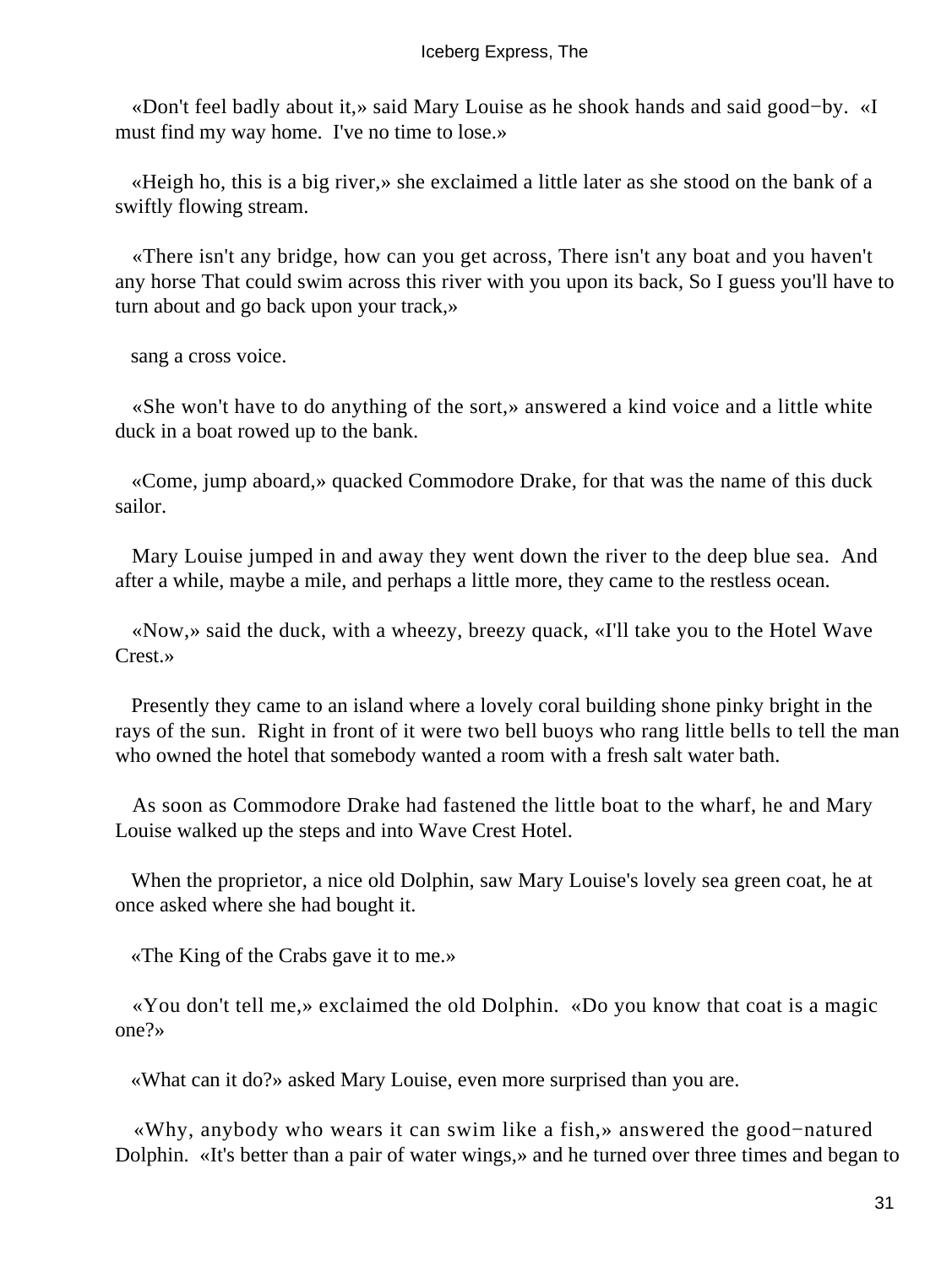sing,

 «Oh, many a mile I've swum in the sea Like a hoop that rolls on the ground, Over and over and over again, Round and around and around, But I always come right side up at last, Out in the deep blue sea, You bet I can do the loop de loo High diddle diddledy dee.»

 As he finished speaking, the good−natured Dolphin turned a somersault, and after that I guess he thought he'd done enough to amuse Mary Louise, and the little white sailor duck, so he went inside the hotel and stood at the desk behind the big register book.

 Just then a great whale came swimming by, blowing a stream of water high in the air. Maybe a piece of seaweed had tickled his nose, for when a whale spouts he's really sneezing, I'm told.

 And after that a pretty Cat Fish began to purr, and I guess she would have asked Mary Louise a lot of questions if all of a sudden a Dog Fish hadn't barked, which so frightened the pussy cat fish that she went into her room and locked the door, dropping the kin in her vanity bag which she hid under her pillow.

 «If you'll stay awhile,» said the old Dolphin, "I'll give you the finest fish dinner you ever ate,

 «A whale fish steak, And some sea gull eggs, And a pint of sea cow's milk, Green sea weed sauce And water cress And oysters served on silk.»

 But, would you believe it, little Mary Louise didn't feel hungry. Instead she asked the duck sailor to take her back to the boat and to sail away, over the ocean's misty spray, until they should come to the Land of Nod where sleep is sent by the Little Dream God.

 As soon as she and the little white duck reached this wonderful little land, they became sleepy and their eyes winked and blinked and pretty soon they both lay down on the soft grass and went sound to sleep. And then the twinkle, twinkle star shone down with its pretty golden eye and sang a sleepy lullaby,

 «Over the ocean cool and sweet Up to the sea grass's waving feet Blows the wind from the rainbow west Whispering low, 'It is time for rest.'»

Toy Land

 Now, when Mary Louise and the little white sailor duck woke up in the land of Nod, they both rubbed their eyes to make sure who stood there dressed in pink pajamas and little starry crown.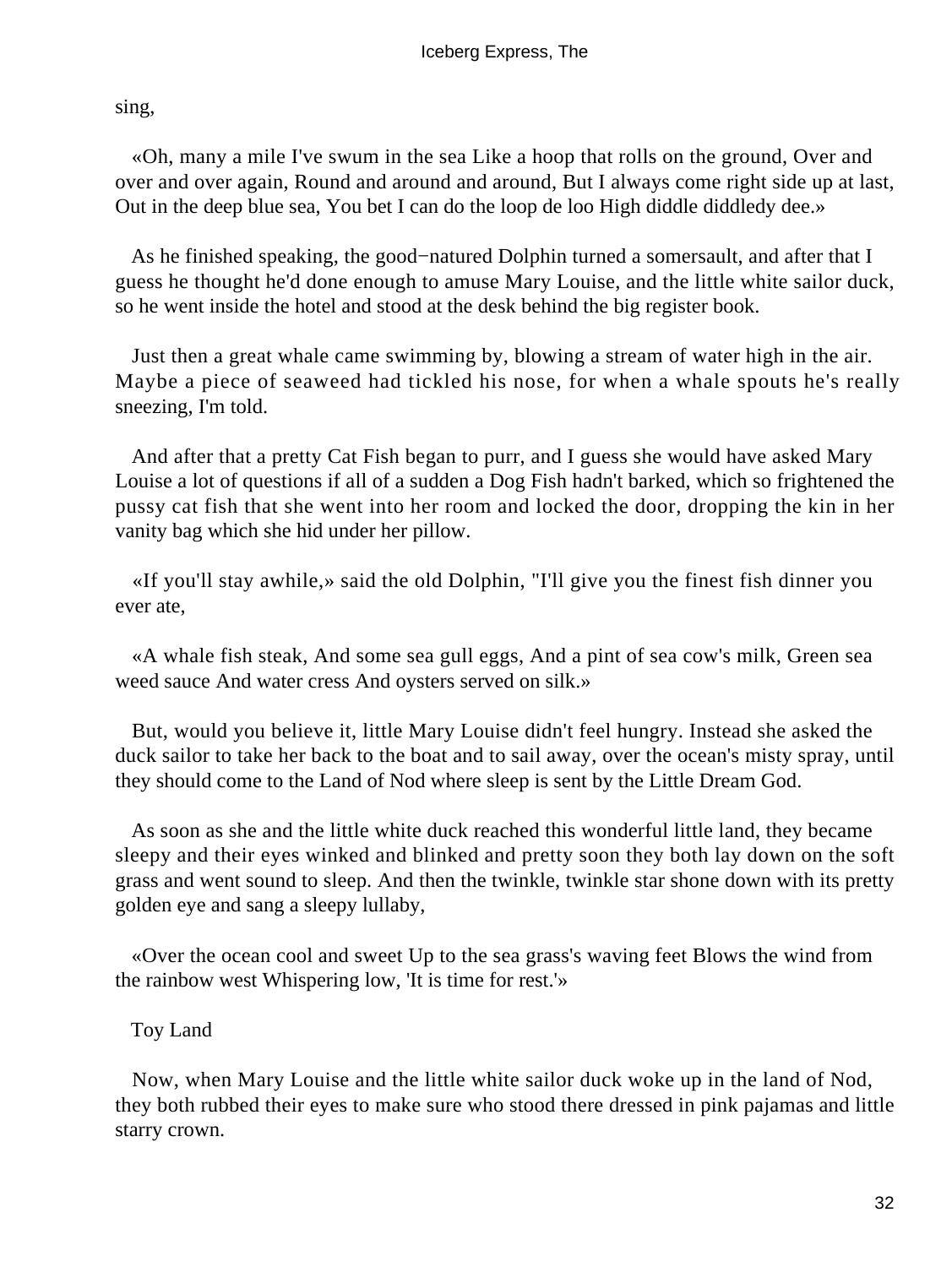It was the little Dream God. In his hand he carried a silver wand, in the handle of which was a little whistle which made a soft sound when he blew upon it.

 «Did you have a good sleep?» he asked, and with a laugh, he took off his crown and sat down on the grass. And oh, what a sweet laugh it was. Just like the tinkle of a far−away bell or the ripple of a little brook.

 Well, after a little talk, the big Dream Bird came out of his wicker cage and said: «I'm going to take Mary Louise for a ride,» and away he flew, while the little white sailor duck went back to his boat and sailed away, too, over the ocean big and blue.

 «Where would you like to go?» asked the Dream Bird. «I'm the bird who brings dreams to people. Dreams of doing great big wonderful things, you know. Not sleepy dreams.»

 «Take me to some place that is different from anything I've ever seen,» answered Mary Louise.

 So the big Dream Bird scratched his head with his foot, but for a long time he couldn't tell where to go.

 Well, anyway, by and by, not so very long, for the big Dream Bird kept flying on as he scratched his head with his foot, they came to Toy Land where all the toys of the world are made by little dwarfs and fairies.

 «Now I'll leave you,» said the big Dream Bird, and he flew away, leaving little Mary Louise in front of a pretty shop full of Little Jack Rabbits. and, would you believe it, there was a toy Puss in Boots, Junior, with red top boots and a hat with a gold feather and a sword. And the workman who made these toys was a funny little dwarf with a green suit and a red cap and a long white beard.

 «This is the land of wonderful toys That are made for good little girls and boys, Talking dolls and horses that run, Everything here is made for fun, But only good little girls and boys Can have our wonderful, beautiful toys.»

 «Heigh ho,» said Mary Louise, «what next, I wonder,» and she looked at a toy regiment of wooden soldiers marching down the street.

Just then an old hand organ began to play,

 «Oh, where are the songs of yesterday, And the songs we used to sing, When you and I in the days gone by Danced in the Fairy's Ring?»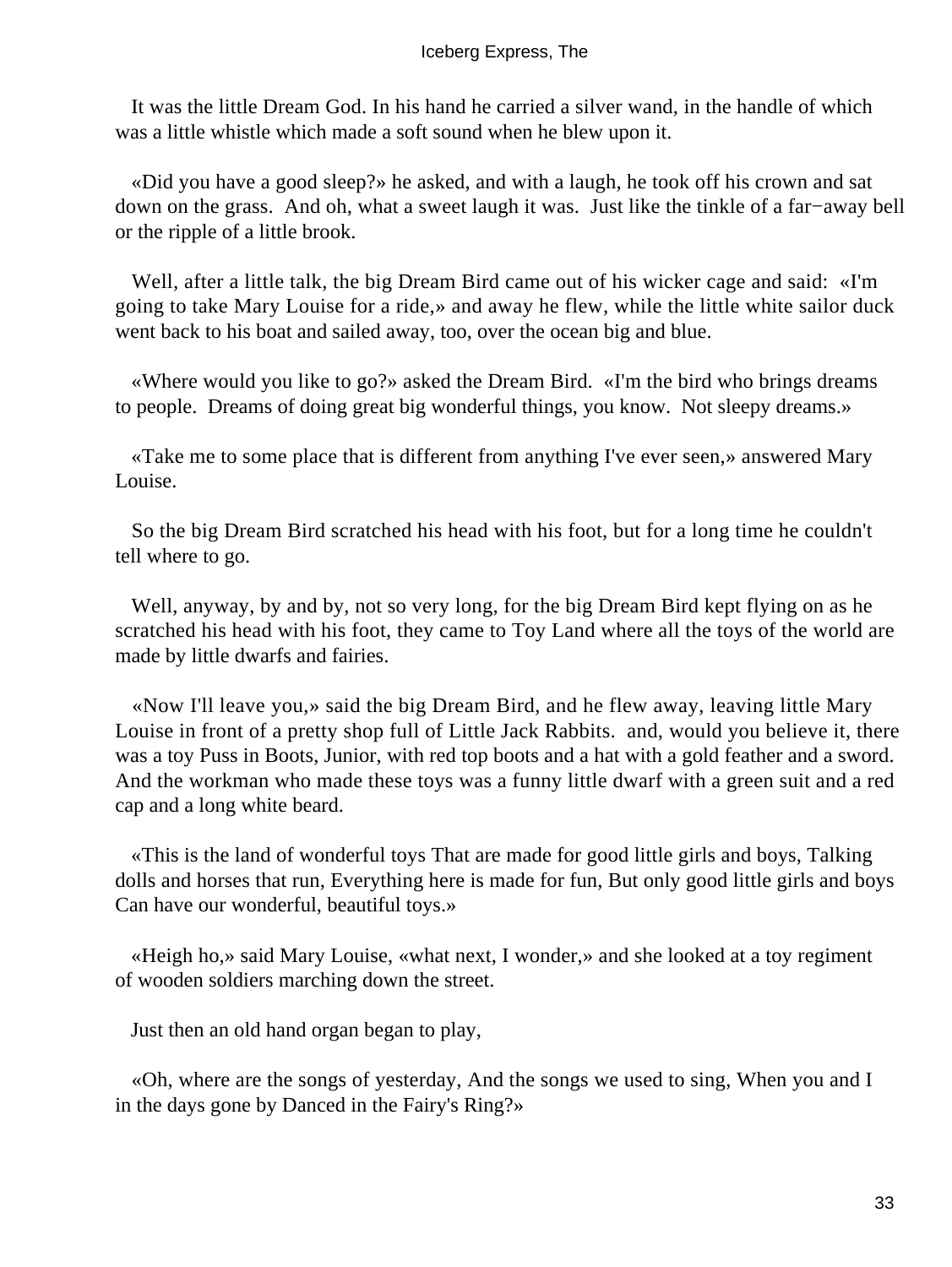And up ran a little monkey dressed in a red coat and cap. Mary Louise gave him a penny, to hand to the old man who had stopped to set another tune to the organ.

 «Over the hills and far away, I've tramped all my life till I am gray, And now with my organ and monkey clown I find myself in little Toy Town,»

sang the old organ grinder as he sat down to rest with the little monkey on his lap.

«Are you very tired?» asked Mary Louise.

 «Pretty tired,» answered the old man. «All these years I've tramped and played, and now I find myself in a town where they make toys for children. But I see no children. Only playthings which I have no use for,» and the old man sighed and patted the monkey and then he closed his eyes and fell asleep. And I guess he was very, very tired.

 Then Mary Louise slipped away, out of Toy Town where the dwarfs and the fairies made all the toys in little workshops, only they had the shades pulled down so that nobody could see them, for they are queer little people and don't like to be watched.

 «Oh, dear,» sighed Mary Louise, "I wish I were home. Mother will be dreadfully worried about me.

 «Oh, if I had a Wishing Stone I know what I would do I'd wish for lots of lovely things, And give a lot to you. But, Oh, dear me. I've never known Where is this wonder Wishing Stone.»

 «I know,» cried a little voice, and then, of course, Mary Louise looked all around to see who had spoken, but she couldn't see anybody.

«Who are you?» she asked, halting Dapple Gray on the edge of a big forest.

 «Here I am,» cried the same little voice, and then, quick as a wink, a tiny fairy jumped out from behind a bush.

 «Don't frighten my pony,» said Mary Louise, as Dapple Gray stood up straight on his hind legs, «he isn't used to fairies.»

 «No, indeed,» whinnied the pony, for that is the way a horse talks, you know. «I've met lots of people in dear Old Mother Goose Land, but never a fairy.»

 «If you come into this forest you will meet many little people like me,» answered the fairy.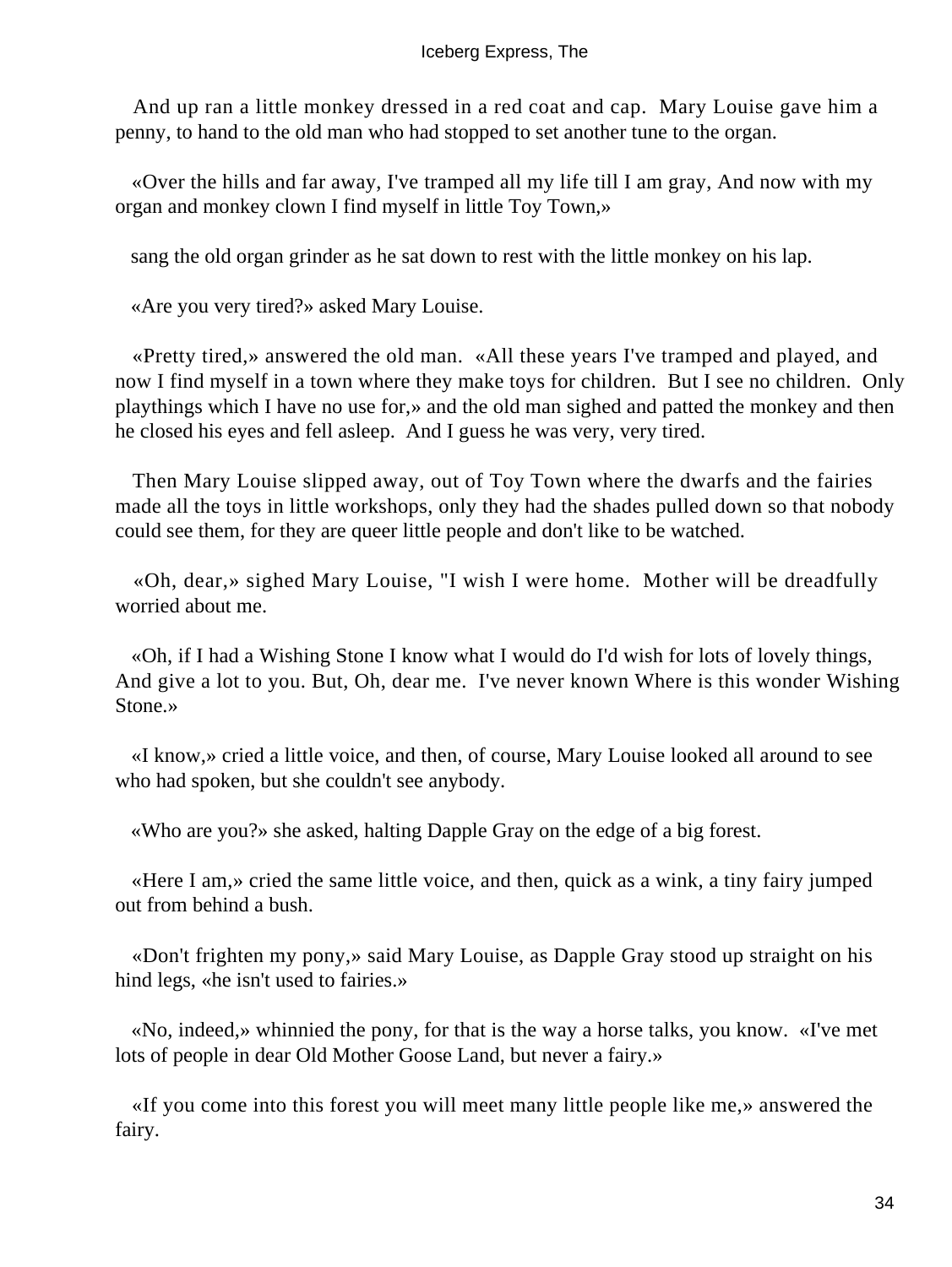«Will they object if I travel through it?» asked little Mary Louise anxiously. «You see, I'm on my way home.»

 «You have my permission,» answered the fairy. «I'm queen of the Forest Fays. But I thought you were looking for the Wishing Stone?»

 «Maybe I was,» answered Mary Louise. «You see, I thought if I could find it, I'd wish I was home with my dear mother.»

 «It is not very far from here,» said the little fairy. "Follow this path through the trees and by and by you'll come to it. But let me give you some advice. Be sure before you make your wish to say,

«Rose red, rose white, I will try to do what's right.»

 «Thank you, I'll remember,» answered little Mary Louise, and she turned Dapple Gray down the path to the woody glen.

 Well, by and by, after a while, she saw a big white stone. It looked very like a rude stone chair, only of course, it didn't have any nice soft cushion in it like the one my grandmother used.

With a cry of joy little Mary Louise jumped from the saddle. «Now I'll make my wish!» And she sat down in the big stone chair and closed her eyes.

 But, oh dear me. She had been in such a hurry that she forgot to say the little fairy verse and when she opened her eyes, there she was in the very same spot.

 And, oh, dear me! again. Instead of the Dapple Gray, a little gray squirrel stood in the very spot where the little pony had been.

 «If you would have what you would wish You must obey each rule, No matter whether in your home Or in your Grammar School,»

sang a little yellow bird, as Mary Louise stared in amazement at the little gray squirrel.

«Oh, dear me,» she sighed, «where is Dapple Gray?»

 «I was your little pony, And my name was Dapple Gray. But now I am a squirrel Because you did not say; 'Rose red, rose white, I will try to do what's right,'»

answered the little squirrel.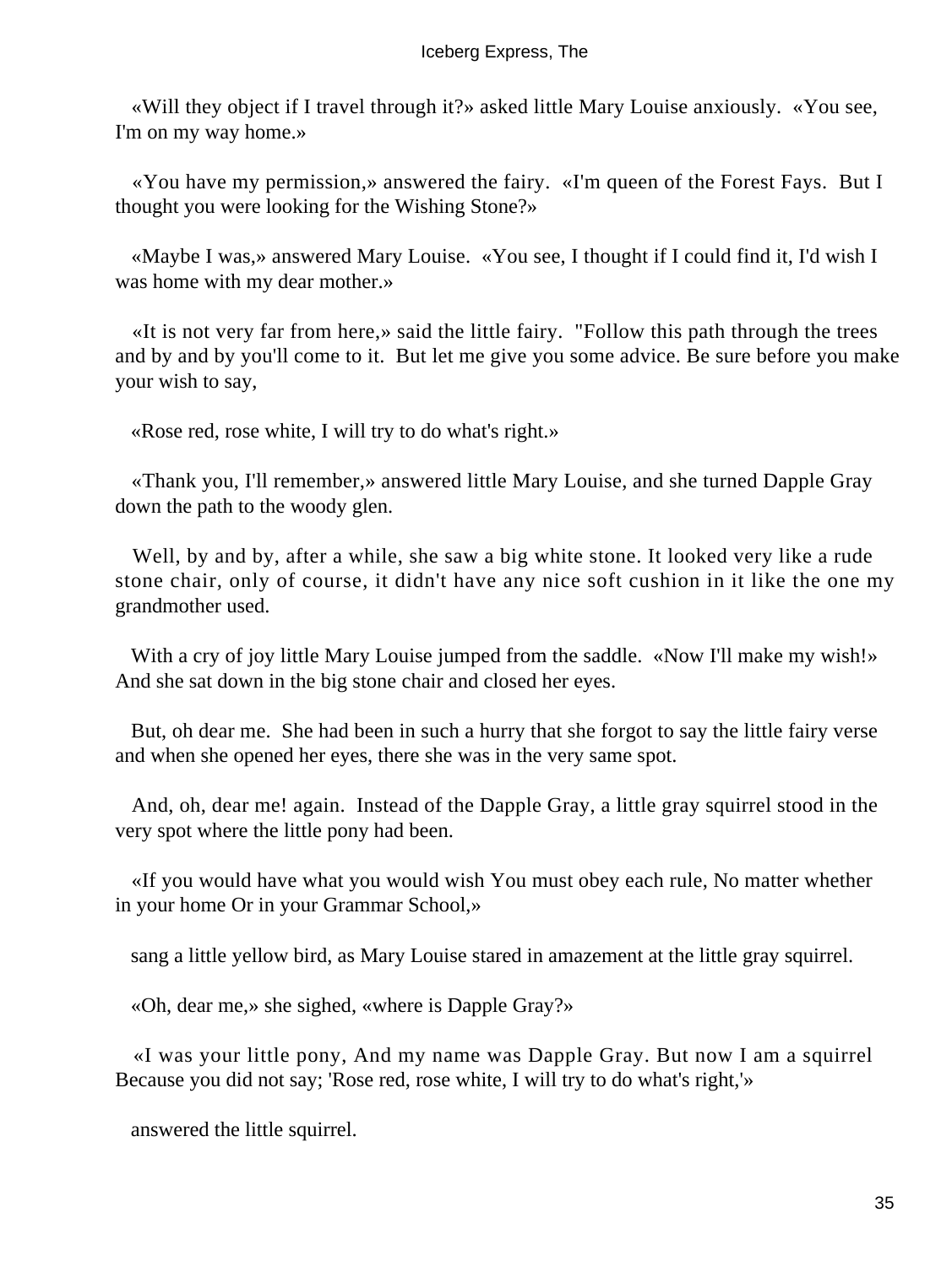And then Mary Louise remembered what the little fairy had told her to say when she made the wish. Oh, dear me. How sad she felt! But it was too late, and pretty soon the little squirrel ran away, and poor Mary Louise was left alone in the big Wishing Stone chair.

 «Oh dear me,» she sighed again, «now what shall I do?» But nobody answered, not even the little yellow bird, so she jumped down and started off through the wood, and by and by, after a mile, but never a smile, she heard somebody laughing. And, oh my, it was a great big, tremendous hearty laugh. Why, it made all the leaves tremble and the dry twigs fall to the ground. And then, all of a sudden, a giant walked by, carrying on his big finger the prettiest yellow bird you ever saw.

«Why bless my big leather belt,» he exclaimed, «it's little Mary Louise.»

 «Oh, Mr. Giant,» said Mary Louise, «I've disobeyed the Fairy Queen and lost my pony Dapple Gray.»

 «Bless my big hob−nailed club,» said Mr. Merry Laugh, for this was the giant's name, «how did you come to do that?»

 So Mary Louise told him how the Fairy Queen had directed her to the Wishing Stone, but that she had forgotten to say when making her wish,

«Rose red, rose white, I will try to do what's right.»

 «Well, I'll give you another chance,» said the big kind giant. «Now let me see,» and he took off his big leather cap and scratched his head, and then he whispered something to the little yellow bird, but his whisper was so loud that of course Mary Louise heard it, for when a giant whispers it sounds like a man shouting, so I've been told.

 «Come with me,» said the giant after the little yellow bird had nodded her head, and pretty soon, not so very long, they came to his castle, where the giant made Mary Louise very comfortable in a little chair which had once belonged to his son.

«Now you rest here while I go and get out my big Gold Book,» said Mr. Merry Laugh.

 «Mr. Merry Laugh, the Giant, Has a big Gold Book, Bound with leather hinges And a big brass hook,»

sang the little yellow bird.

 «Now let me see,» said the good, kind giant, opening the book and turning over the pages with his great immense thumb. «Ah, here it is,» but before he began to read he took off his spectacles which were as big as automobile lamps and wiped them carefully on his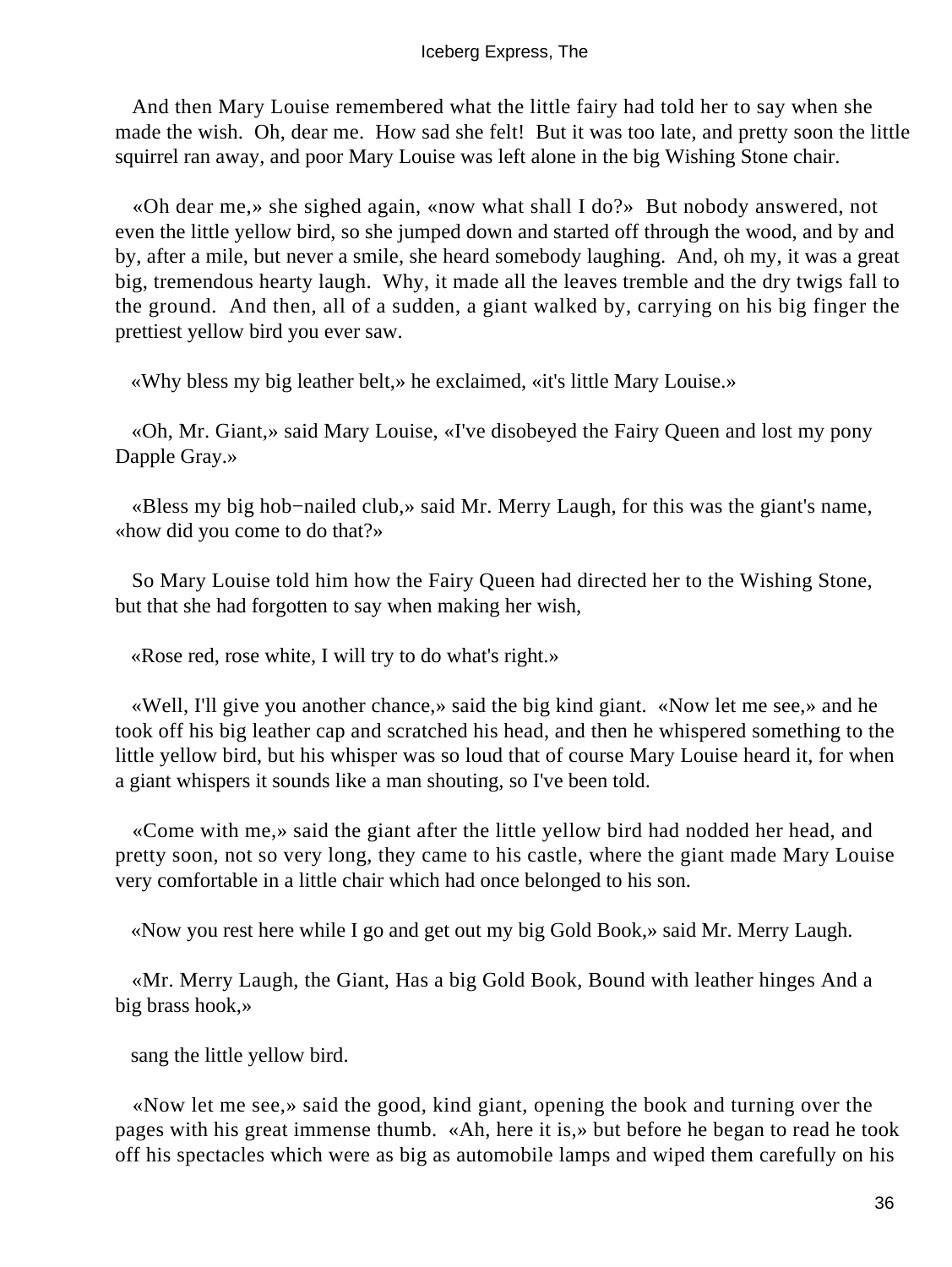red silk handkerchief which was bigger than a sail;

 «Whoever disobeys the queen Can for his guilt atone By making a little whistle Out of a turkey's bone.»

 «Ha, ha, ha!» roared the giant till the crystal chandelier tinkled like a million little bells and the portrait of his mother−in−law fell off the wall with a dreadful crash, «I never heard anything so funny before,» and he picked up the portrait and laughed again, only this time even louder, for his mother−in−law's picture was all smashed to smithereens!

 «Well, that's easy,» he said after wiping his eyes. «Tomorrow will be Thanksgiving and you shall dine with me. And after dinner I'll give you a magic knife and if you can't make a whistle out of the drumstick bone, I'll have another portrait made of my mother−in−law.»

«That's very good of you,» said little Mary Louise.

 «Don't mention it,» replied the giant. «I have a book that once belonged to my boy when he was a little fellow. It's called the Iceberg Express, and you look so like the little girl on the cover that I'd almost believe you were she.»

 «I am, I am,» shouted Mary Louise, jumping out of her chair. «And that's the reason I wanted to sit in the big Wishing Stone chair. I was going to wish I was home with mother.»

 «You don't say so,» exclaimed Mr. Merry Laugh. «Well, well, well. It takes me back to the time when my boy was a little fellow and sat on my knee to hear me read Little Journeys to Happyland. How time flies!» And the big kind giant took his pocket handkerchief out again to wipe his blue eyes, and after that he went over to the piano and sang:

 "If I had my little boy again How happy I should be, I'd piggy−back him all around And trundle him on my knee.

 «But oh, dear me. It's so long ago, And he's been away so long, That all I can do is to wish and wish That he could hear this song.»

 «Dear me,» said little Mary Louise, when the giant had finished. «You want your little boy and I want my mother.»

 Well pretty soon when Mary Louise walked into the dining room she saw the most wonderful turkey that ever graced a Thanksgiving table. Why, it weighed upty'leven pounds and was stuffed with a bushel of chestnuts.

 «Now eat slowly and tuck your napkin under your chin,» said Mr. Merry Laugh, «for we don't have Thanksgiving every day, although we ought to be thankful every day, just the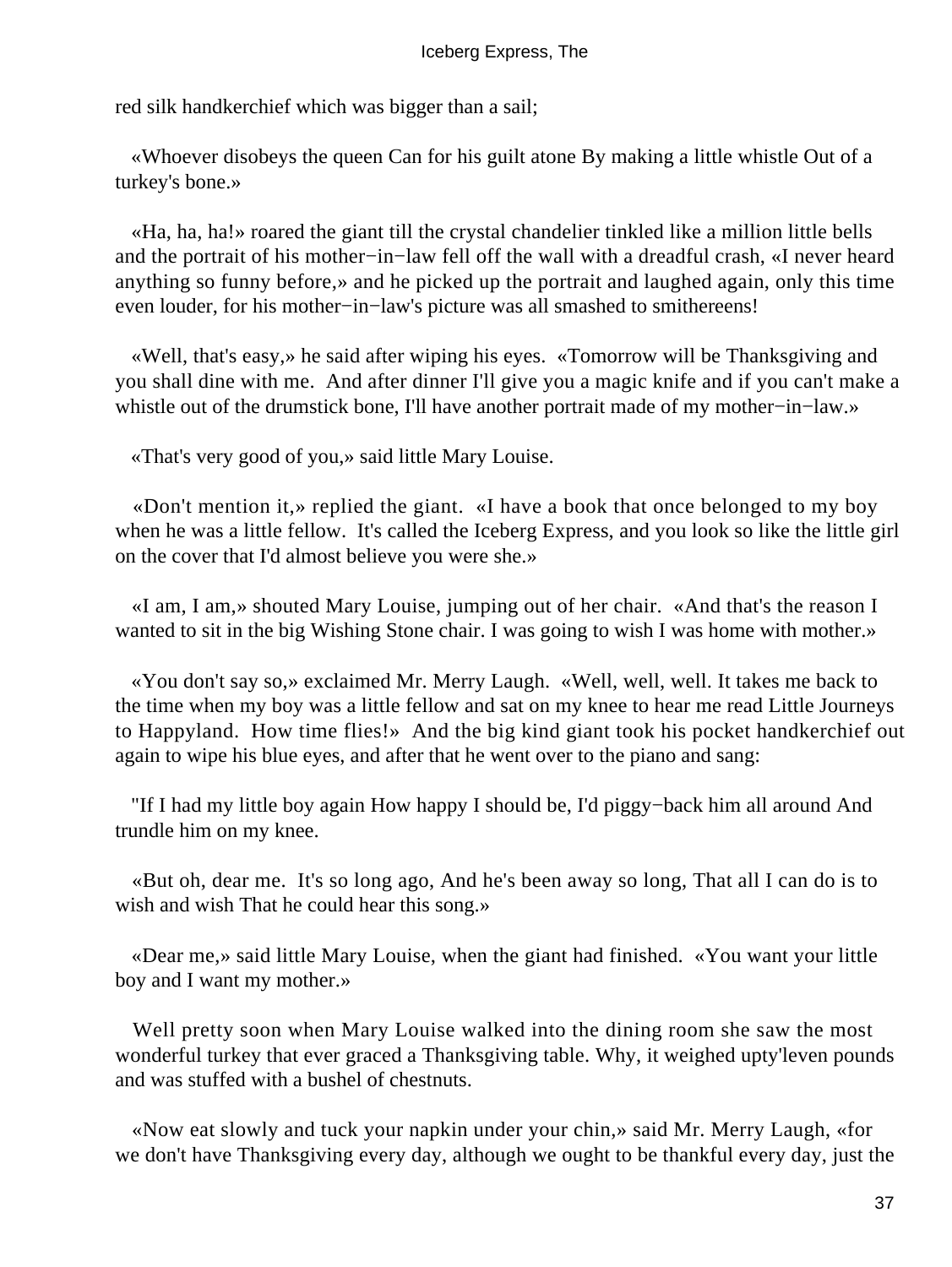same.» And he stuck in the fork which was as big as a pitch−fork and began to carve with a knife that was even larger than General Pershing's sword.

 Well, after a while, a mince pie was brought in, so large that it would have taken Mary Louise thirteen minutes to walk around it if the giant had placed it on the floor. But of course he didn't. No sireemam. He first cut a little piece for her and then a great big tremendous piece for himself, and would you believe he ate two pieces while she was eating one!

 At last, when the dinner was over, and the giant had dried the wish bone on the steam heater till it was nice and dry, he handed little Mary Louise the magic knife and told her to make it into a whistle. And would you believe it if I didn't say so, in less than five hundred short seconds she had carved out the prettiest little whistle you ever saw.

 «Now, little girl,» said Mr. Merry Laugh, «blow on it and make a wish. But don't make the same wish you did before.»

 «Oh dear me,» sighed the little girl. «I only wish one thing, and that is to be home with mother.»

«Get your pony back and I'll help you,» said Mr. Merry Laugh kindly.

 So Mary Louise blew on her whistle and made a wish, when, all of a sudden, quicker than a wink, they heard a neigh in the courtyard, and looking out of the window, saw Dapple Gray.

 «Here, take this little ring,» said the giant, «and if ever you are in trouble, turn it around your finger three times and a half.»

Just then the little yellow bird began to sing:

 «'Tis a little golden ring, Such a tiny, pretty thing. But be careful lest you lose it, For you may have need to use it, It possesses such a charm It will keep you from all harm.»

 «Good luck,» said Mr. Merry Laugh as he opened the castle door. «Good−by and good luck. Drop in the next time you're in town, and don't forget Castle Merry Laugh, Forest City,  $U.S.A.$ 

«Thank you,» answered Mary Louise.

Just then down flew the beautiful Dream Bird.

«I'll take you home,» he said. «Climb up between my wings!»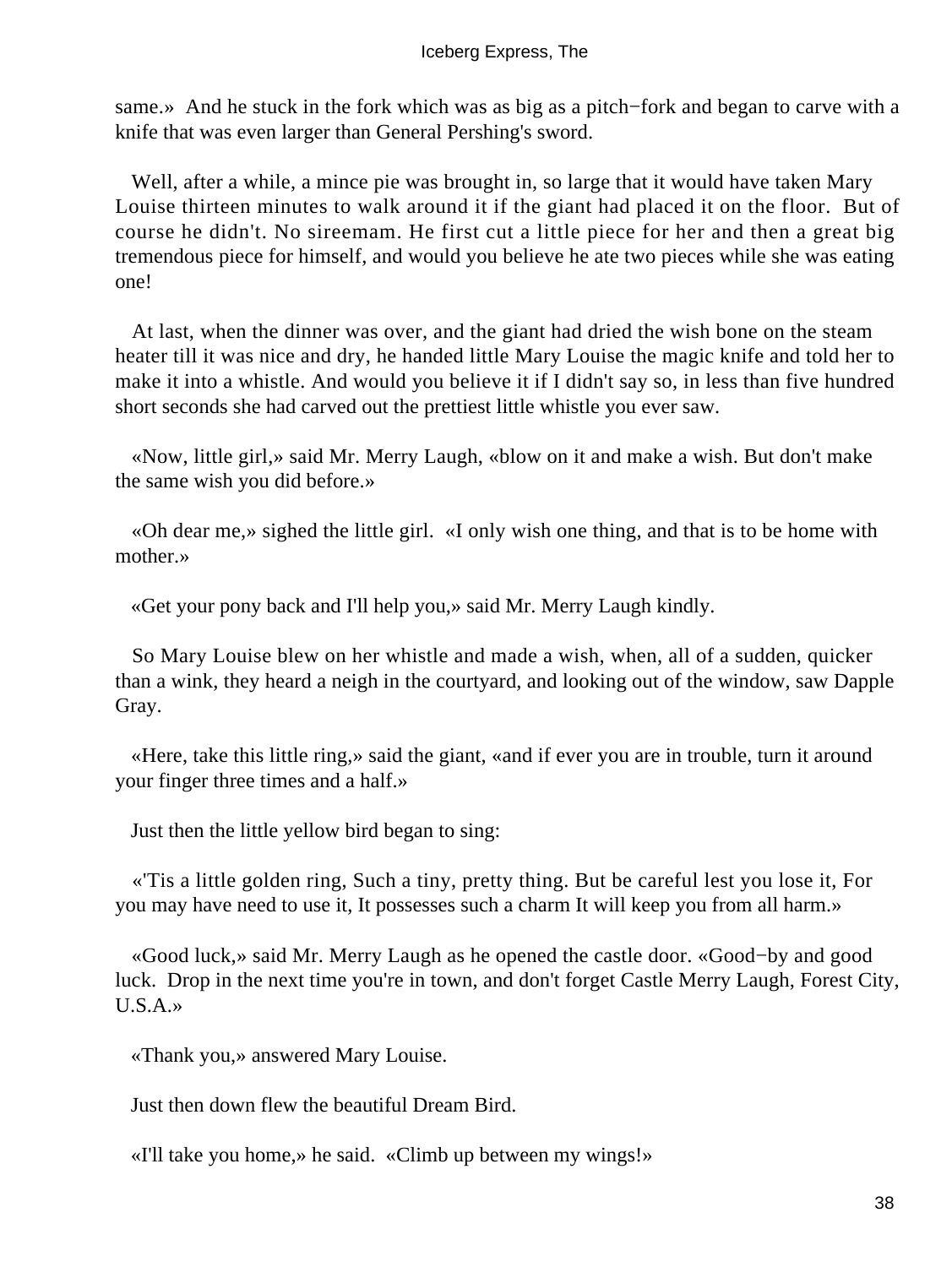Then away he went through the air so softly that maybe the little girl fell asleep, for when she woke up, there she was on the beach where she had first met the little Mermaid Princess.

 «Oh, oh,» yawned Mary Louise, «am I really here?» But nobody answered, so she jumped to her feet and ran home to her mother.

 Well, well, have we come to the end of the story, you and I, little reader? I'm sorry I've nothing more to tell you in this book, but listen – lean over to me and listen – I've written another book for the «Little Journeys to Happyland» series – it is called «The Wind Wagon.» Isn't that a strange title? But I know you'll like it – yes, I'm sure you will.

So don't forget. It will be published next year.

Yours for a story,

David Cory.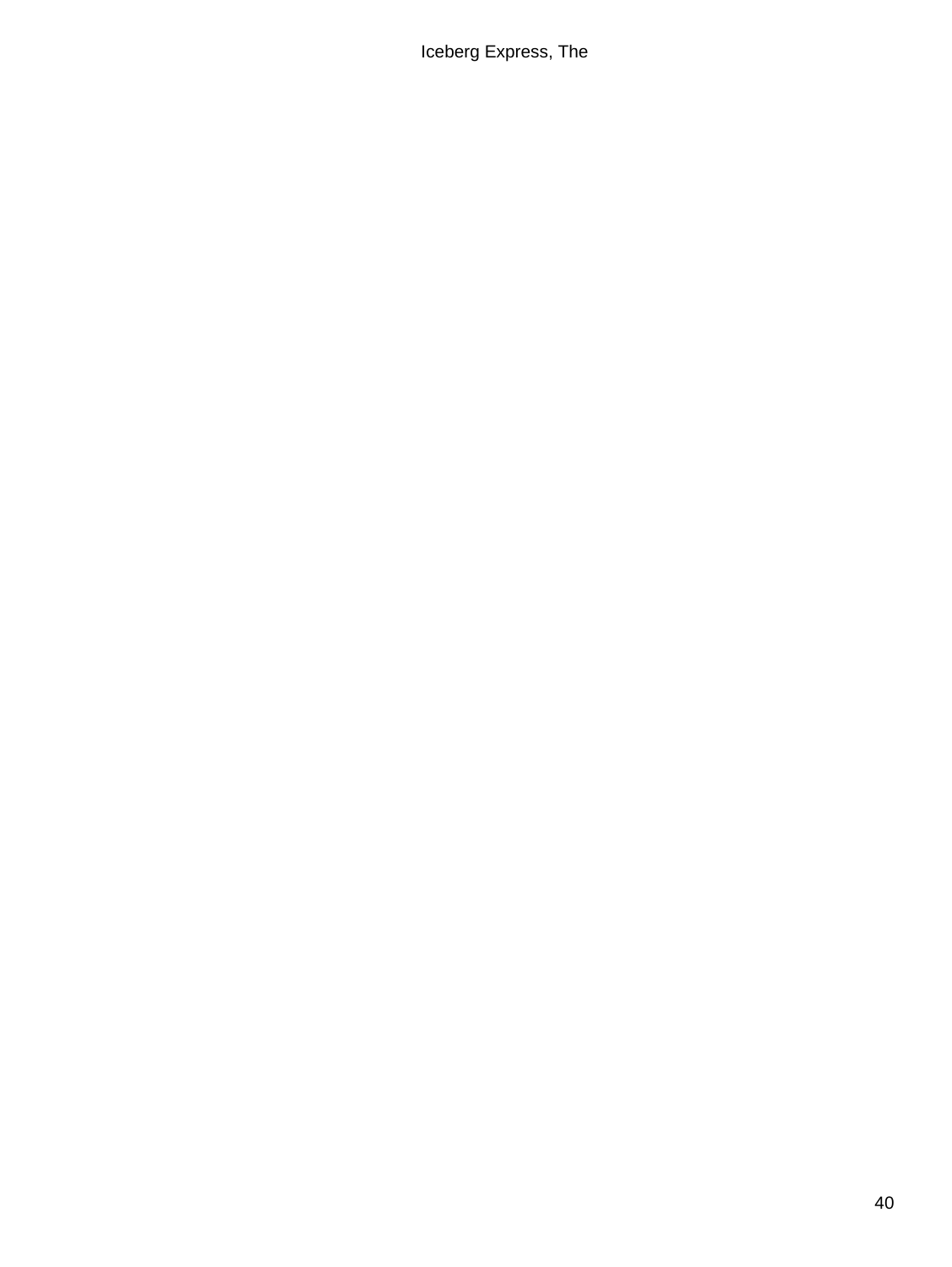# <span id="page-41-0"></span>**You are reading a Phoenix Edition:**

It was converted from clean and standard xhtml/xml files. It uses metatags to identify content, and other data. The available resources specific to each ebook format were used to give the reader a pleasant reading experience.

More detais available at Phoenix−Library.org website.

Any suggestion that helps us to improve these editions are welcome.

**The Phoenix−Library Team**